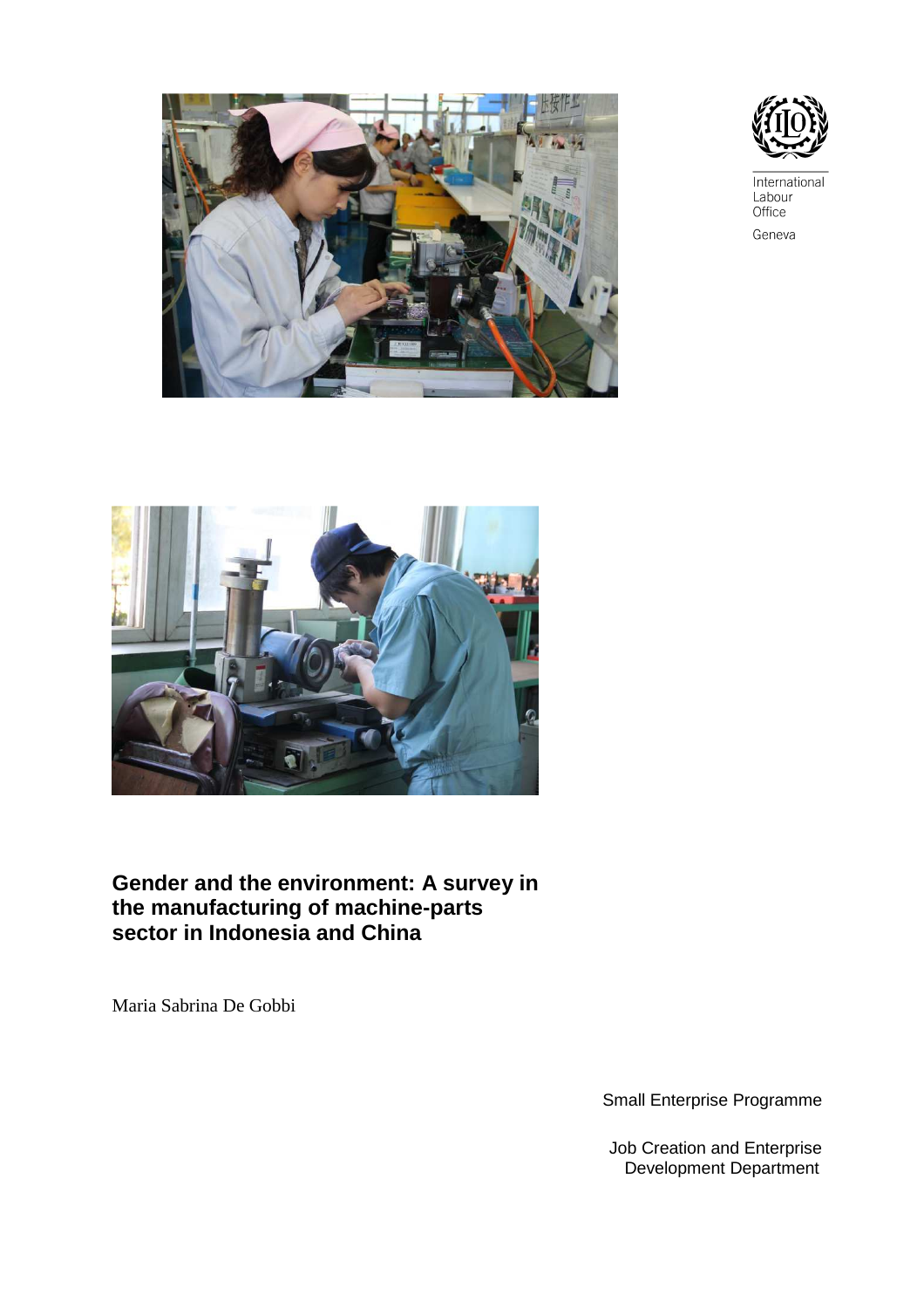Copyright © International Labour Organization 2012 First published 2012

Publications of the International Labour Office enjoy copyright under Protocol 2 of the Universal Copyright Convention. Nevertheless, short excerpts from them may be reproduced without authorization, on condition that the source is indicated. For rights of reproduction or translation, application should be made to ILO Publications (Rights and Permissions), International Labour Office, CH-1211 Geneva 22, Switzerland, or by email: pubdroit@ilo.org. The International Labour Office welcomes such applications.

Libraries, institutions and other users registered with reproduction rights organizations may make copies in accordance with the licences issued to them for this purpose. Visit http://www.ifrro.org to find the reproduction rights organization in your country.

ILO Cataloguing in Publication Data

De Gobbi, Maria Sabrina

Gender and the environment: a survey in the manufacturing of machine-parts sector in Indonesia and China / Maria Sabrina De Gobbi ; International Labour Office, Employment Sector, Small Enterprise Programme, Job Creation and Enterprise Development Department. - Geneva: ILO, 2012

ISBN 978-92-2-126166-7 (web pdf) 1 v. 1999-2947 (web pdf)

International Labour Office; Job Creation and Enterprise Development Dept

occupational safety / occupational health / gender / women workers / men workers / manufacturing / machinery / enterprise level / China / Indonesia

13.04.2

Visit our website: http://www.ilo.org/publns

The designations employed in ILO publications, which are in conformity with United Nations practice, and the presentation of material therein do not imply the expression of any opinion whatsoever on the part of the International Labour Office concerning the legal status of any country, area or territory or of its authorities, or concerning the delimitation of its frontiers.

The responsibility for opinions expressed in signed articles, studies and other contributions rests solely with their authors, and publication does not constitute an endorsement by the International Labour Office of the opinions expressed in them.

Reference to names of firms and commercial products and processes does not imply their endorsement by the International Labour Office, and any failure to mention a particular firm, commercial product or process is not a sign of disapproval.

ILO publications and electronic products can be obtained through major booksellers or ILO local offices in many countries, or direct from ILO Publications, International Labour Office, CH-1211 Geneva 22, Switzerland. Catalogues or lists of new publications are available free of charge from the above address, or by email: pubvente@ilo.org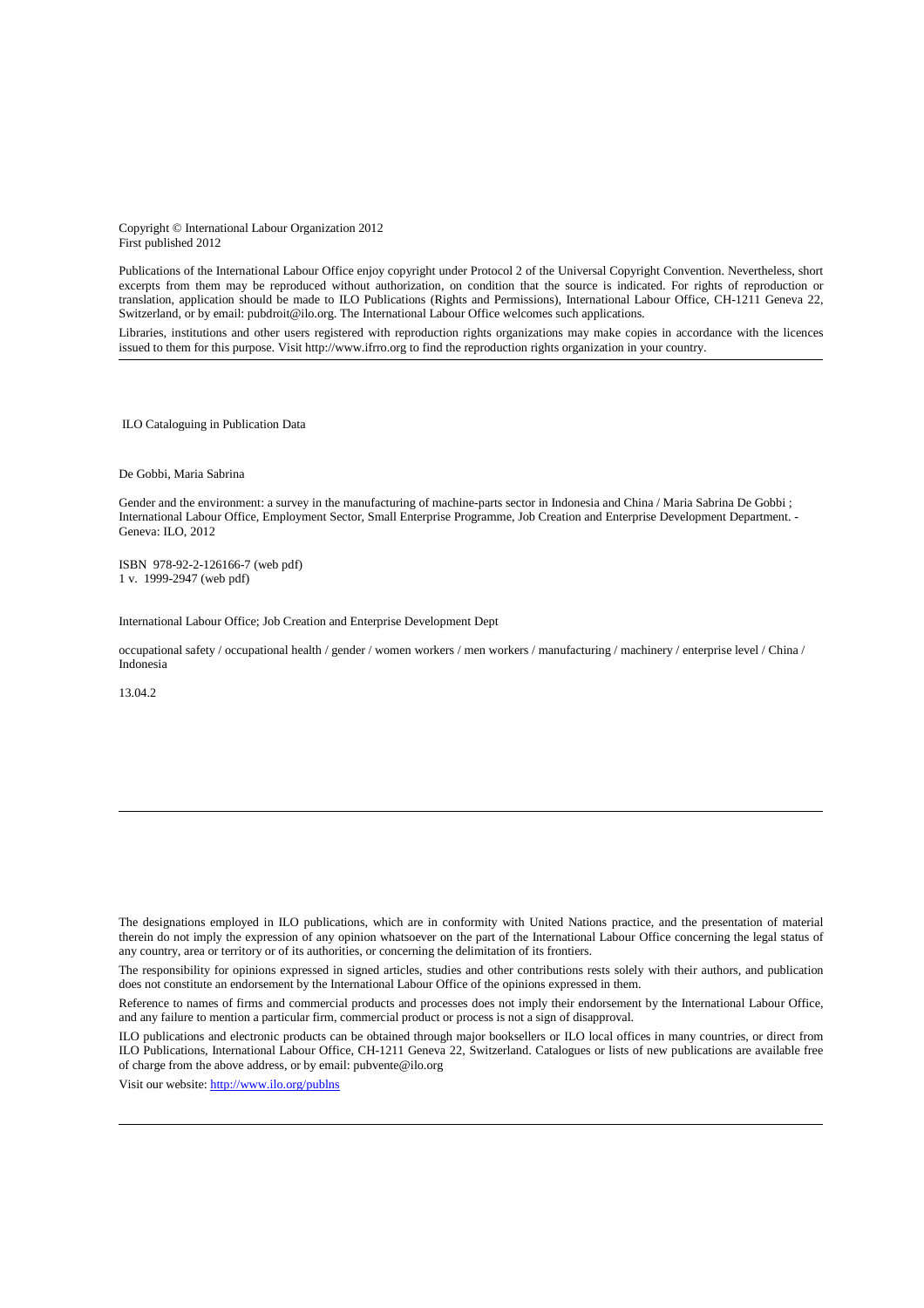# **Foreword**

In 2007, the International Labour Conference of the ILO discussed the promotion of sustainable enterprises. The Conference sought to take stock of the debate on the role of the private sector and enterprise development in overall economic and social development; to assess the relevance and implications of recent trends with respect to the implementation of the Decent Work Agenda; to provide an ILO contribution to the debate; and to provide guidance to the Office on its work in this area.

The conclusions to the discussion on the promotion of sustainable enterprises underscore the principle that sustainable enterprises need sustainable societies and that business tends to thrive where societies thrive and vice versa. The conclusions outline six enterprise level characteristics of a sustainable enterprise, which include good industrial relations, human resource development, decent working conditions, productivity and shared benefits, corporate social responsibility and corporate governance.

The Sustaining Competitive and Responsible Enterprises (SCORE) programme is a global technical assistance programme developed by the ILO to support SMEs' development and create decent work. It integrates the 6 characteristics of sustainable enterprises listed above. The programme aims to solve problems faced by SMEs through a short-term training for managers and employees, along with on-site expert consultations and guidance to improve quality, raise productivity, establish good workplace practices and improve management systems. Ultimately, SCORE aims to help enterprises improve their quality and productivity while also enhancing their worker/manager relationships through communication and dialogue. This is expected to have an impact on the overall progress and profitability of the enterprise.

Two key modules of the SCORE training are Productivity Through Cleaner Production and Safety and Health at Work– A platform for Productivity. Both of these modules strive to help SMEs achieve the important productivity gains that can come from cleaner production and improved health and safety on the factory floor.

This paper provides important insights into the gender dimensions of work in the factories that the SCORE project trains. Many of these findings can be used to help conduct risk assessment of the health and safety conditions in these factories and ensure that the very real differences between men and women, both physical and psychological, are taken into account when designing procedures and systems to protect workers against these risks. It is hoped that this paper will help both project staff, enterprise managers and practitioners in general to understand better what connections between gender, occupational safety and health, and environmental protection are and how they can be best used in sustainable enterprises.

> Michael Elkin Chief Technical Advisor SCORE Project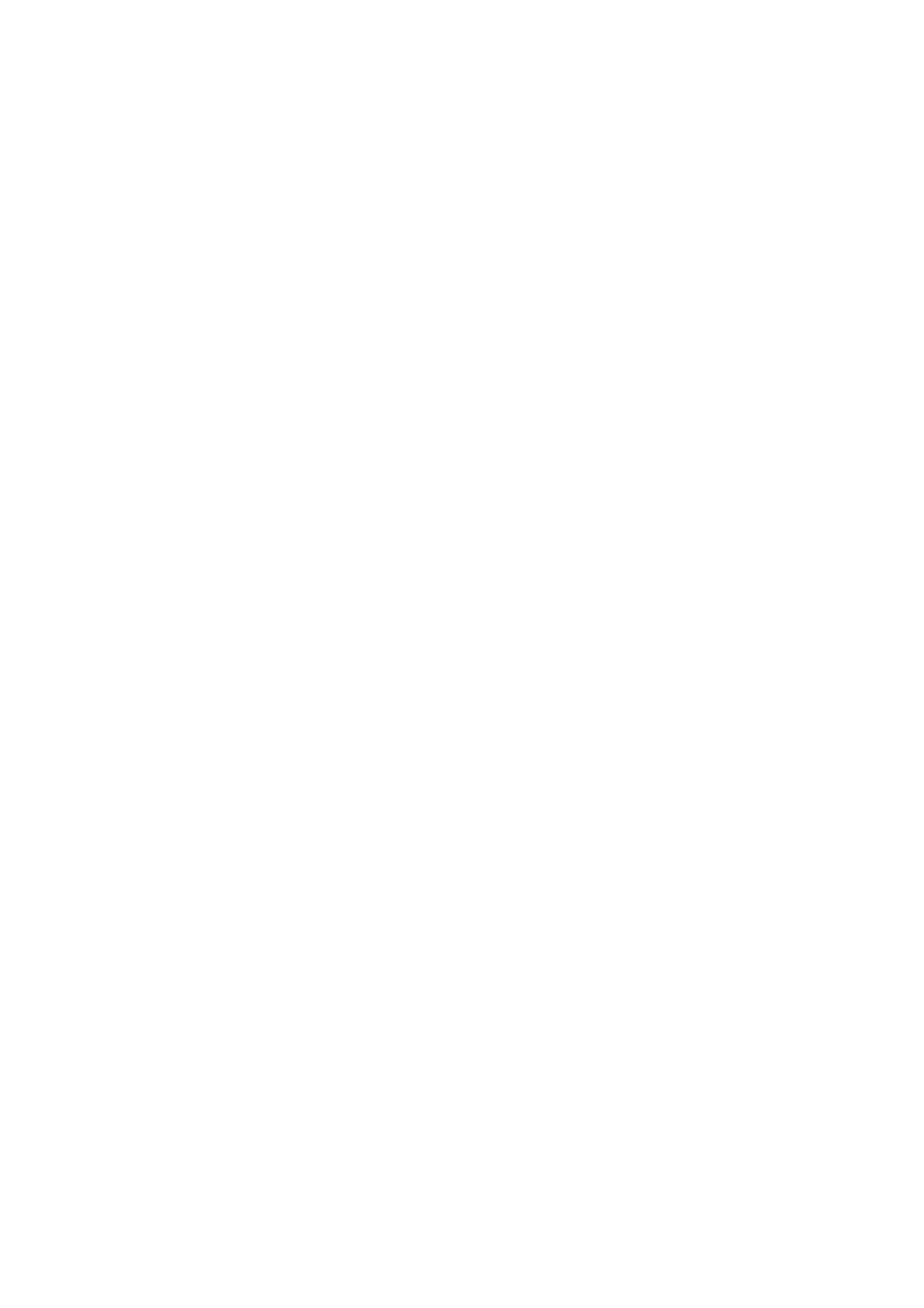# **Contents**

|      |                                                              | Page |
|------|--------------------------------------------------------------|------|
|      |                                                              |      |
|      |                                                              |      |
|      |                                                              |      |
|      |                                                              |      |
|      |                                                              |      |
| 2.1. |                                                              |      |
| 2.2. |                                                              |      |
| 2.3. |                                                              |      |
|      |                                                              |      |
|      |                                                              |      |
| 4.1. |                                                              |      |
|      |                                                              |      |
|      |                                                              |      |
|      |                                                              |      |
|      |                                                              |      |
|      |                                                              |      |
|      |                                                              |      |
|      |                                                              |      |
| 4.2. |                                                              |      |
|      |                                                              |      |
|      |                                                              |      |
|      |                                                              |      |
|      |                                                              |      |
|      |                                                              |      |
|      |                                                              |      |
|      |                                                              |      |
|      |                                                              |      |
|      |                                                              |      |
|      |                                                              |      |
|      |                                                              |      |
| 4.3. | Are women assigned more housekeeping tasks and environmental |      |
|      |                                                              |      |
|      |                                                              |      |
|      |                                                              |      |
|      |                                                              |      |
|      |                                                              |      |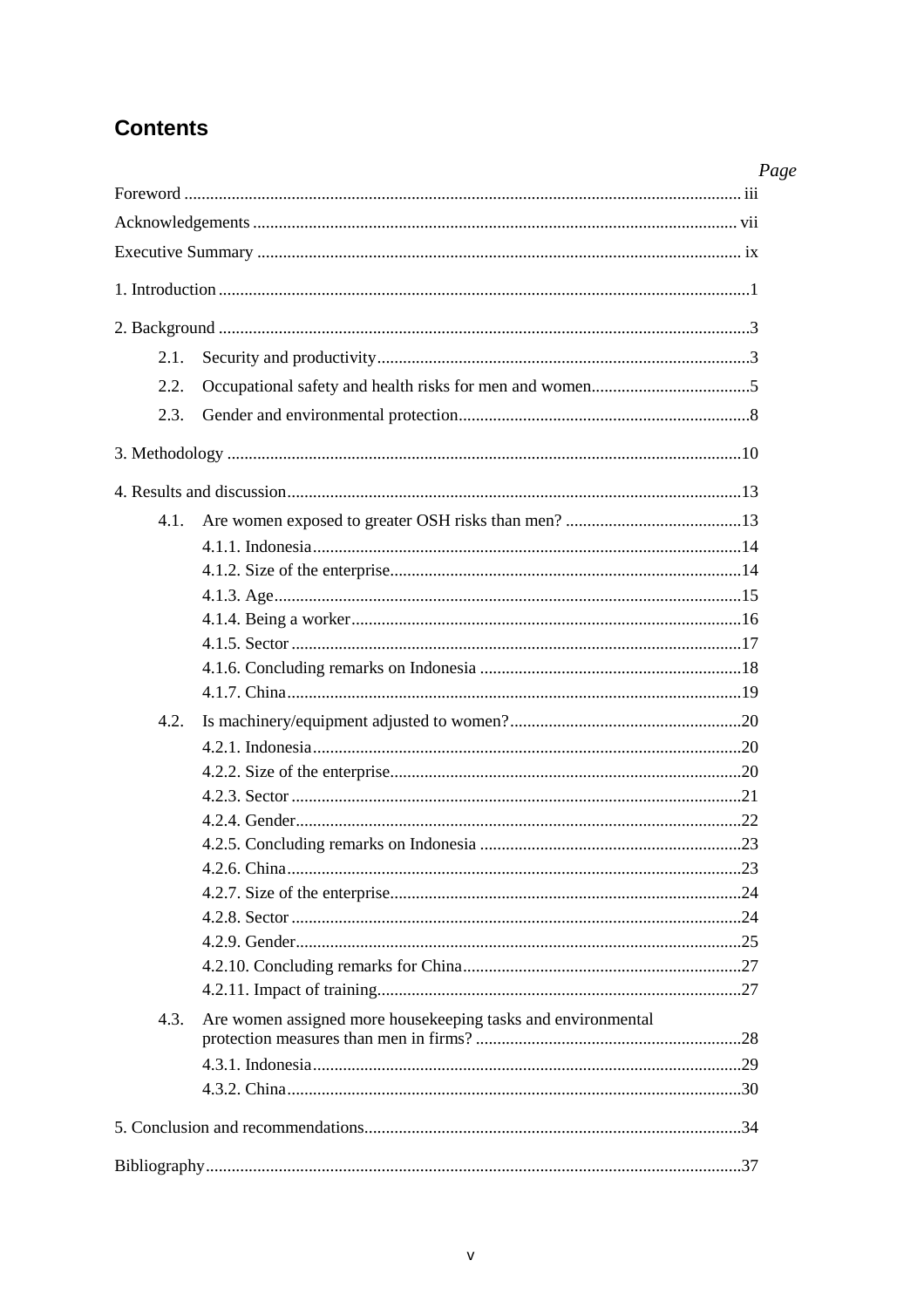| <b>List of Tables</b>  |                                                                                                                                                     |
|------------------------|-----------------------------------------------------------------------------------------------------------------------------------------------------|
|                        | Table 2.1: Ratio of male to female reported manufacturing injuries, with lost workdays  5                                                           |
| <b>List of Figures</b> |                                                                                                                                                     |
|                        | Figure 4.1: Injuries suffered by women and men over the past 3 years in small enterprises                                                           |
|                        | Figure 4.2: Work-related injuries suffered by women and men over the past 3 years                                                                   |
|                        | Figure 4.3: Injuries suffered by women by age group and worker/non worker status  17                                                                |
|                        | Figure 4.4: Work-related injuries by gender and sub-sector over the past 3 years  18                                                                |
|                        | Figure 4.5: Average of work related injuries over the past 3 years for women by                                                                     |
|                        | Figure 4.6: Accidents due to machine/equipment difficulty of use, over the past 3                                                                   |
|                        | Figure 4.7: Share of accidents due to machine/equipment difficulty of use, witnessed                                                                |
|                        | Figure 4.8: Share of accidents due to machine/equipment difficulty of use, witnessed                                                                |
|                        | Figure 4.9: Accidents due to machine/equipment difficulty of use, over the past 3                                                                   |
|                        | Figure 4.10: Enterprises grouped by number of witnessed accidents due to<br>machine/equipment difficulty of use, witnessed over the past 3 years 25 |
|                        | Figure 4.11: Accidents due to machine/equipment difficulty of use, witnessed over the                                                               |
|                        | Figure 4.12: Accidents due to machine/equipment difficulty of use, witnessed over the                                                               |
|                        | Figure 4.13: Employee's performing environmental tasks by gender and category 30                                                                    |
|                        | Figure 4.14: Employee's performing environmental tasks by gender and category 31                                                                    |
|                        | Figure 4.15: Employees grouped into positional categories according to degree of                                                                    |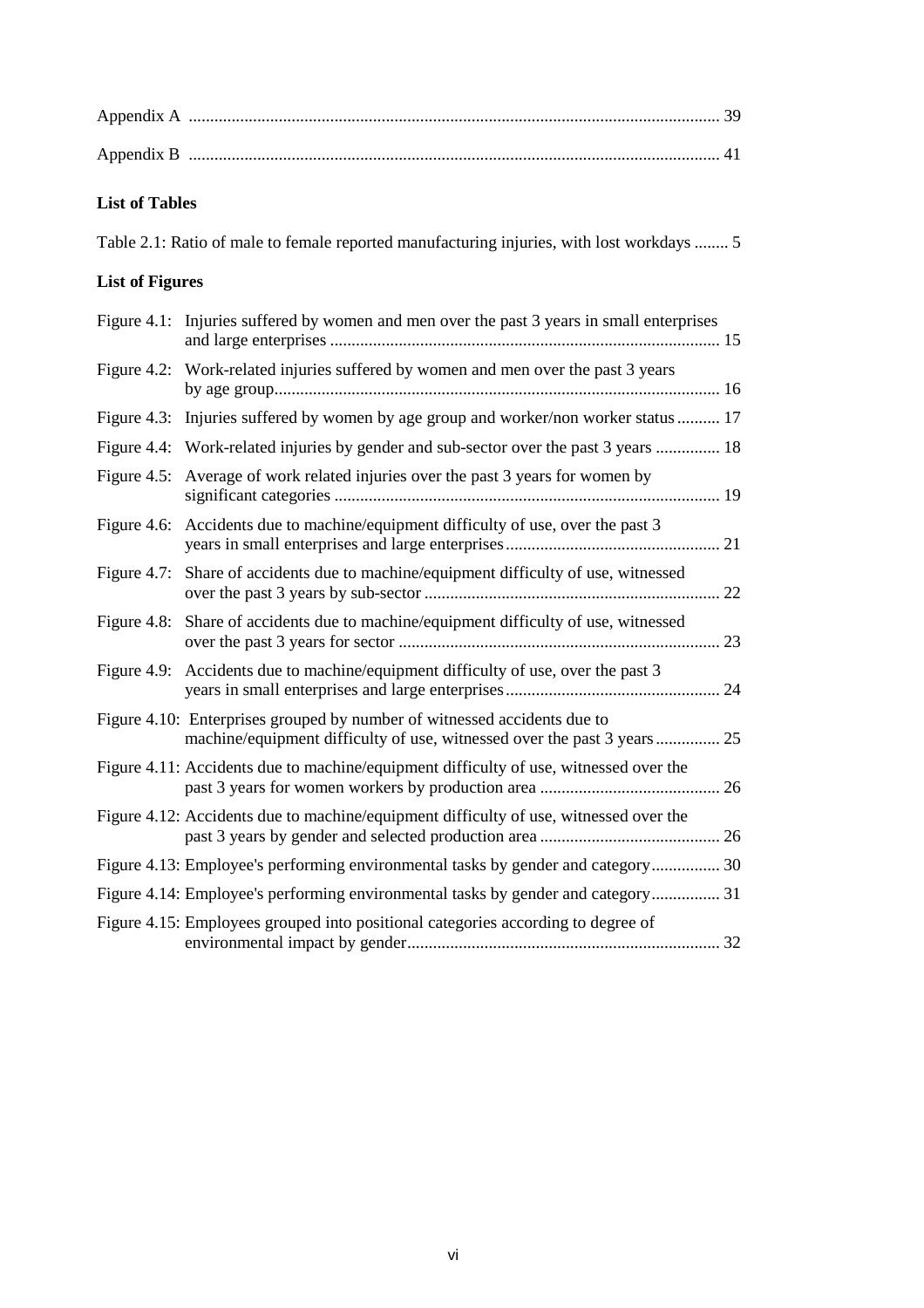# **Acknowledgements**

The author would like to thank the following ILO colleagues for providing invaluable comments, feedback and inputs at different stages of the drafting of the present paper: Mr Michael Elkin, Ms. Fang He, Mr Markus Pilgrim, Mr Merten Sievers, Ms Joni Simpson and Mr Stephan Ulrich. Special appreciation is due to Ms Florence Bonnet for reviewing the paper. Last but not least, this paper would have never been published without the excellent research assistance and editing work kindly offered by Mr Matthew Pavitt.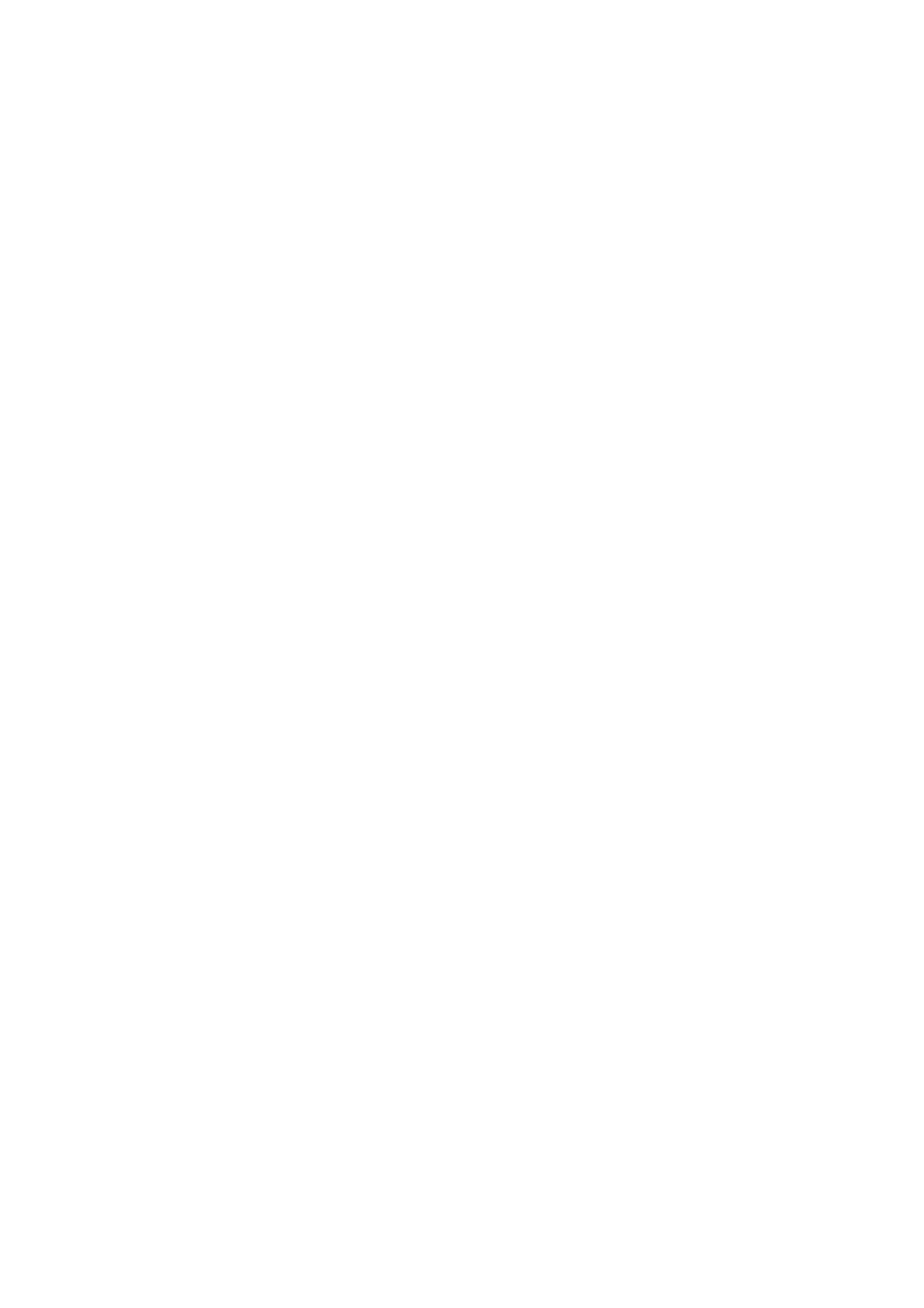# **Executive Summary**

## **Background**

"Sustaining Competitive and Responsible Enterprises" (SCORE) is the title of a project of the International Labour Organization (ILO) dealing with sustainable enterprises to pursue decent work in seven developing countries. The project deals mainly with the provision of business services and the delivery of training in five areas, including occupational safety and health, human resource management, and environmental management.

The approach which has been chosen in this research activity is that of occupational safety and health (OSH) and environmental protection. Preventing work-related accidents and encouraging safe work practices have the dual positive effect of protecting workers' health as well as the environment. Occupational injuries and deaths have a negative impact on productivity as well as on social and economic development. The International Labour Organization has adopted several legal instruments for the promotion of a safe and healthy work environment.

The international literature on female workers, occupational safety and health, and environmental protection is scarce. Starting from available data on both fatal and non-fatal injuries by gender in the manufacturing sector, it appears that in both developing and developed countries men experience more injuries than women. The occupational safety and health risks to male employees are better known because traditionally the focus has been on dangerous jobs in sectors where men were a large majority. However, the increasing proportion of women in the global workforce over the past few decades has raised attention to gender-related questions on the different effects of work-related risks on men and women.

Over the past four decades, researchers have conducted extensive work on the conceptualization and measurement of personal environmental concern. Evidence shows that women have greater commitment to environmentalism relative to men. Research suggests that general gender-based environmental behaviours exist cross-culturally and at every age.

Willingness to contribute to the environment which is stronger in women is especially useful in situations where it is very expensive to set up an enforcement system for environmental protection. As a consequence, voluntary compliance lowers the cost of operations.

#### **Objective**

The main objective of the research activity described herein is to shed light on the conditions of female employees as compared to their male colleagues in terms of environmental tasks assigned, injuries suffered and accidents linked to machines which may be hard to use particularly for female workers. The countries which have been chosen for this investigation are China and Indonesia, and the sector which the research focuses on is manufacturing of machine parts.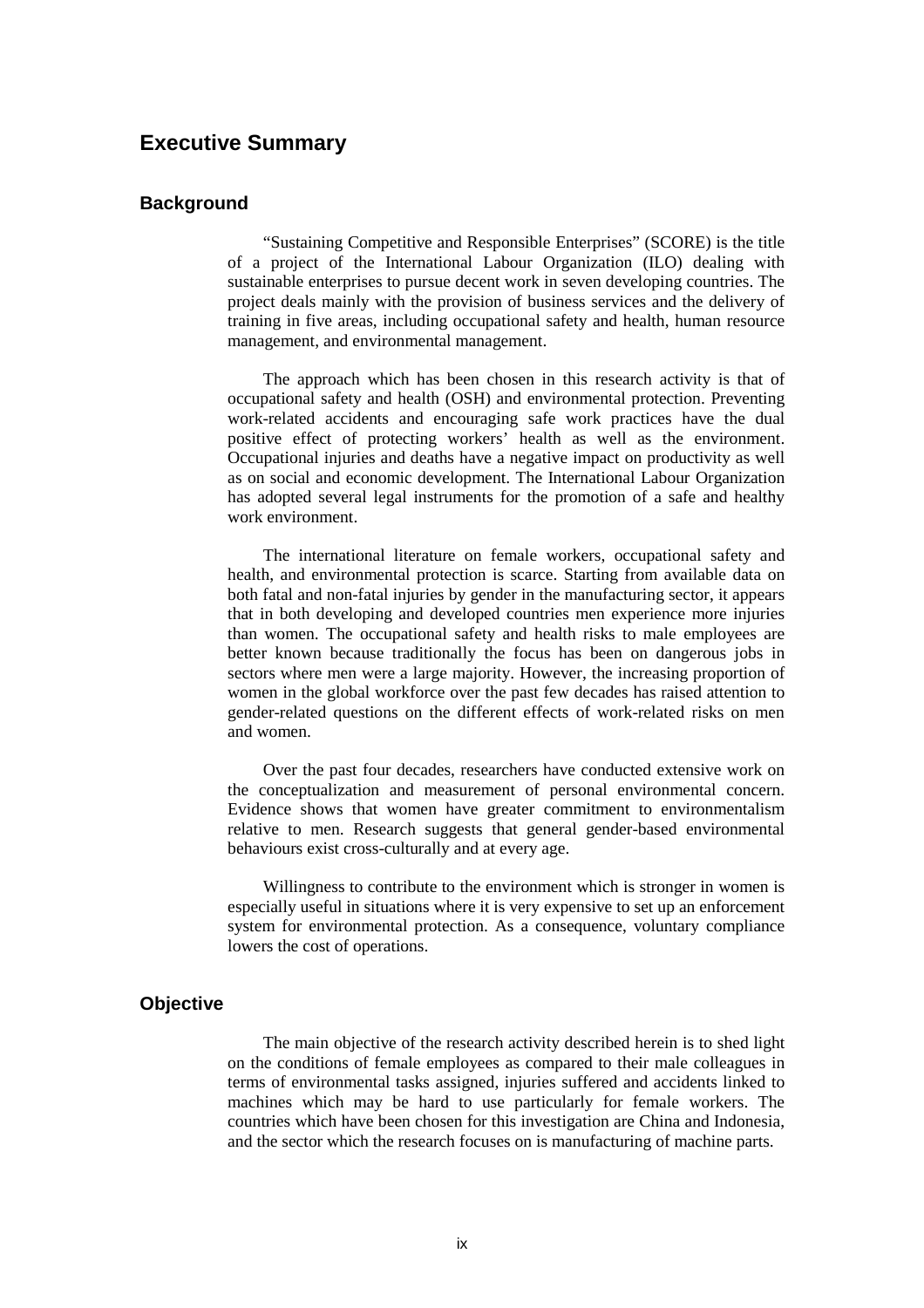Three research questions have been addressed using data obtained through a survey of 100 employees from 10 firms per country which participated in the SCORE project. The surveys were carried out in September 2011. The research questions are listed below.

# **Findings**

 *Are women exposed to greater occupational safety and health risks than men?* 

Occupational safety and health risks for both men and women have been measured through injuries suffered over the past 3 years. Following the ILO Convention and Recommendation concerning Benefits in the Case of Employment Injury, No. 121, adopted in 1964, employment injuries can be defined as all injuries resulting from accidents arising out of or in the course of employment (industrial accidents and commuting accidents) and all occupational diseases.

It can be concluded that in the Indonesian surveyed firms women employees are more exposed to occupational safety and health risks than men. The situation is worse for women who are under 30, who are workers, and employed either in the "automotive components (electrical and similar)" subsector or in the "press metal for automotive components and similar" one.

Findings on China differ considerably from those on Indonesia. Women working in the manufacturing of machine-parts sector in China are not more exposed to occupational safety and health risks than men. It can be added that the overall low number of injuries leads to the conclusion that for all employees, occupational safety and health risks are not high. It is however to be noted that interviewed employees were selected by companies and they could be those who have not experienced many injuries. Moreover, one cannot exclude that the different cultures may determine a higher degree of openness of Indonesian interviewees as compared to Chinese ones in revealing what could cause problems with their employers.

*Is machinery/equipment adjusted to women?* 

This question has been addressed by considering the number of accidents due to a machine/equipment which is hard to use for a worker. Following the ILO Convention and Recommendation concerning Benefits in the Case of Employment Injury, No. 121, both adopted in 1964, Work accidents can be defined as accidents occurring at or in the course of work which may result in death, personal injury or disease. Accidents may have a negative impact on the environment and this is why they are being considered in this research. If they are caused by machines and/or equipment which are hard to use, in particular for a female worker, a direct link between gender and the environment can be established.

It is not possible to conclude that machines or equipment are not adjusted to women workers in Indonesia. Accidents due to a machine/equipment which are hard to use for a worker do happen, but they concern more male employees than female ones. This could be due to the small size of men which could make machinery difficult for them to use.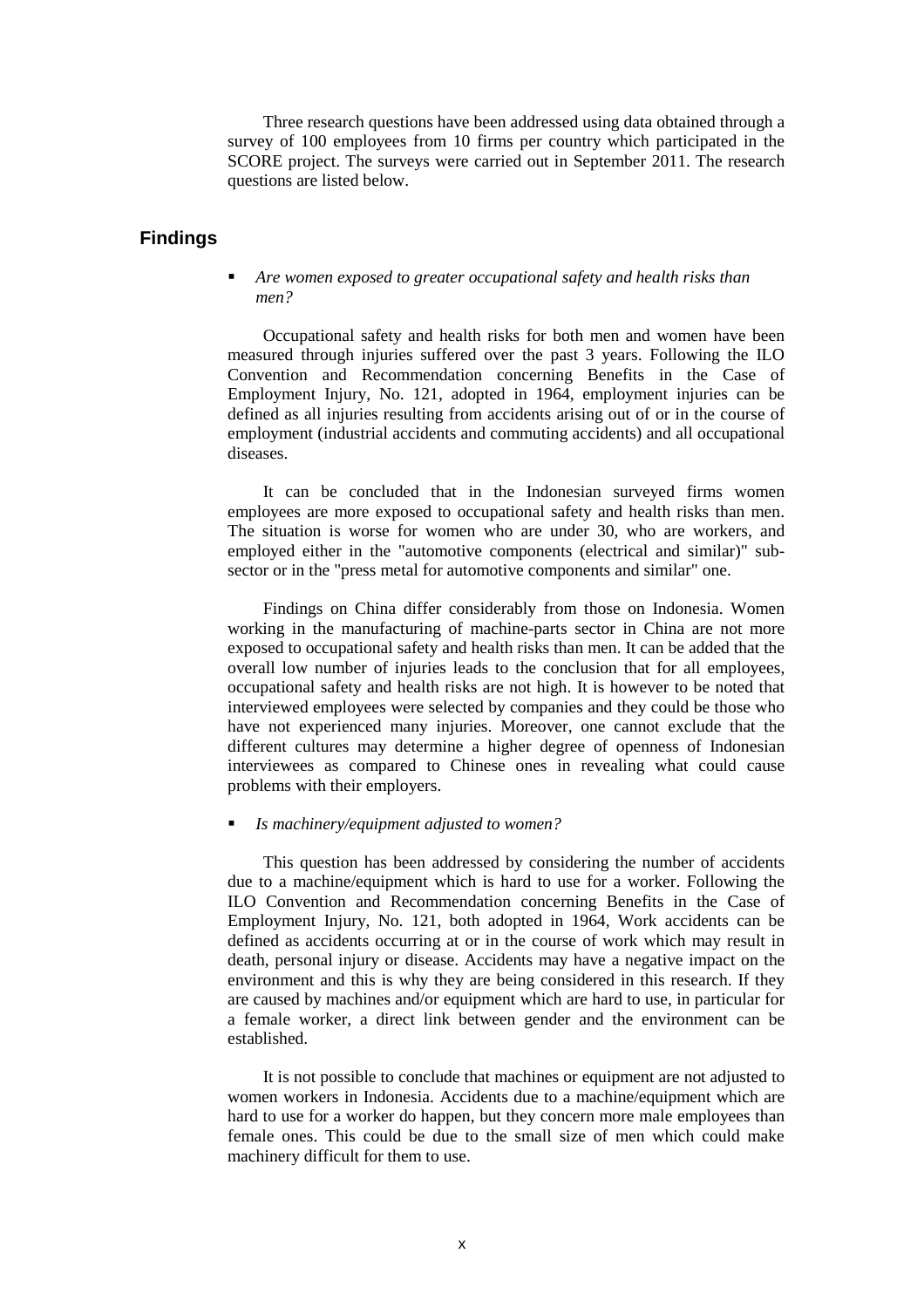One issue which clearly emerges from the survey in Indonesia is that out of the 100 employees who have been interviewed, only a woman working on human resource development has received training on use of equipment, safety procedures, and risk aspects of her occupation, and none have benefited from any training on handling of chemicals and dangerous air and water emissions. The provision of adequate training could improve the situation both in terms of injuries which could be due to poor safety equipment and procedures, and in terms of preventing accidents caused by machines/equipment which are hard to use for workers, both men and women alike.

Findings on China are similar to those on Indonesia, in that it cannot be concluded that machines/equipment are not adjusted to female workers. Accidents due to a machine/equipment which is hard to use for a worker do happen, but they concern more male employees than female ones.

Unlike in the case of the surveyed employees in Indonesia, the large majority of interviewees in China have received training both on use of equipment, safety procedures, and risks aspects of their occupations, and on handling of chemicals and dangerous air and water emissions. However, available data does not allow any firm conclusion to be drawn about the impact of training. If we compare data on injuries and witnessed accidents in China to those on Indonesia, it is likely, but not supported by concrete evidence, that training strongly contributed to lower numbers. Stricter rules and regulations could be another factor accounting for the better performance of Chinese companies compared to Indonesian ones in this regard.

#### *Are women assigned more housekeeping tasks and environmental protection measures than men in firms?*

In order to measure housekeeping tasks and environmental protection measures, several options were proposed to interviewees. These include being in charge of cleaning, maintenance of machines, waste collection and disposal, security control, noise level control, receiving complaints from outside and inside the company on environmental or health issues, transport, storing, labelling, and specific production task. Interviewees were also given the option of adding any other specific environmental task.

Neither male nor female Indonesian interviewees have received any training on the environmental impacts of their jobs. The lack of general awareness of the fact that every job has some environmental impact has resulted in answers which offer scarce information to properly address this research question. The information available is very scarce and does not allow any firm conclusion to be drawn.

Chinese interviewees seem to have a better understanding of the type of environmental tasks that their jobs entail. There is a striking difference in the range and variety of environmental tasks performed by men as opposed to those performed by women. Female interviewees are certainly fewer than their male counterparts, but they selected only 4 types of environmental tasks as opposed to the 9 (more than double) which have been chosen by men. If we then consider the specific content of the tasks selected, women tend to be relegated to lowlevel jobs. For instance, although in the chosen sample women number one third of the sample size, they have opted for cleaning tasks 30 times, whereas men have chosen that option 37 times. Unlike women, a large share of men seem to be in management positions with environmental tasks having a direct impact on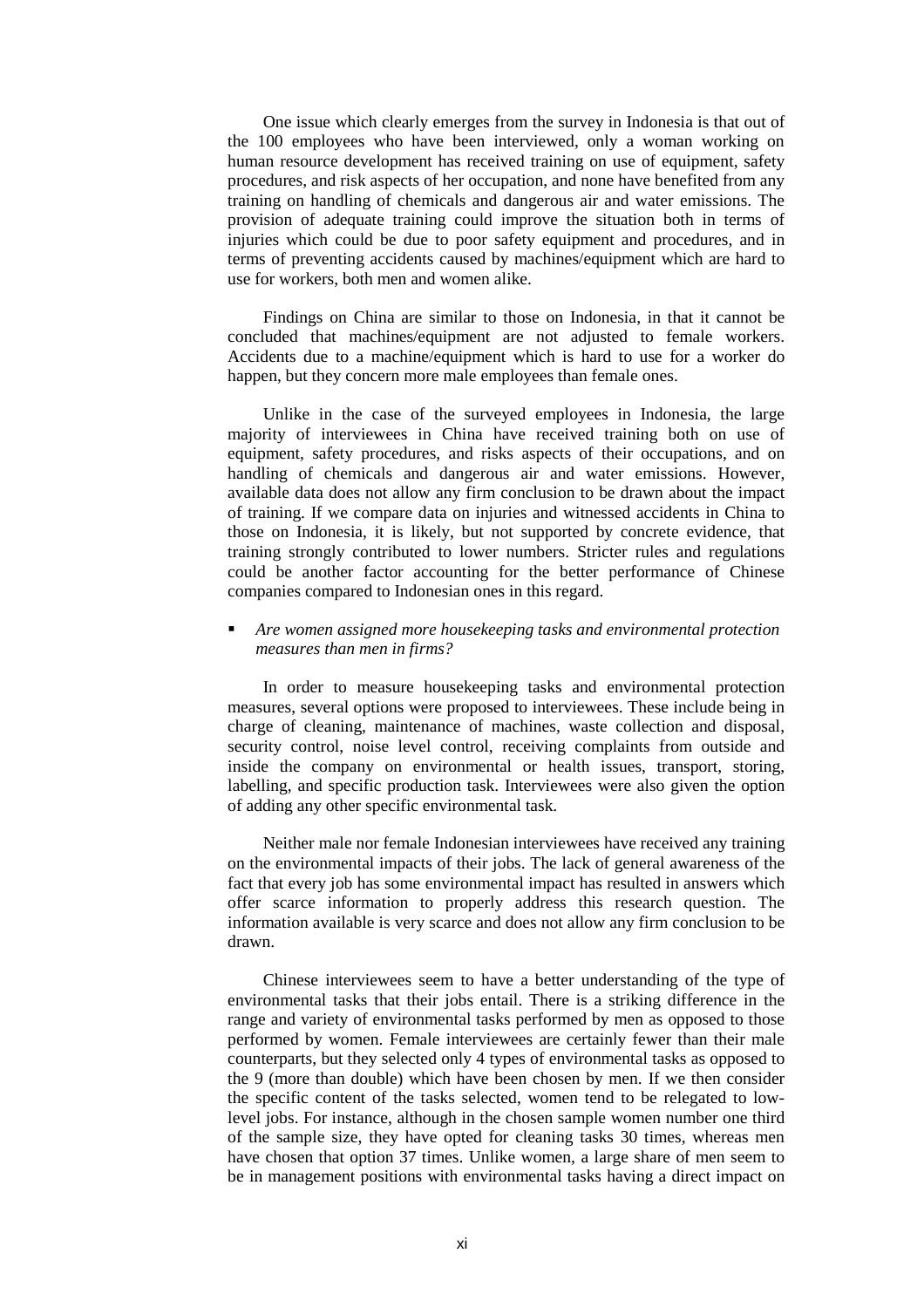the environmental behaviour of other colleagues. Clearly, since they have more influential jobs, men have a much more important role to play than women in environmental protection.

What the findings of the present research indicate is that even if women are better than men in the implementation of environmental protection measures, they are denied a chance to show it, because they are absolutely underrepresented in management positions, and it is by being in top-management jobs that one can make a difference in environmental protection. This result has direct implications in terms of missed opportunities in productivity gains. If women were in management positions, the international literature suggests that enforcing environmental management systems would cost less thanks to the higher degree of women's voluntary compliance.

#### **Recommendations**

For China, a major issue is the promotion of career progression for women. The advancement of women in management positions would certainly improve the performance of Chinese companies in the area of environmental protection, and would entail productivity gains and lower costs.

A striking result of the survey in Indonesia is that there is a remarkable difference between injuries and accidents reported by firms and those suffered and witnessed by employees. Regardless of the explanation, what really matters is that top management should be at least aware of the real situation as well as of the remedies which can be adopted.

Training on occupational safety and health (OSH) standards is a key priority to improve the working conditions of employees in Indonesian enterprises. Training should target specific groups who suffer more injuries and accidents than others, in particular women.

For both countries, it is strongly recommended to undertake another survey based on the same questionnaire on an annual basis, especially after training courses have been organised in Indonesia.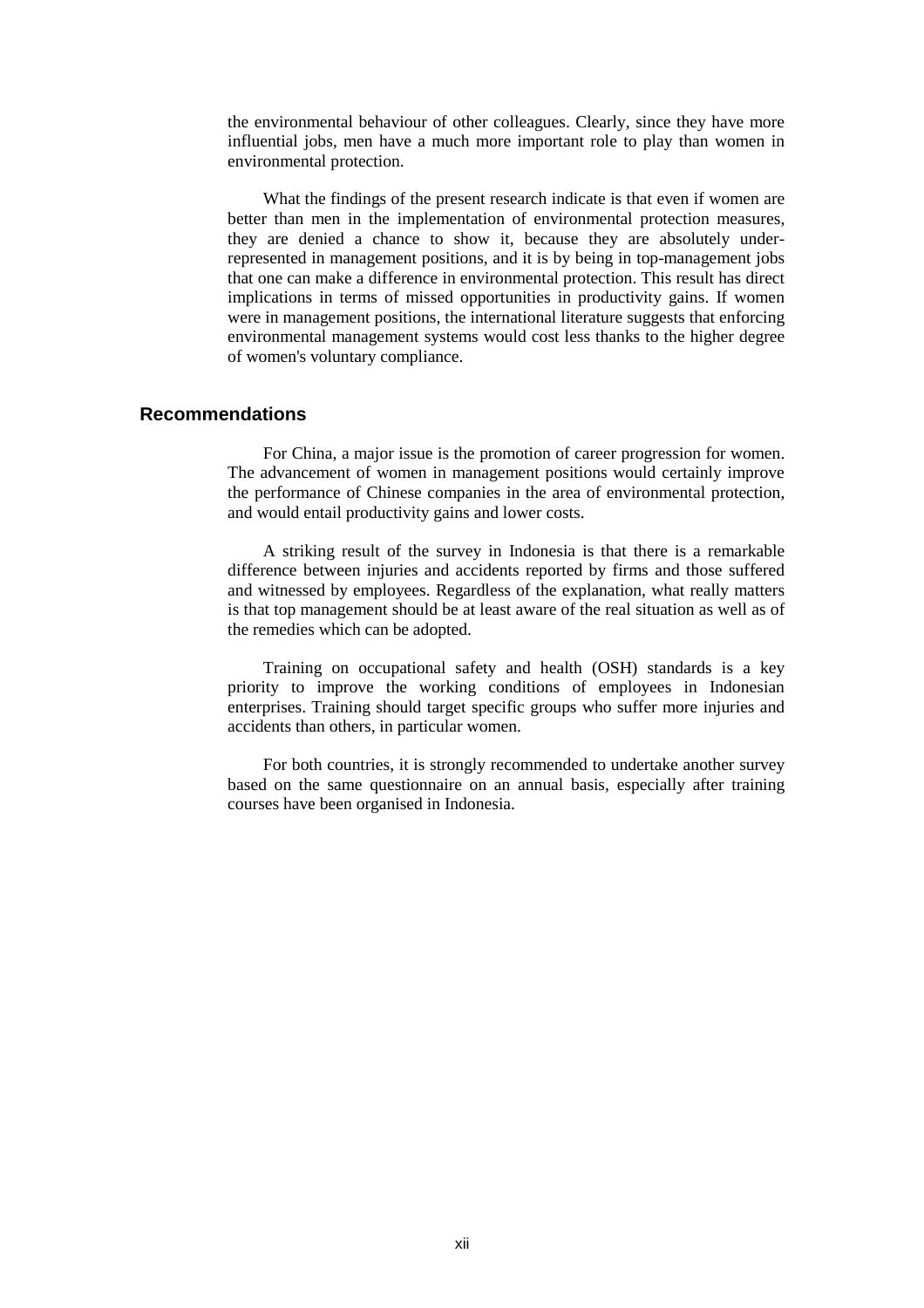# **1. Introduction**

"Sustaining Competitive and Responsible Enterprises" (SCORE) is the title of a project of the International Labour Organization (ILO) dealing with sustainable enterprises to pursue decent work in seven developing countries. The project was launched in 2009 and is expected to close at the end of 2012.

The project deals mainly with the provision of business services and the delivery of training in five areas, including occupational safety and health, human resource management, and environmental management. In addition, one of the outputs of the SCORE project consists of the implementation of research activities and the publication of working papers. A research theme which has been selected is gender and the environment.

The approach which has been chosen is that of occupational safety and health (OSH) and environmental protection. Preventing work-related accidents and encouraging safe work practices have the dual positive effect of protecting workers' health as well as the environment. Interventions in this area are among the most cost-effective measures for environmental protection that the ILO can promote. Preventing accidents through the sound use of machines and clean work practices safeguard the environment from dangerous spills, emissions and damage.

The main objective of the research activity described in the present paper is to shed light on the conditions of female employees as compared to their male colleagues in terms of environmental tasks assigned, injuries suffered and accidents linked to machines which may be hard to use particularly for female workers. The countries which have been chosen for this investigation are China and Indonesia, and the sector which the research focuses on is manufacturing of machine parts.

Three research questions have been addressed using data obtained through a survey of 100 employees from 10 firms per country which participated in the project. The research questions are as follows:

- Are women exposed to greater occupational safety and health risks than men?
- Is machinery/equipment adjusted to women?
- Are women assigned more housekeeping tasks and environmental protection measures than men in firms

The findings of the present research will contribute to enriching the scarce literature which exists on this specific topic, as well as to better shaping project activities in order to introduce measures which can address the issues which emerge from this investigation. In particular, survey results will be used to better focus training courses especially on occupational safety and health to the actual needs of SCORE enterprises operating in the manufacturing of machine-parts sector in China and Indonesia.

The background chapter of this paper provides information on security and productivity, and on the ILO principles governing occupational safety and health; it also offers an overview on international literature concerning OSH,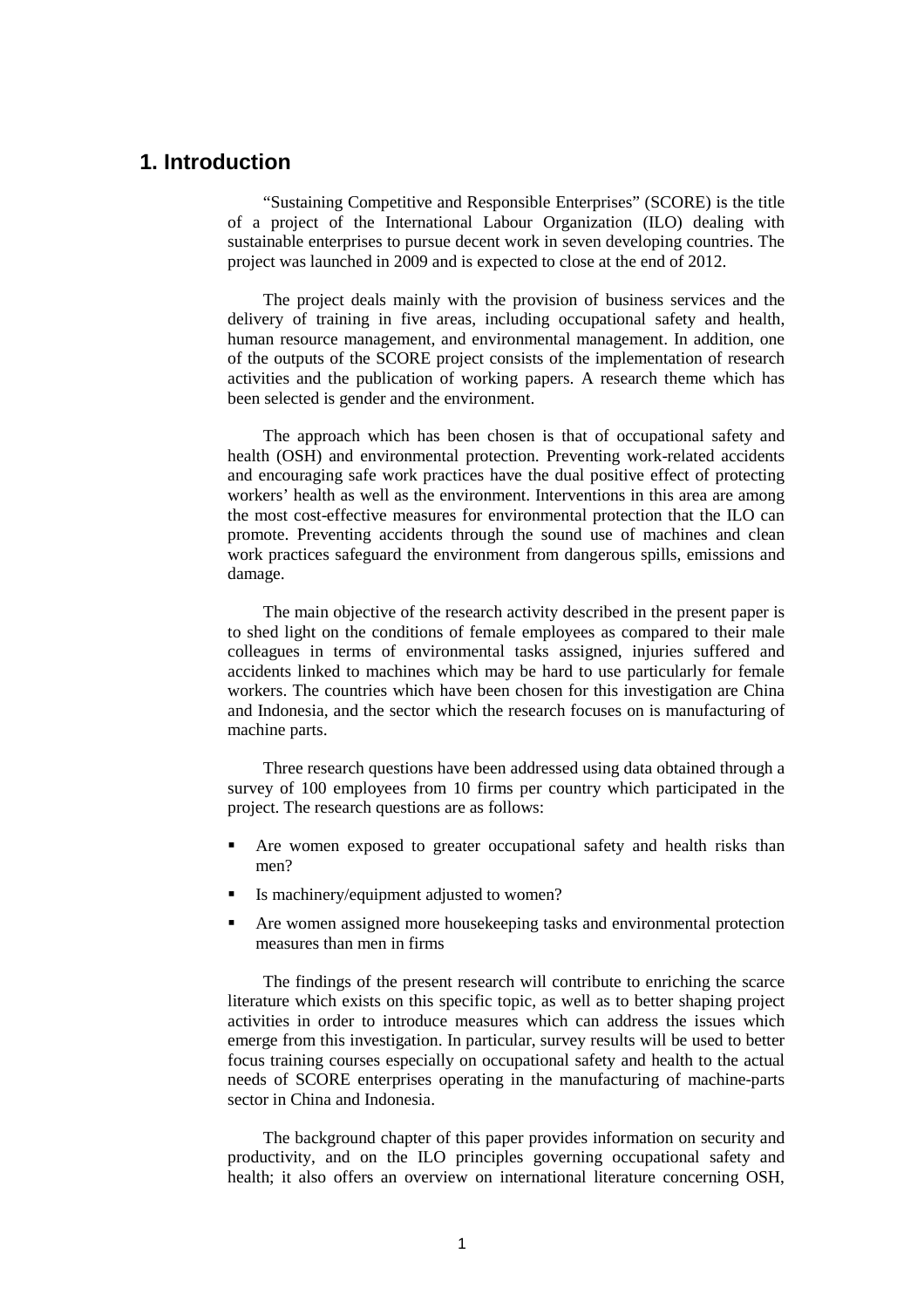gender and the environment. Chapter 3 describes the methodology which has been adopted and how it has been implemented. Chapter 4 and its sub-sections address each one of the three research questions, presenting and discussing results. The final chapter draws conclusions and offers recommendations moving forward.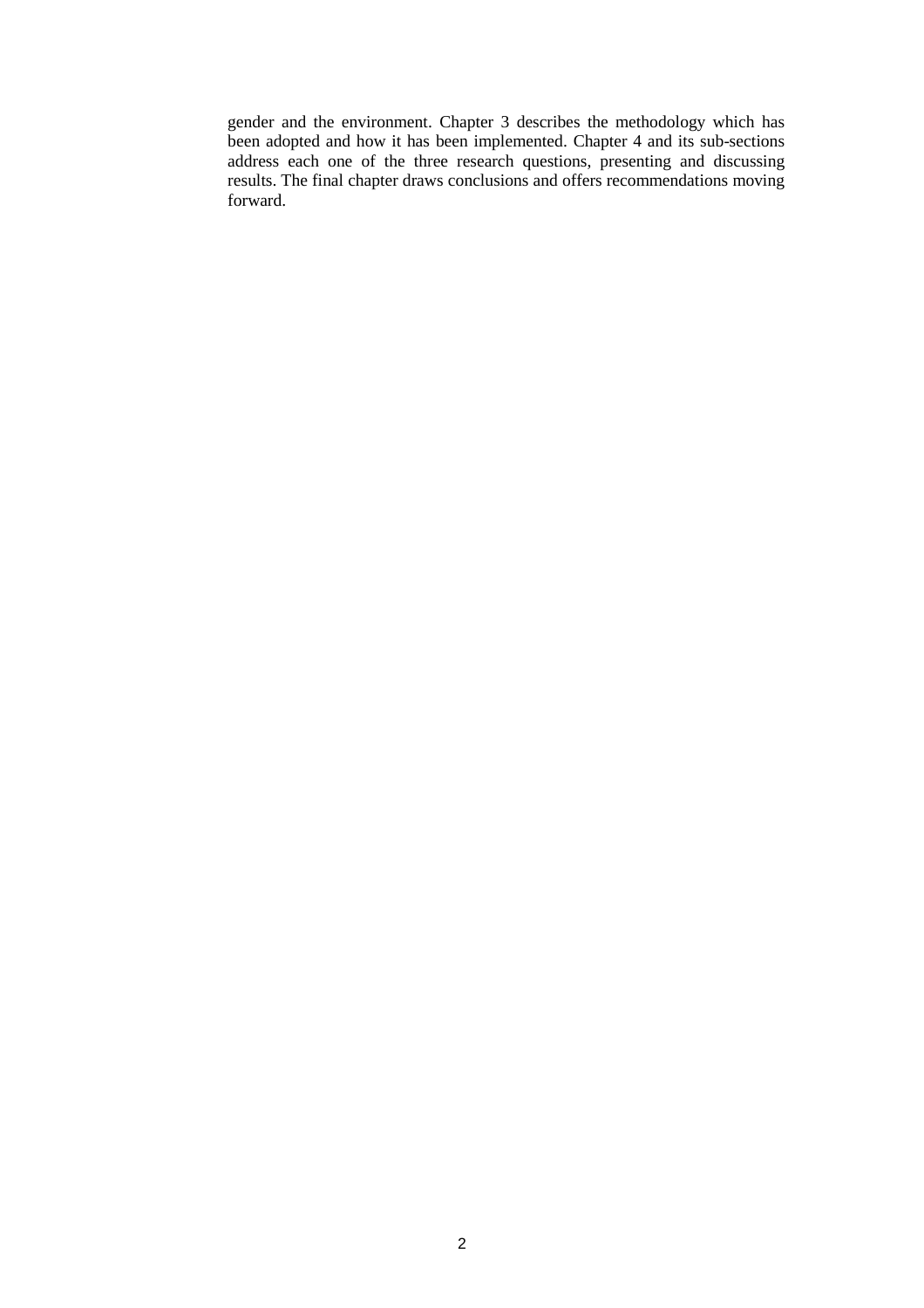# **2. Background<sup>1</sup>**

# **2.1. Security and productivity**

Occupational safety and health are key aspects of decent work, and the ILO promotes safe and healthy jobs. More in general, occupational injuries and deaths have a negative impact on productivity as well as on social and economic development.

The majority of accidents are not reported and not known to the public because they have minor effects. However, taken all together, those smaller accidents can have devastating social, economic and environmental impacts. To quantify costs to enterprises and society at large, one can consider a major catastrophe like the Bhopal accident which occurred in India in 1984. Over 20,000 people have died as a consequence of the injuries they received. Moreover, costs for the owners amounted to approximately US\$500 million in compensation.<sup>2</sup>

Some direct and indirect costs of accidents and ill health include:<sup>3</sup>

#### **Direct costs:**

- Disruption to business activity and lost production due to workers' absence.
- Workers' lost wages and costs for retraining for a different job.
- First aid, medical and rehabilitation costs.
- Insurance costs and possibly higher premiums in the future.
- Compensation costs.
- Costs for fines and legal proceedings.
- Costs for repairing or replacing damaged equipment.

#### **Indirect costs:**

- **Management time for investigation and follow-up.**
- Costs for retraining a substitute worker and/or for recruiting a new one.
- Poor long-term employability for injured worker.
- Loss of life quality.

 $1$  This section draws largely on research conducted by Ms. Fang He during her internship with the SCORE project in summer 2010, and by Mr. Matthew Pavitt during his internship in winter 2011.

<sup>2</sup> ILO. 2006. Occupational safety and health: Synergies between security and productivity. Governing Body Committee on Employment and Social Policy (Geneva).

 $3$  Ibid.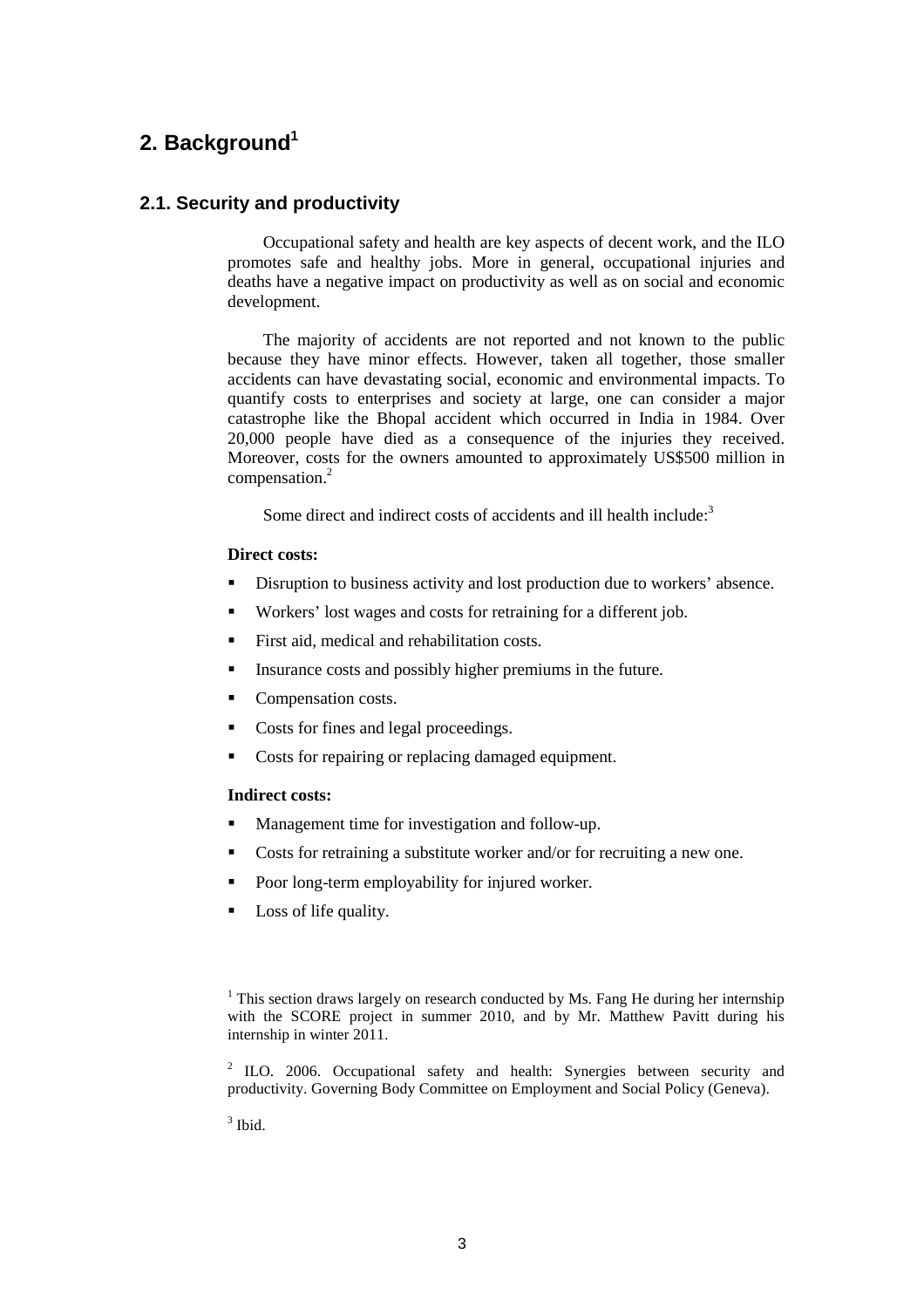- Lower motivation to work in the enterprise where an accident occurred.
- Poor enterprise reputation and client and public relations.
- Damage to the environment especially from chemical accidents.

The International Labour Organization has adopted several legal instruments for the promotion of a safe and healthy work environment. The latest one is the Promotional Framework for Occupational Safety and Health Convention no. 187 of 2006, and its accompanying Recommendation 197. These instruments encourage countries to adopt national OSH programmes, establish a preventive safety and health culture, and apply a system approach to the management of OSH. On national OSH policy and action at the national and enterprise level, conventions 155 and 161, and recommendations 164 and 171 are also relevant.

Some important principles contained in the above-mentioned instruments in connection with the present research include:

- Occupational safety and health education and training should be provided, in particular to management, supervisors, workers and their representatives.
- The exchange of occupational safety and health statistics and data should be facilitated among relevant authorities, employers, workers and their representatives.
- There should be research on occupational safety and health.
- Information and advice should be provided to employers and workers and their respective organizations with a view to eliminating or minimizing work-related hazards and risks.
- The constraints of micro-enterprises and small and medium-sized enterprises and contractors should be addressed in the implementation of occupational safety and health policies and regulations.
- Information on occupational injury statistics should be available.
- Employers should ensure that, so far as is reasonably practicable, the workplaces, machinery, equipment and processes under their control are safe and without risk to health.
- **Employers should provide, where necessary, adequate protective clothing** and protective equipment to prevent, so far as is reasonably practicable, risk of accidents or of adverse effects on health.



Abrasions to a worker's finger due to no protective gloves being worn when handling sharp edged metal. (*Copyright: Mila Gustia*)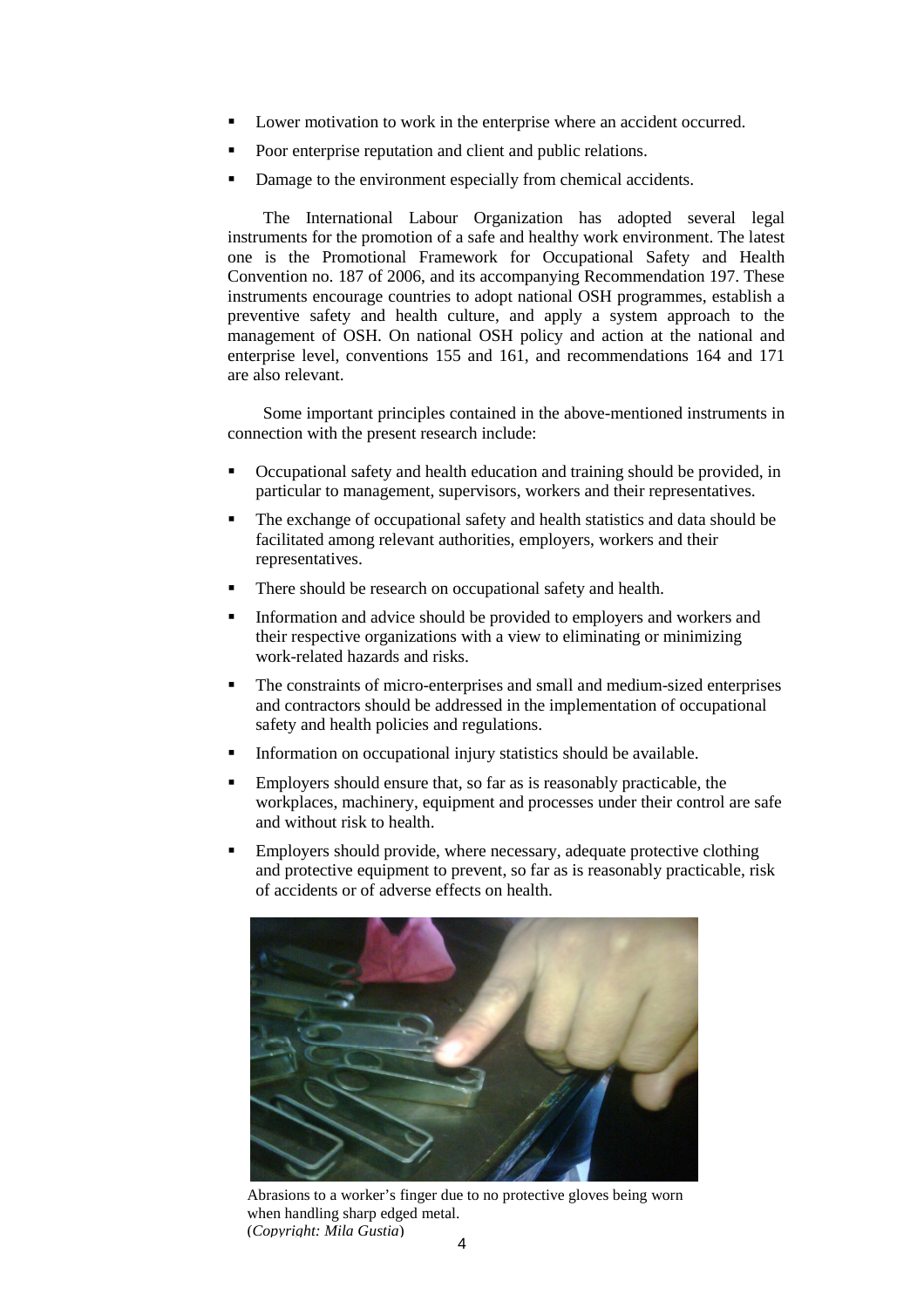# **2.2. Occupational safety and health risks for men and women**

The international literature on female workers, occupational safety and health, and environmental protection is scarce. It is almost non-existent if we consider the specific sector covered in the present paper, which is manufacturing of machine parts.

Starting from available data on both fatal and non-fatal injuries by gender in the manufacturing sector, as the following table indicates, for all countries considered, both developing and developed ones, men experience more injuries than women. For example, in Mauritius reported injuries were 6.3 in 2004 and 5.4 in 2008 for men per only one injury for women in the same years; in Poland, 4.9 and 4.1 injuries were reported for men per one injury for women in the same years.

#### **Table 2.1: Ratio of male to female reported manufacturing injuries, with lost workdays**

|                              | 2000 | 2004                     | 2008                     |
|------------------------------|------|--------------------------|--------------------------|
| Australia*                   | 5.75 | 45.29                    | 42.88                    |
| Azerbaijan                   |      | 6.30                     | 58.00                    |
| Croatia*                     | 3.80 | 4.56                     | 4.30                     |
| Estonia <sup>*</sup>         |      |                          | 2.13                     |
| Finland*                     | 5.43 | 5.76                     |                          |
| France*                      | 4.17 |                          | -                        |
| <b>Honduras</b>              | 5.14 |                          | $\overline{\phantom{a}}$ |
| Hungary                      | 3.40 | 2.90                     | 2.93                     |
| Lithuania                    | 2.70 | 3.29                     | 2.02                     |
| <b>Mauritius</b>             |      | 6.29                     | 5.42                     |
| <b>Mexico</b>                |      |                          | 2.39                     |
| <b>Myanmar</b>               | 5.76 | 2.26                     | 2.44                     |
| Nicaragua <sup>*</sup>       | 2.48 | $\overline{\phantom{a}}$ | -                        |
| Poland                       | 4.79 | 4.90                     | 4.14                     |
| Sri Lanka                    | 4.51 |                          | $\overline{\phantom{a}}$ |
| <i>*Compensated injuries</i> |      |                          |                          |

Source: ILO Laborsta.

Unfortunately, specific data for China and Indonesia is scarce. Between 1995 and 1997, reported injuries, both fatal and non-fatal, in the manufacturing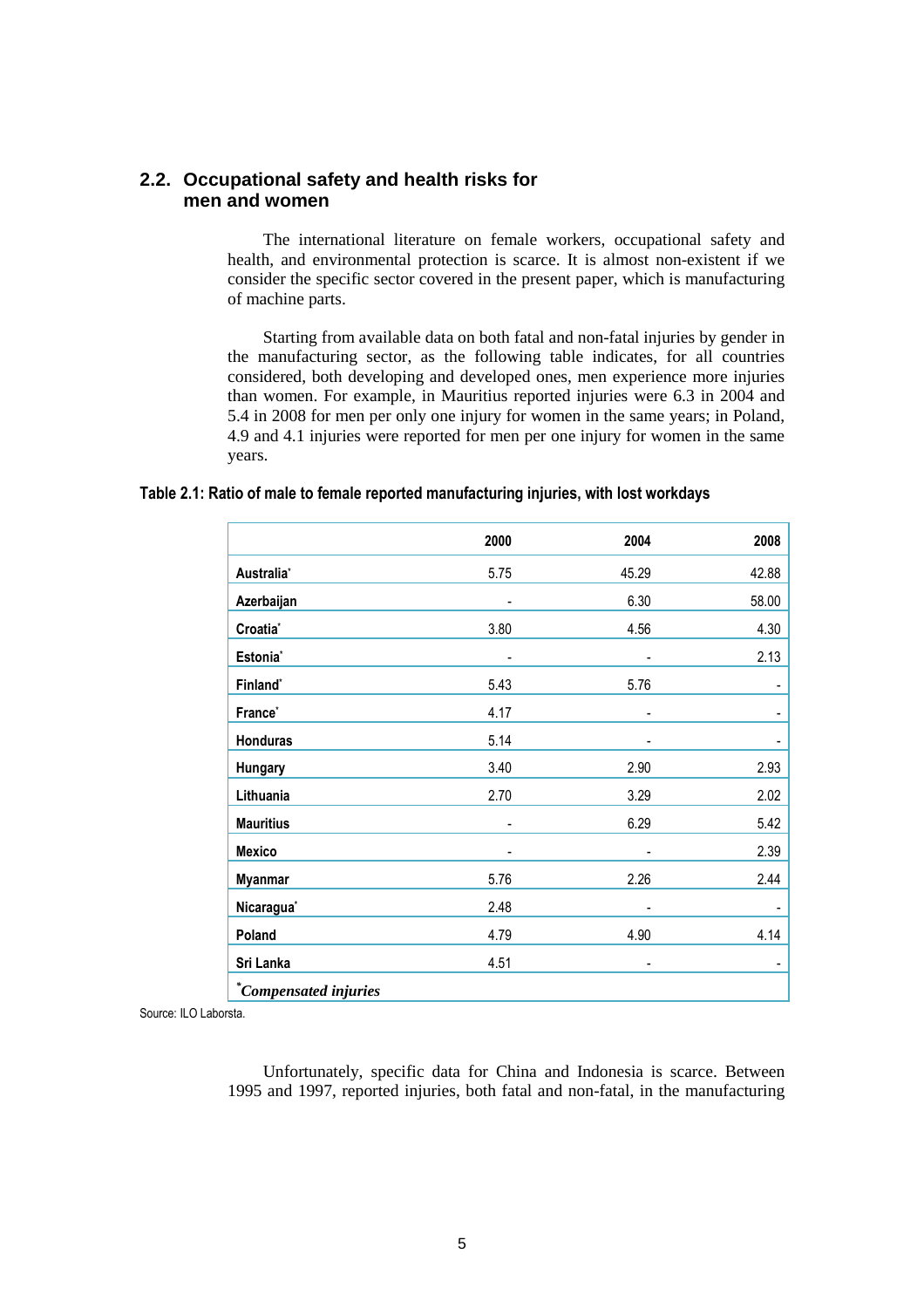sector in China rose from 4,142 to 4,384. During the same period in Indonesia both fatal and non-fatal compensated injuries in the same sector decreased from 8,678 to 4,486.<sup>4</sup> It also appears that in China, during the period 1994-2000 half of recorded traumatic injuries of the hand were work-related, with machinery workers being among the job categories at increased risk of inducing hand injuries. Punch, electric saw and planer, and knives were the tools usually causing hand injuries. The most of these accidents occurred in enterprises owned by townships and in small private businesses. The principal causes of hand injuries seemed to be inadequate OSH training, fatigue and distraction, poor functioning of machines, lack of cooperation among workers, and absence of preventive measures.<sup>5</sup> Moreover, a survey conducted in 2008 in Eastern Chinese cities reveals that the safety climate level perceived by employees in the manufacturing sector was low, and more so in small enterprises than in large ones. Lack of safety training and management support were the two main causes accounting for this result.<sup>6</sup> Regrettably, available data is not disaggregated by gender.

The emerging picture depicted in the table above, according to which men are more subject to injuries than women, is confirmed by international literature which also offers much more information on male employees as opposed to female ones.

In 2001, the European Trade Union Technical Bureau for Health and Safety conducted a survey in the then 15 European Union member states on gender and health and safety. The findings revealed that most OSH policies are based on a gender-neutral model and that issues related to women's health were neglected.<sup>7</sup>

The occupational safety and health risks to male employees are better known because traditionally the focus has been on dangerous jobs in sectors where men were a large majority. However, the increasing proportion of women in the global workforce over the past few decades has raised attention to genderrelated questions on the different effects of work-related risks on men and women.<sup>8</sup>

In general, men are employed in jobs that expose them to accidents more than women. This is why they are more likely to experience fatal accidents and

#### 4 ILO Laborsta.

 $<sup>5</sup>$  He, Y.; Liang, Y. 2008. Work-related hand injury in China and initiatives to study the</sup> factors affecting return-to-work after injury. Asian-Pacific Newsletter on Occupational Health and Safety, April, 15(1).

 $6$  Ma, Q.; Yaun, J. 2009. Exploratory study on safety climate in Chinese manufacturing enterprises. Safety Science, 47.

<sup>7</sup> Vogel, L. 2004. A GENDER for action. The Safety and Health Practicioner, 22(8).

 $8$  ILO. 2009. ILO's decent work: Providing safe and healthy workplaces for both women and men (Geneva).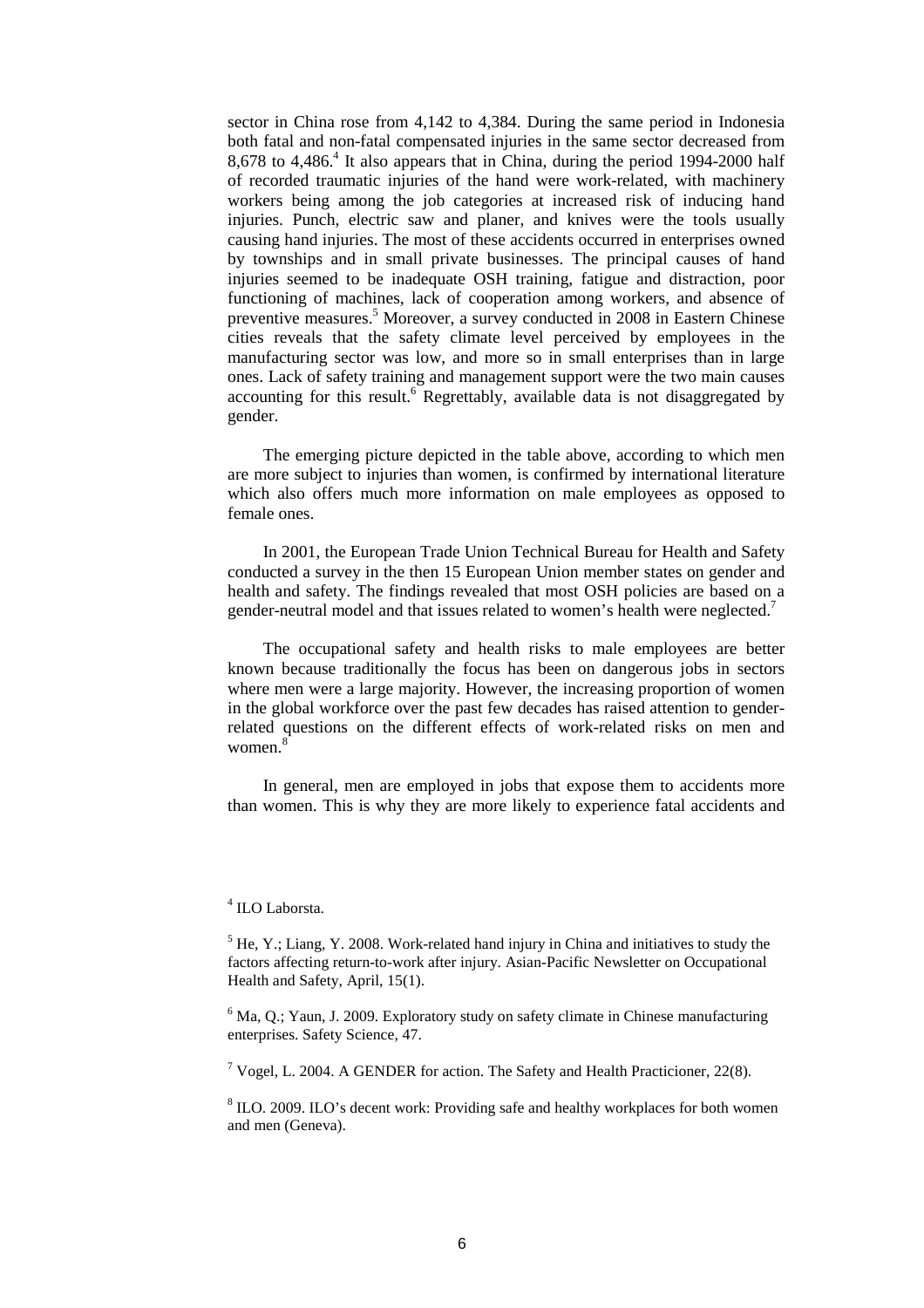other work-related deaths. It also seems that men tend to adopt less preventive and protective ways of performing work assignments than women.<sup>9</sup>

A study focusing on the United States reveals that overall, female workers suffered fewer fatal and nonfatal injuries than men during the period 1992-2003. Women were much less likely to die on the job than men. The same report states that women and men have jobs with different characteristics, which explains the differing degrees and ways in which either gender-based group is hurt or becomes sick at work. For instance, women reportedly accounted for a very small portion of injuries caused by falls because they were not employed in the jobs and sectors where most falls occurred. In 2003, the major sources of workplace injuries for women were musculoskeletal disorders due to bodily reaction, repetitive motion and overexertion.<sup>10</sup>

In manufacturing factories in export-processing zones where women represent the majority of the workforce, female employees work long hours at non-ergonomic work-stations. They may often work with machinery without basic protection. Industrial machinery is generally designed for men and is often difficult for women and small men to use. Women prevail also in microelectronics, a sector where they are exposed to chemicals which can have carcinogenic effects.<sup>11</sup>

According to the European Agency for Safety and Health at work, there are three factors that should be taken into account. First of all, women and men are concentrated in specific types of jobs, and therefore face hazards particular to those jobs. Second, women and men are physically different, which should be reflected in protection measures. Last but not least, women and men have different responsibilities at home. Working women may have dual responsibilities, both at work and at home.<sup>12</sup>

In 2006, the All China Federation of Trade Unions organized a national survey on the occupational safety and health situation of women workers. The working conditions and OSH situation of Chinese female employees turned out to be worrisome, particularly in small and medium-sized enterprises. Problems identified include poor and unsafe working conditions, lack of safety measures, injuries, ill health and poisoning, long and extra working hours, and heavy workloads.<sup>13</sup>

<sup>9</sup> ILO. 2009. ILO's decent work: Providing safe and healthy workplaces for both women and men (Geneva).

<sup>10</sup> Hoskins, A. B. 2005. Occupational injuries, illnesses, and fatalities among women. Monthly Labour Review, 31-37.

 $12$  European Agency for Safety and Health at Work. 2011. Women and health at work. Accessed 20 October 2011, available at: http://osha.europa.eu/en/priority\_groups/gender/

<sup>13</sup> Zhu. C. 2008. Labour protection for women workers in China. Asian-Pacific Newsletter on Occupational Health and Safety, December, 15(3).

 $^{11}$  ILO. 2009.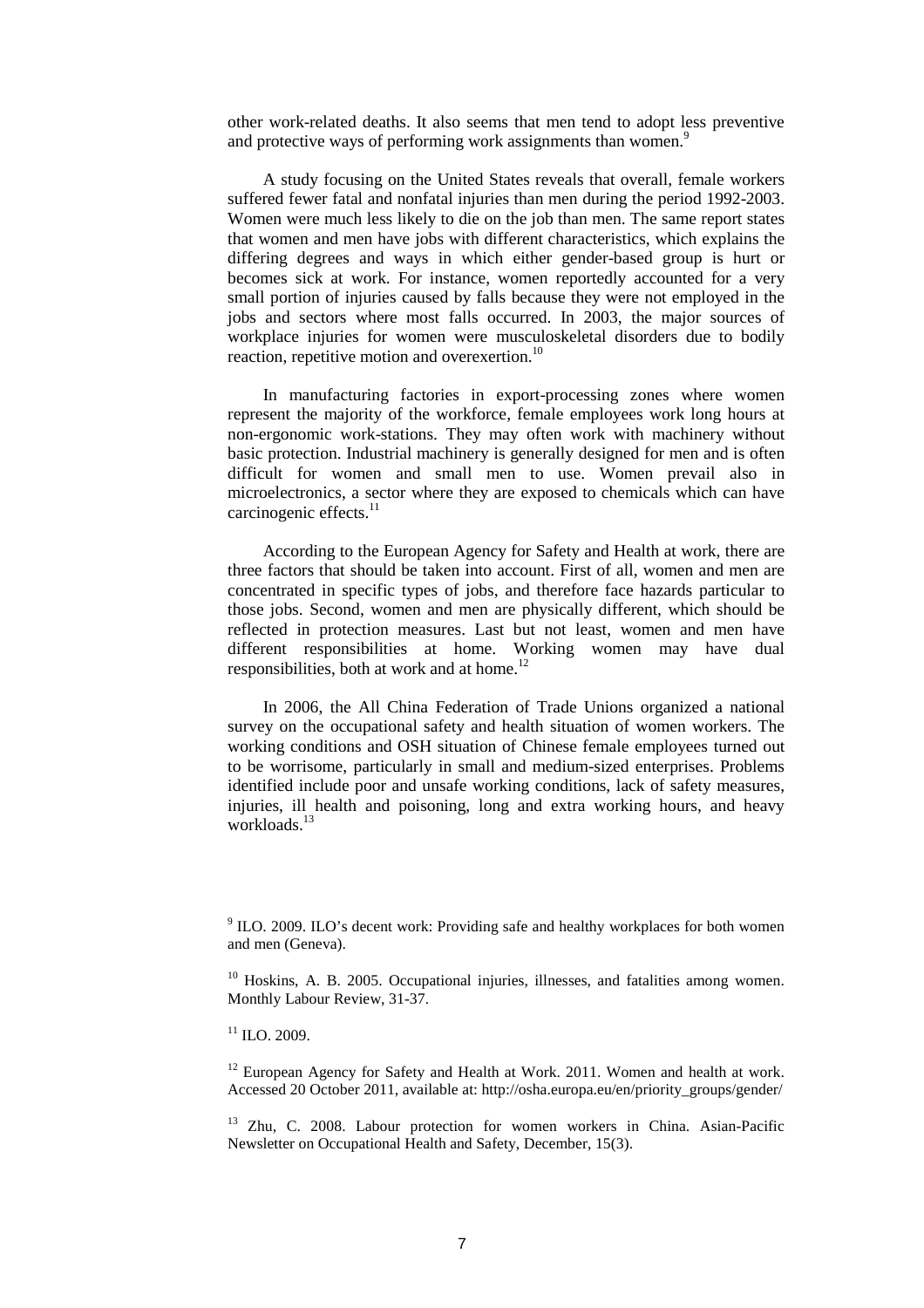The use of machinery and equipment is likely to be a major source of musculoskeletal injuries for female employees in firms operating in the manufacturing sector. A preliminary analysis reveals that no enterprise participating in the SCORE project has adopted any specific measure for female employees in this regard.<sup>14</sup> Enterprises participating in the SCORE project should adopt approaches for the promotion of decent work, fully integrating the three factors identified by the European Agency for Safety and Health at work, and taking into account the special needs of female employees.

# **2.3. Gender and environmental protection**

Over the past four decades, researchers have conducted extensive work on the conceptualization and measurement of personal environmental concern. Individual behaviour seems to be shaped by gender expectations and cultural norms.<sup>15</sup>

It is suggested that model of Career Choice and Work Behaviour, childhood play, household chores, and early paid work experience are differentiated by gender. These differences produce differentiated skills, perceptions of one's job role and impressions of what activities can best satisfy various human needs.<sup>16</sup> As a consequence, women tend to take on roles as caregivers and nurturers. Furthermore, they have shown to value altruism which is then associated to environmental behaviours.<sup>17</sup>

Evidence shows that women have greater commitment to environmentalism relative to men. They have higher relative levels of environmentally-friendly behaviours in regular daily routines. For example, women recycle, buy organic produce, save energy, reuse objects more than men. Research suggests that these general gender-based environmental behaviours exist cross-culturally.<sup>18</sup> Furthermore, women are more concerned about the environment than men at every age.<sup>19</sup>

 $14$  This is the result of research work conducted by Ms. Fang He during her internship with the SCORE project in summer 2010.

<sup>&</sup>lt;sup>15</sup> Hunter, L.M.; Hatch, A.; Johnson, A. 2004. Cross-national gender variation in environmental behaviors. Social Science Quarterly, The Southwestern Social Science Association, 85(3).

<sup>&</sup>lt;sup>16</sup> Astin, H. S. 1984. The meaning of Work in Women's lives: A Socio-psychological model of career choice and work behavior. The Counselling Psychologist, 12 (4).

 $17$  Perun, P. J. and Bielby, D. 1981. Towards a model of female occupational behaviour: A human development approach. Psychology of Women Quarterly, 234-252.

 $18$  Hunter et al. 2004.

<sup>&</sup>lt;sup>19</sup> Torgler, B.; García Valiñas, M.A.; Macintyre, A. 2008. Differences in preferences towards the environment: The impact of a gender, age and parental effect. The Fondazione Eni Enrico Mattei Note di Lavoro Series.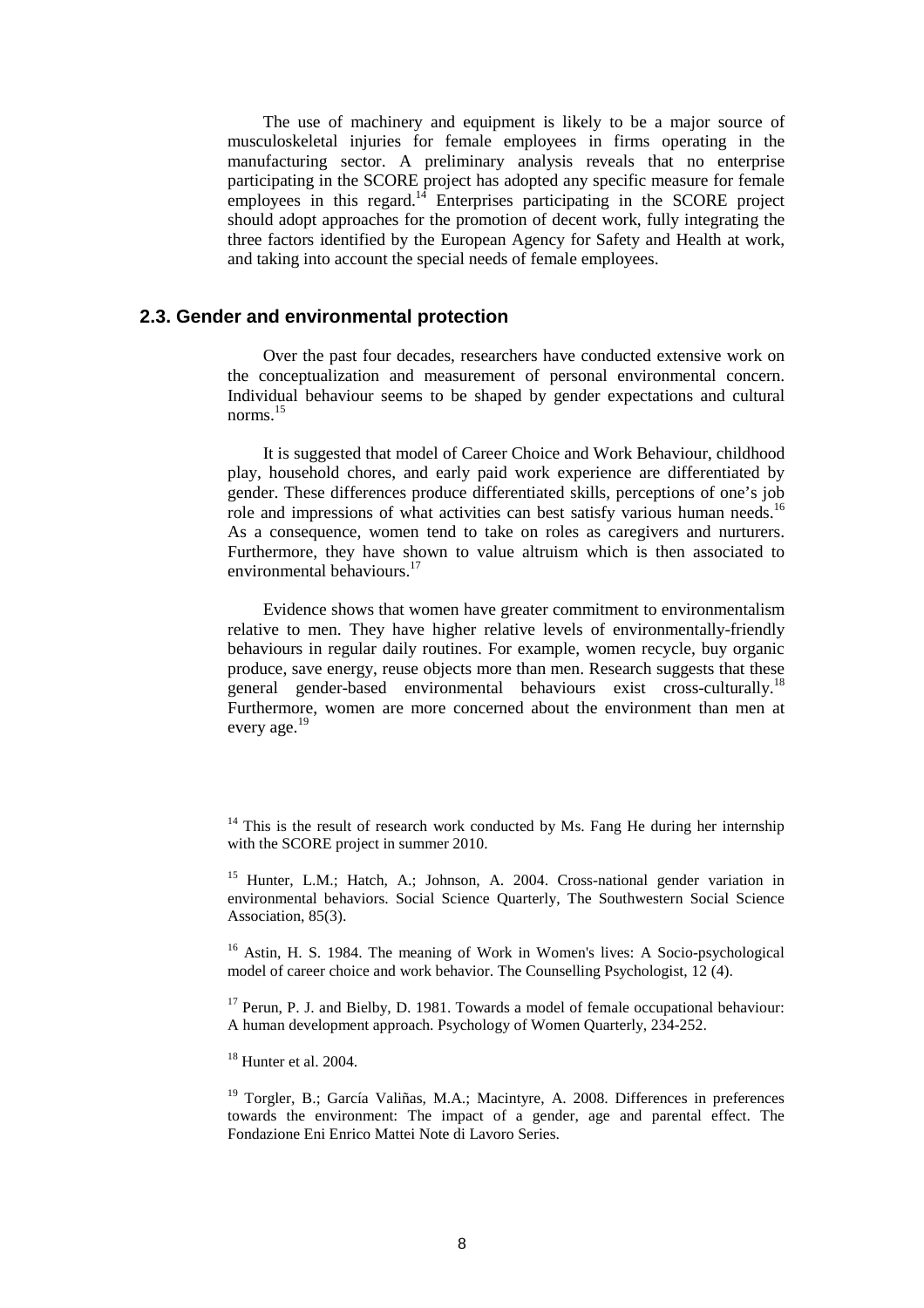Findings from OECD countries confirm that women are more likely to recycle and place a higher value on energy-efficient transport. The OECD also found that from the age of 15, girls tend to have higher levels of concern for the environment and a greater sense of responsibility for sustainable development than boys. $20$ 

Following these lines of reasoning, it is natural to expect that while at work, women would be more involved in environmentally-friendly behaviours. This is confirmed by the fact that women traditionally work at home more than men and enjoy a greater likelihood to engage privately in environmentally-friendly behaviours, including at the workplace rather than in the public domain.<sup>2</sup>

It seems that voluntary compliance in terms of environmentally-friendly behaviours is primarily driven by social norms or preferences for environmental protection. Willingness to contribute to the environment which is stronger in women is especially useful in situations where it is very expensive to set up an enforcement system for environmental protection. As a consequence, voluntary compliance lowers the cost of operations. $2^2$ 

Women are also effective actors or agents of change. UN Women Watch has produced a comprehensive report on Women, Gender Equality and Climate Change, which points out that women often have a strong body of knowledge and expertise that can be used in environmental protection measures. Furthermore, women's responsibilities in households and communities, as stewards of natural and household resources, position them well to contribute to livelihood strategies adapted to changing environmental realities.<sup>23</sup> It therefore seems that women have skills and knowledge to contribute to environmental protection measures more than men.

 $20$  OECD, 2008. Gender and sustainable development: Maximizing the economic, social and environmental role of women (Paris).

 $^{22}$  Ibid.

 $21$  Torgler et al. 2008.

<sup>23</sup> http://www.un.org/womenwatch/feature/climate\_change/factsheet.html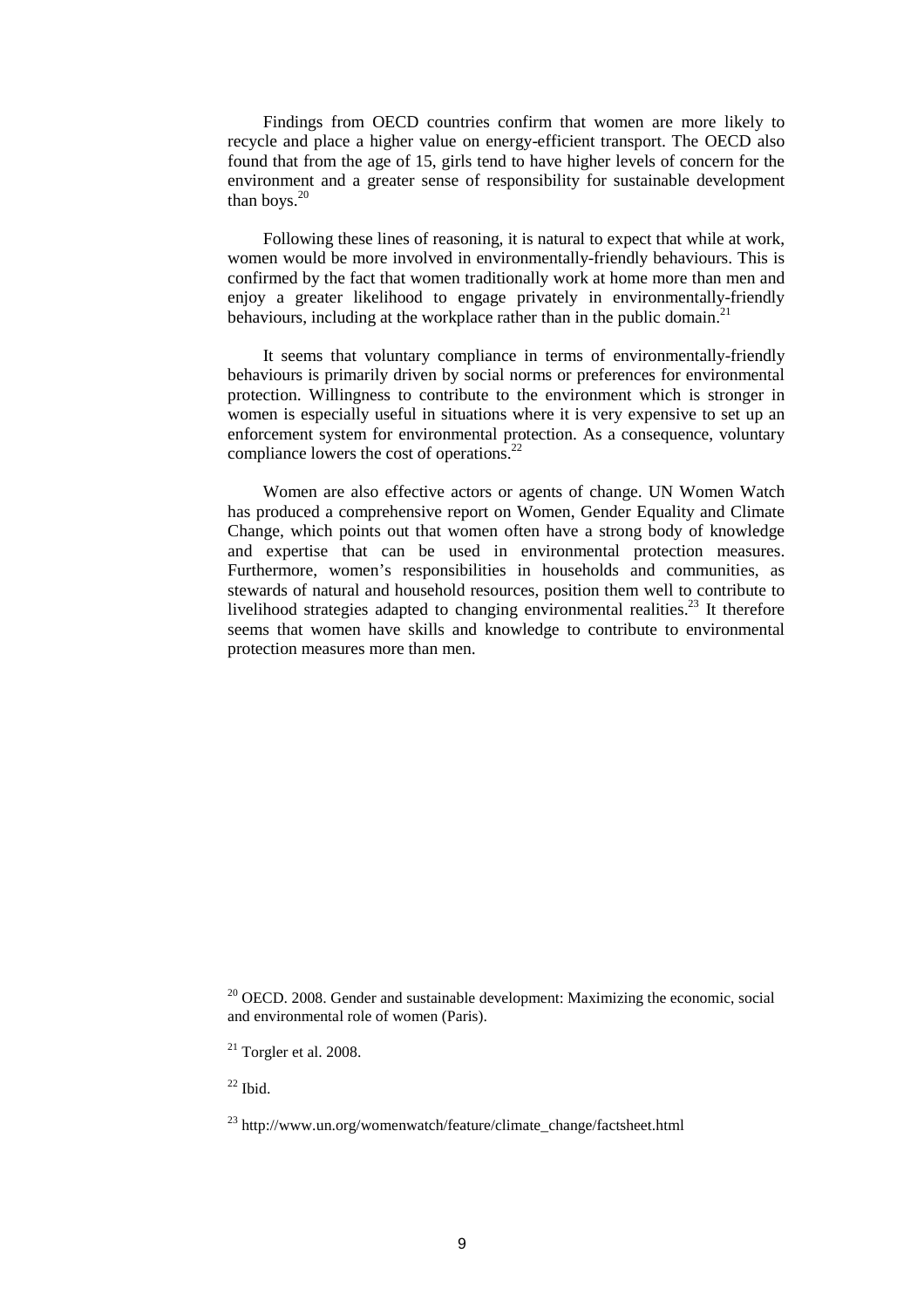# **3. Methodology**

The research questions addressed are the following:

- Are women exposed to greater occupational safety and health risks than men?
- Is machinery/equipment adjusted to women?
- Are women assigned more housekeeping tasks and environmental protection measures than men in firms?

The questions were proposed, discussed and selected by ILO staff mainly from the Enterprise Department and with expertise in the areas of enterprise development, gender and environmental sustainability. The purpose of discussions was to identify research questions which would shed some light on existing linkages between gender and the environment, and in particular on the role of women in environmental protection. The perception was that there is a knowledge gap in this area and that studying SCORE enterprises could be a good opportunity to learn more and to improve negative situations had the case arisen.

A survey is the main instrument which has been chosen to answer the research questions. It has been conducted in 10 companies in Indonesia and 10 in China participating in the SCORE project from the manufacturing of machineparts sector. The specific geographical areas where the survey was carried out are Jakarta in Indonesia and Chengdu, in the Sichuan province in China.

If we consider the International Standard Industrial Classification of All Economic Activities, there is no specific sector called "manufacturing of machine parts". However, the economic activities included in that sector and listed in the International Standard Industrial Classification are Manufacture of chemicals and chemical products; Manufacture of fabricated metal products, except machinery and equipment; Manufacture of machinery and equipment not elsewhere classified; Manufacture of electrical machinery and apparatus not elsewhere classified; Manufacture of other non-metallic mineral products; and Manufacture of motor vehicles, trailers and semi-trailers. It is to be added that the SCORE project covers industrial clusters rather than economic sectors. This is why sometimes, as in the case of China, even a firm operating in the area of concrete has been surveyed.

Surveyed companies are used to represent enterprises from the manufacturing of machine-parts sector participating in the SCORE project in China and Indonesia. The total number of firms in this sector is 30 for China and 16 for Indonesia.

In general and whenever possible, 10 employees per firm have been interviewed. This is a reasonable number in Indonesia, where 9 of the 10 surveyed enterprises have 150 employees or less, with 3 of them having 50 or less. In China, surveyed firms are much larger, with 7 of them employing more than 250 people. The sample size in this case is therefore somewhat less representative.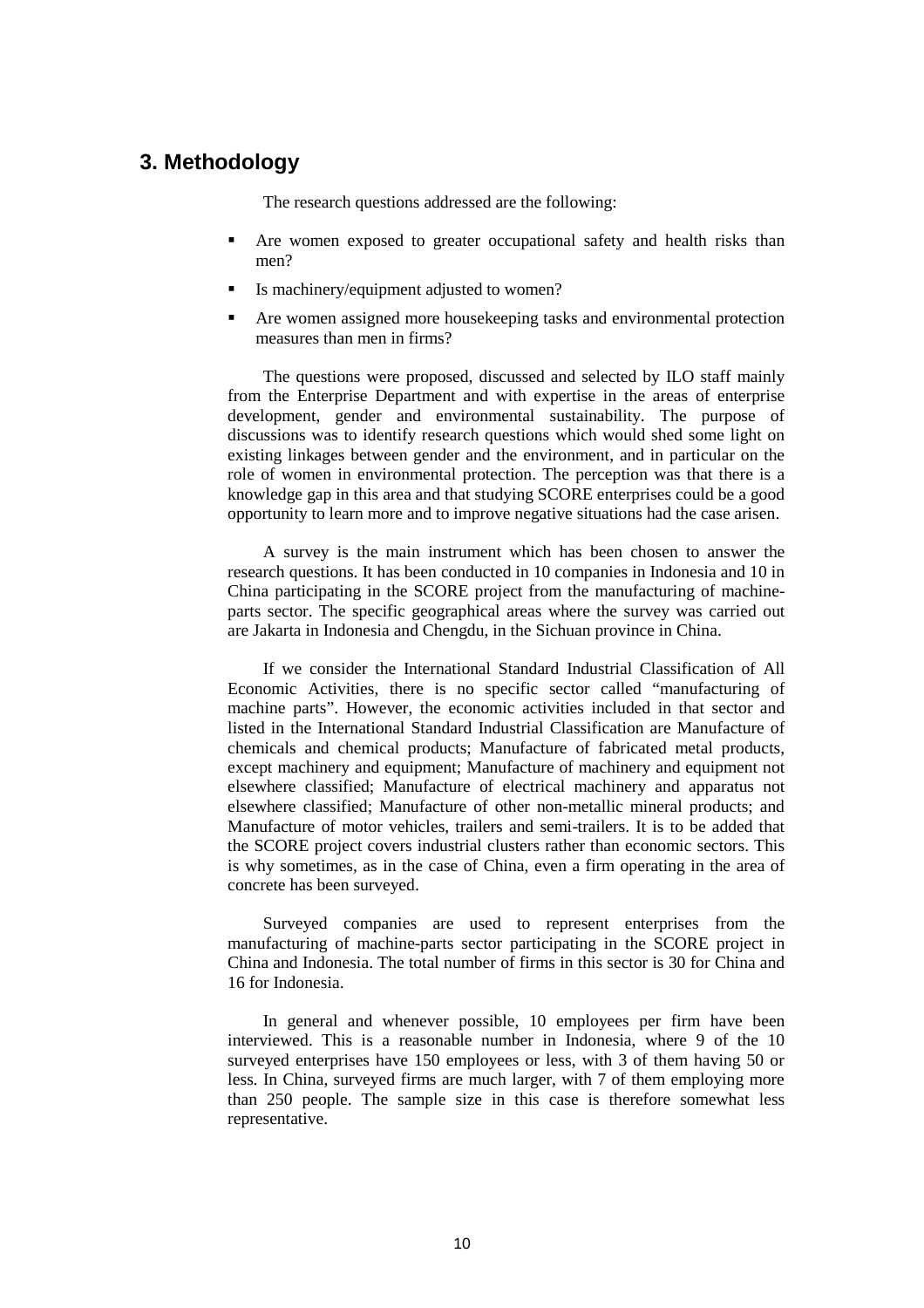In Indonesia, of the 100 interviewees, 51 are men and 49 women, whereas in China, interviewees consist of 66 men and 34 women. Annex b shows the total number of employees of surveyed enterprises in both countries with a gender breakdown of data.

The questionnaire (appendix A) was developed by ILO and SCORE technical staff and has been conceived for use by enterprises in different sectors and countries covered by the SCORE project. It is relatively short and consists of fourteen questions. Nine questions are to be answered by the employees. The other five concern the company and are to be answered by management.

Questions have been formulated as closed ones, in order to make the process of collecting answers as speedy as possible, with the intention of avoiding the disruption of enterprise activity. A limit of this choice is that open questions would have offered a wider range of information and a broader body of knowledge about recorded experiences.

Interviews were to be held on a one-to-one personal level. Since some gender-related issues were considered to be rather sensitive, especially for women, a female national consultant was recruited for conducting the interviews in both countries.

During the implementation phase some differences emerged between the two countries. The Indonesian interviewer felt that people were more willing to disclose important information when they were in informal group situations. It was estimated that particularly women were more open to providing sensitive information when they were not alone with the interviewer. Groups of employees were therefore sometimes approached during their break time, in social, informal moments.

In China the consultant was not free to choose her interviewees. Companies provided her with lists of employees who had been selected for being interviewed. In this case, questionnaires were indeed filled through one-to-one personal interviews.

The surveys were carried out during the month of September 2011. A pilot phase focusing on 2 companies and 20 interviews was also organized in order to test the questionnaire in Indonesia. No relevant issue was recorded and no change was therefore made to the questionnaire.

The answers were recorded both manually in printed sheets and electronically in an Excel answer-sheet to facilitate data analysis. The analysis of the answers was carried out at ILO headquarters in Geneva during the month of October 2011 and its results are contained in the present report.<sup>24</sup>

 $24$  Some hypotheses were tested using the chi-square test, in particular to answer the first research question listed above. The chi-square test has been chosen because it is a nonparametric test based on no assumptions regarding data distribution, it allows observations about two independent variables to be grouped into two or more categories, and observations must be counts as in our case.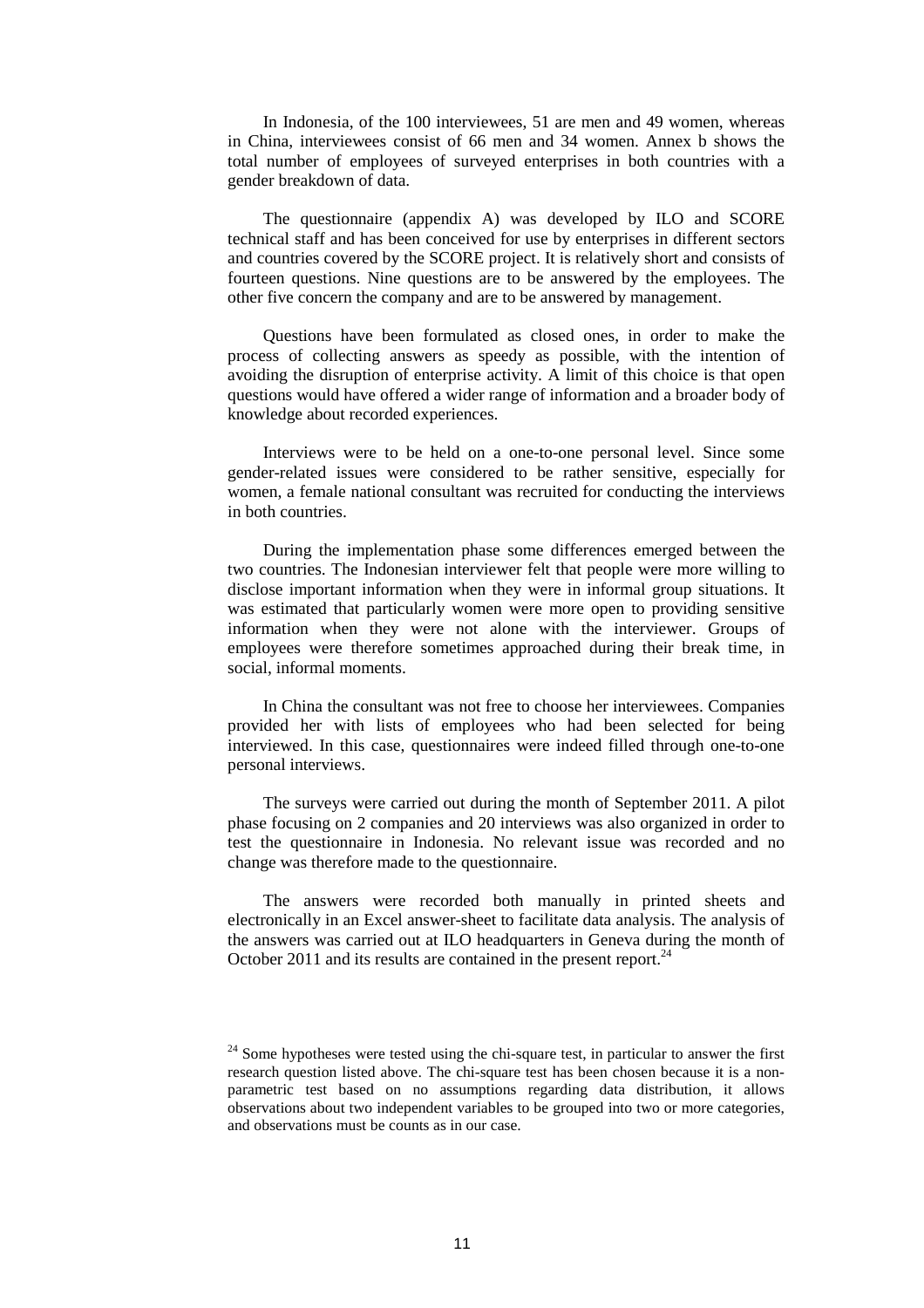Addressing the third research question was a challenge from the phase of designing the questionnaire. A key priority was to keep the total number of questions very low in order not to disrupt enterprise activity with lengthy interviews. It was therefore necessary to address the issue of whether women workers are assigned more housekeeping tasks and environmental protection measures than men possibly using only one question. Measuring "housekeeping tasks" and "environmental protection measures" in work assignments was not easy. However, the results obtained for China are satisfactory. The third research question can be clearly answered which means that the way the corresponding question was formulated in the questionnaire is acceptable.

Nonetheless, the difficulties encountered in the formulation of an appropriate question reappeared in the phase of data analysis for the case of Indonesia, where it was found that answers do not reveal any significant finding. In Indonesia, this research question would have probably been better addressed through observation of behaviours in the firms than through a questionnaire.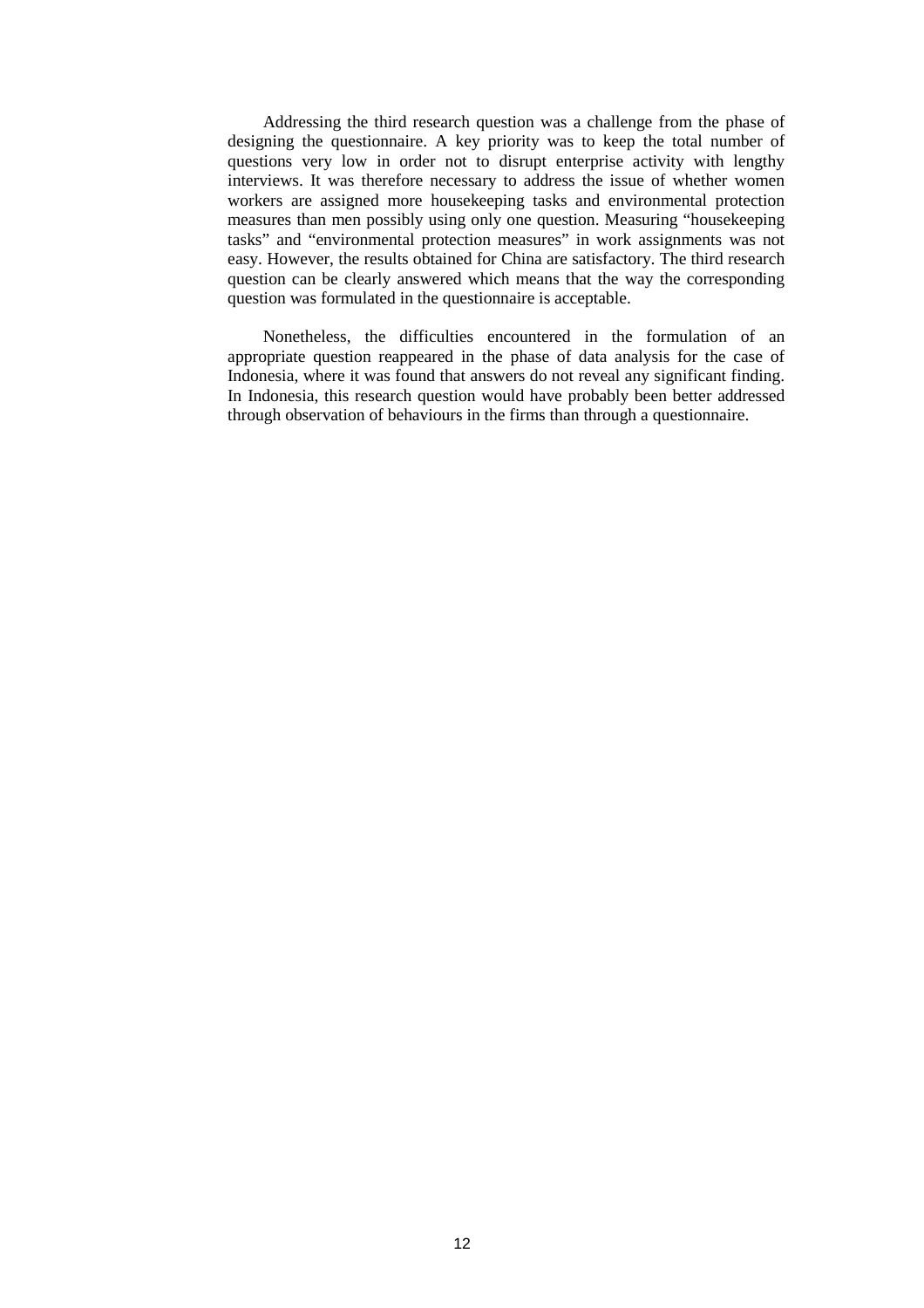# **4. Results and discussion**

The following sub-sections will address each one of the three research questions by country. Results of data analysis and findings will be presented, and emerging issues discussed.

# **4.1. Are women exposed to greater OSH risks than men?**

Occupational safety and health risks for both men and women have been measured through injuries suffered over the past 3 years.

Following the ILO Convention and Recommendation concerning Benefits in the Case of Employment Injury, No. 121, adopted in 1964, employment injuries can be defined as all injuries resulting from accidents arising out of or in the course of employment (industrial accidents and commuting accidents) and all occupational diseases.

It is useful to refer also to the Resolution concerning statistics of occupational injuries (resulting from occupational accidents, adopted by the Sixteenth International Conference of Labour Statisticians in 1998.)<sup>25</sup>

An occupational accident is defined as "an unexpected and unplanned occurrence, including acts of violence, arising out of or in connection with work which results in one or more workers incurring a personal injury, disease or death". Commuting accidents to the workplace are included in this definition. Furthermore, an occupational injury is considered to be "any personal injury, disease or death resulting from an occupational accident".



Female worker at her station with no protective headgear and dangerously close to a rotating wheel. (*Copyright: Mila Gustia*)

<sup>25</sup> http://www.ilo.org/wcmsp5/groups/public/---dgreports/-- stat/documents/normativeinstrument/wcms\_087528.pdf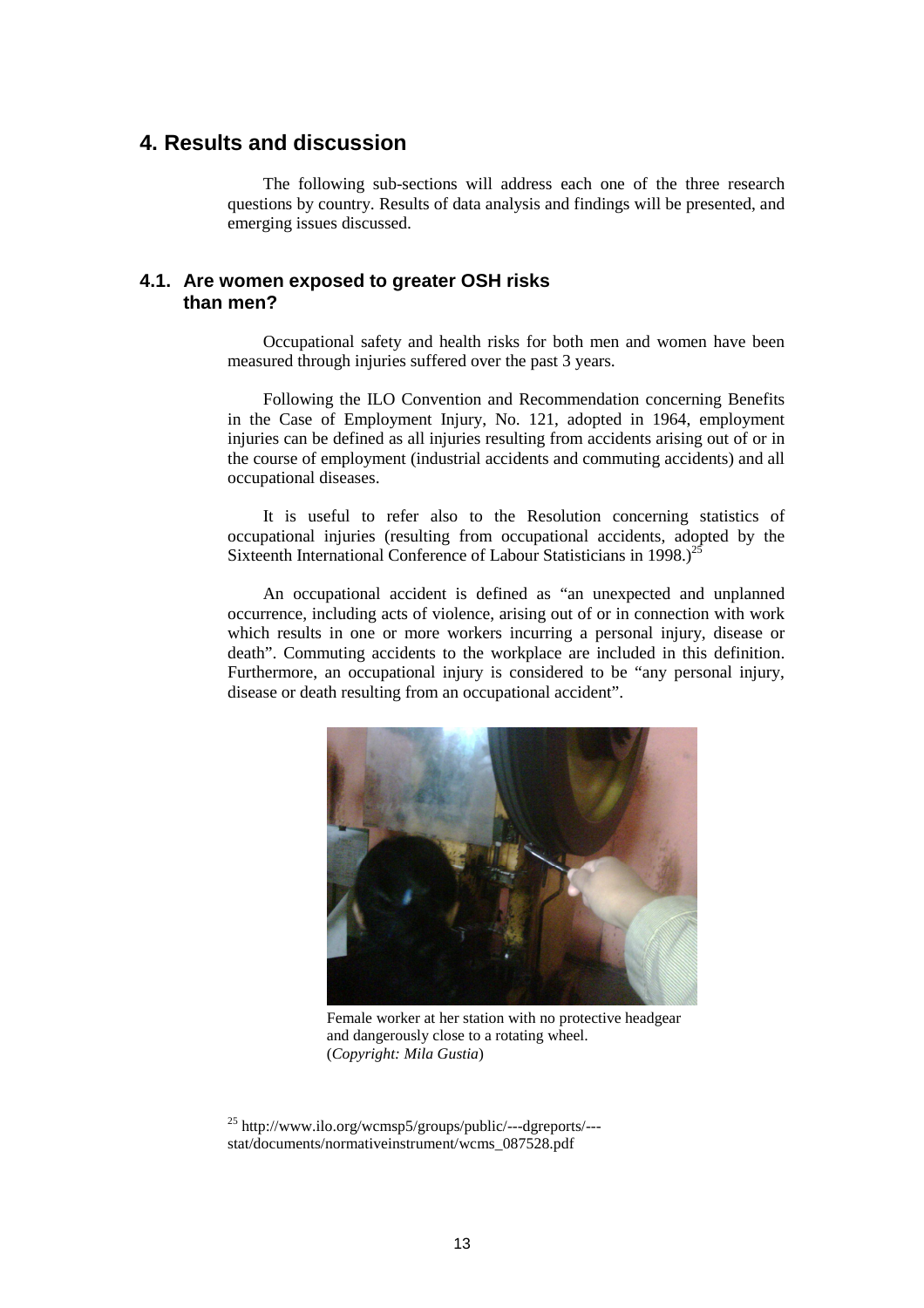#### 4.1.1. Indonesia

Over the past 3 years, surveyed companies in Indonesia have recorded a total of 120 injuries among their employees. The figure is quite different from experiences reported by employees. Interviewees reveal that they have experienced 629 injuries in total over the same period of time, with women suffering 415 and men 214.

On average, women have reportedly experienced 8.47 injuries over the past 3 years, whereas their male counterpart revealed having suffered only 4.2. This striking result somehow contradicts findings from the international literature and secondary data presented in section 2.2. An explanation can be the fact that manufacturing of machine parts, a sector where injuries may not be unusual events, is not a sector where women have been and are traditionally employed.

For both men and women, the mode is 0. This means that the majority of both female and male employees have not experienced any injury over the past three years. It therefore seems evident that there are specific groups of employees who are exposed to a relatively high number of injuries compared to their colleagues. Who are they?

# 4.1.2. Size of the enterprise

One may wonder whether the size of the enterprise makes any difference. There may be a difference in the number of injuries for women workers employed in companies with 50 workers or less (3 out of 10) compared to female employees in enterprises with more than 50 workers. Data show that on average, women working in smaller firms have experienced 3.6 injuries, and female employees of larger companies have suffered on average  $9.7<sup>26</sup>$  The following chart depicts this finding. As it clearly appears, also men experience more injuries when they are employed in larger firms. Male employees working in enterprises with 50 employees or less have experienced on average 3.3 injuries as opposed to men in larger companies who have suffered 4.8.

 $26$  In order to further corroborate this finding, this hypothesis has been tested. It turns out that we can conclude with a very high degree of certainty (8.95202E-13 with P set at 0.05) that indeed, female workers in larger companies are more likely than all other employees to suffer from injuries.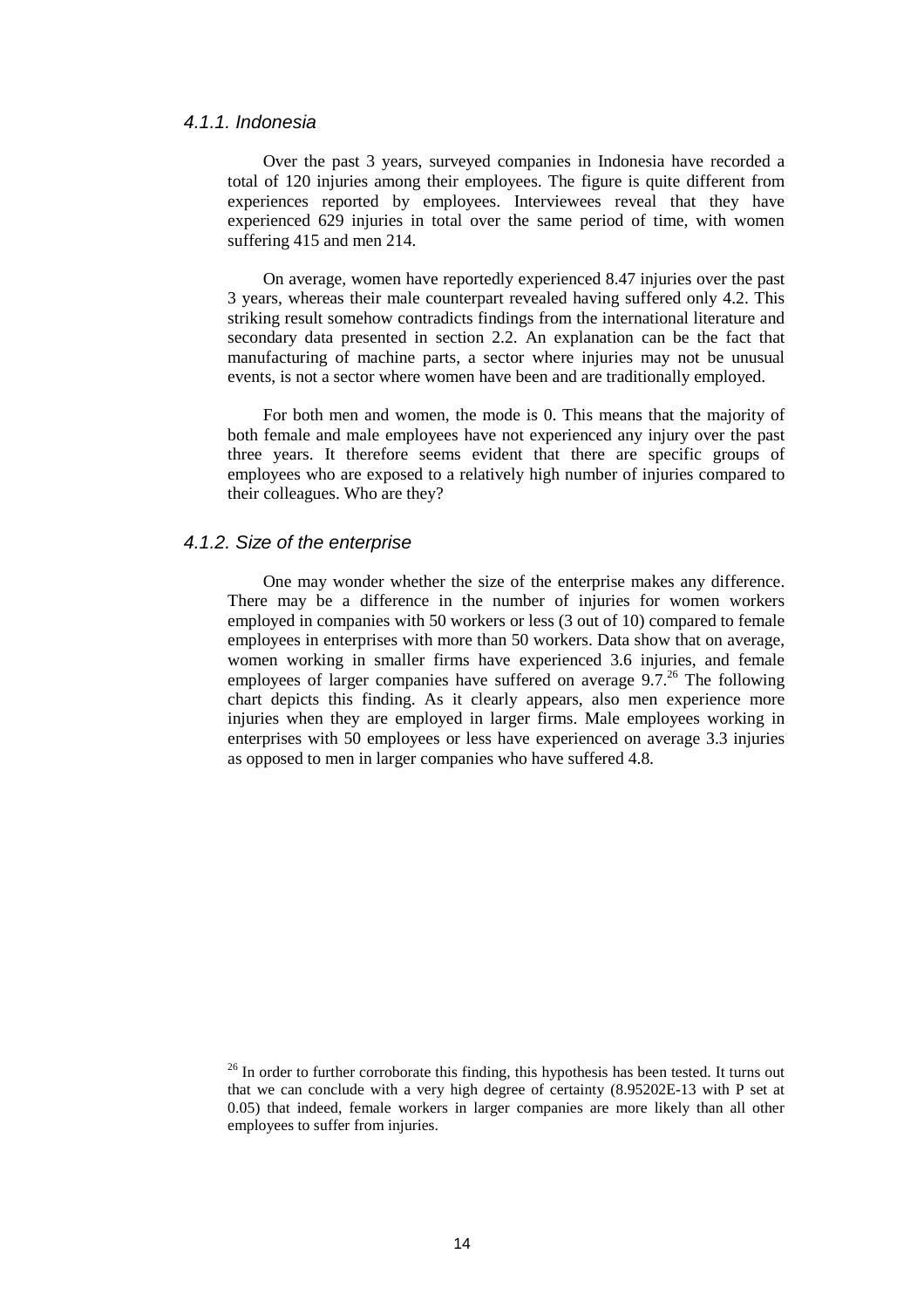



Source: Survey Data.

The findings described above seem to somehow contradict international literature according to which small firms tend to have lower levels of occupational safety and health standards and expose employees to higher risks. Financial constraints, lack of knowledge, adequate skills and awareness are some of the issues which small firms face.<sup>27</sup> Nonetheless, it is to be noted that in general, companies surveyed in Indonesia are rather small in size, with 9 of them employing 150 people or less.

## 4.1.3. Age

Another factor which could account for the different number of injuries suffered by a specific group of employees is age. The average age for all interviewees is 29.7. All interviewees have therefore been divided into two groups, below and above the age of 30.

Data analysis shows that on average, employees aged under 30 have experienced 8.24 injuries over the past three years, as opposed to those aged 30 and above who have suffered from 4.85. If we then consider women and men under 30 and aged 30 and above, again, young female employees are more likely than their male counterparts to suffer from injuries. On average, women under 30 have suffered from 9.56 injuries over the past three years, whereas their male

 $27$  See for example: Dimopoulos, V. A. 2007. Effective information assurance with risk management (PH.D. dissertation), (Plymouth UK); and Rautio, S. 1994. Occupational safety and health in the South Pacific – Asian-Pacific Newsletter on Occupational Health & Safety 1(3).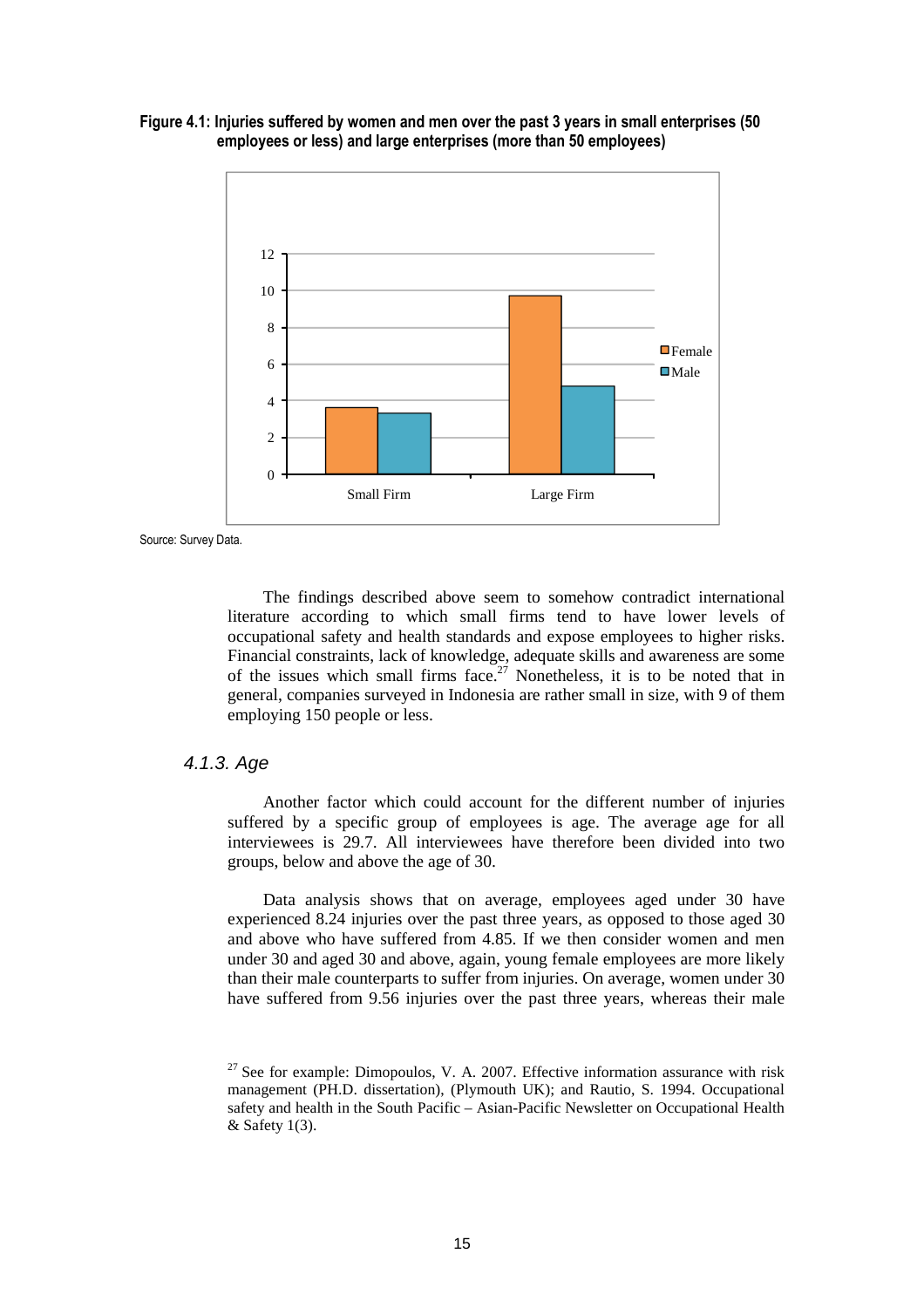colleagues of the same age group have recorded an average of 6.23 injuries over the same period.<sup>28</sup> The following chart clearly illustrates the situation.

Professional experience gained with years of work could be a very helpful element in preventing injuries, which could explain the findings described above. Likewise, career progression linked to age and seniority may transfer employees away from more dangerous positions towards jobs which are safer and less close to practical activities.





Source: Survey Data.

## 4.1.4. Being a worker

To find out whether this latter idea may make any sense, all interviewees have been divided into two groups: Those that can be called "workers" and who are more involved in practical activities and production, often entailing the use of machineries, and non-workers including managers, owners, supervisors, administration staff, human resource development, inspectors and quality control staff. If we focus on women, on average, worker women have experienced 11.34 injuries over the past three years, as opposed to female non-workers who have experienced 5.92. Clearly being a "worker" is associated with a higher level of risk to experience an injury. If we then focus on women workers under 30, the average number of injuries suffered over the past three years rise to 12.64, thus showing that being a young female worker exposes an employee to further physical risk.

 $28$  The difference between the two age groups divided by gender is confirmed by a rather high degree of statistical significance (0.00123577 with P=0.05).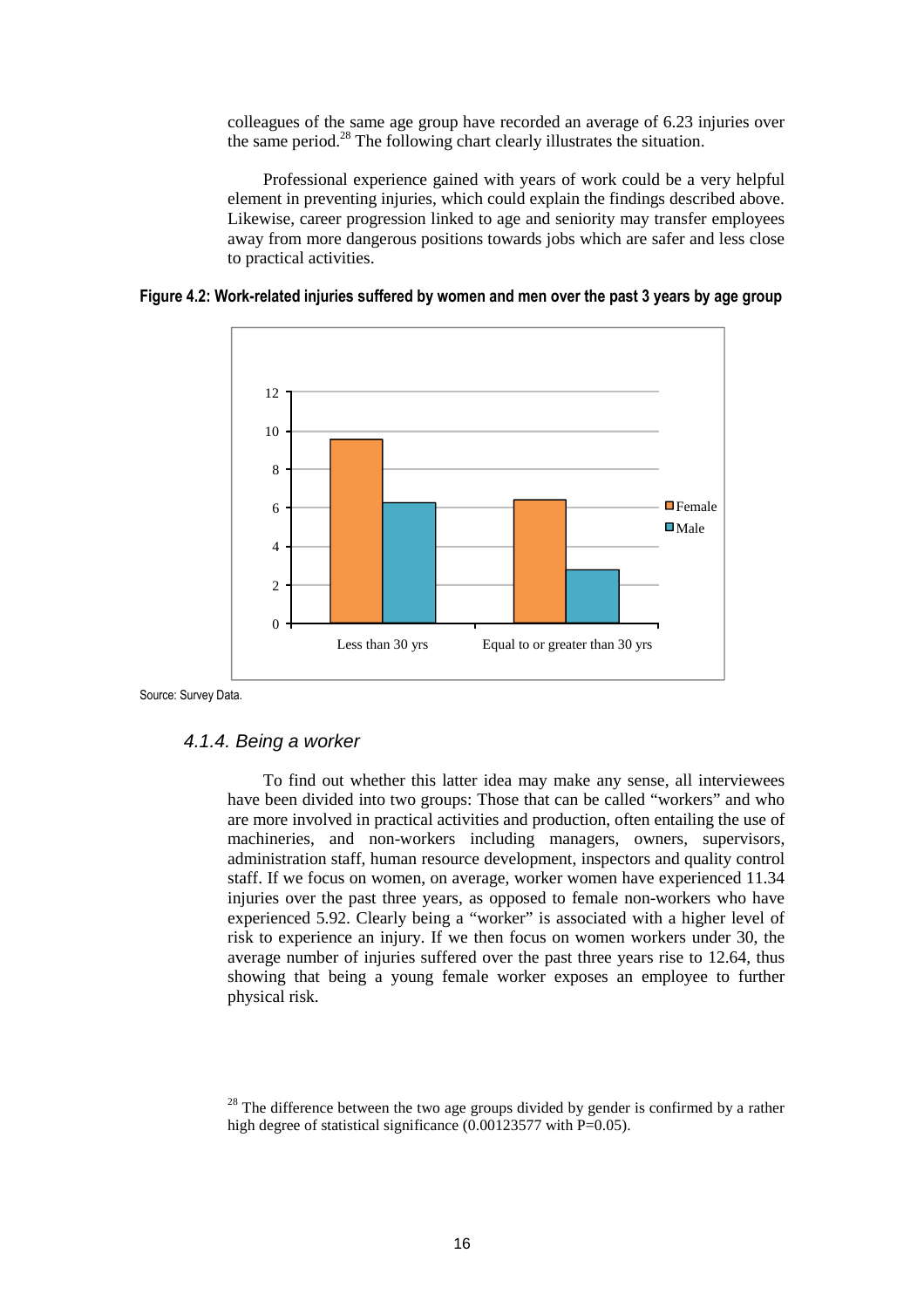

**Figure 4.3: Injuries suffered by women by age group and worker /non worker status** 

Source: Survey Data.

## 4.1.5. Sector

Enterprises from the very same sector, manufacturing of machine parts, have been chosen the target for the survey described in this paper. However, the higher or lower number of injuries may be linked to the specific type of activity of each company. The 10 Indonesian firms have therefore been divided into subsectors depending on the specific type of activity performed: Automotive components (electrical and similar), painting of accessories for motorcycles, press metal for automotive components (and similar), and machining and fabrication for automotive components.

As the following chart shows, injuries are concentrated in sector 1 (Automotive components – electrical and similar) with an average of 8.85 injuries over the past 3 years, and sector 3 (press metal for automotive components and similar) with an average of 8.48 over the same period. If we break down data by gender, interestingly we can see that all injuries for firms operating in automotive components (electrical and similar) have occurred to women, whereas those which affected employees in companies operating in painting of accessories for motorcycles concern men only. Most injuries in machining and fabrication of automotive components have affected men, whereas in firms dealing with press metal for automotive components and similar, most injuries have occurred to women. In this last sub-sector, men have experienced an average of 6.35 injuries over the past 3 years, whereas women have suffered 11.28 over the same period.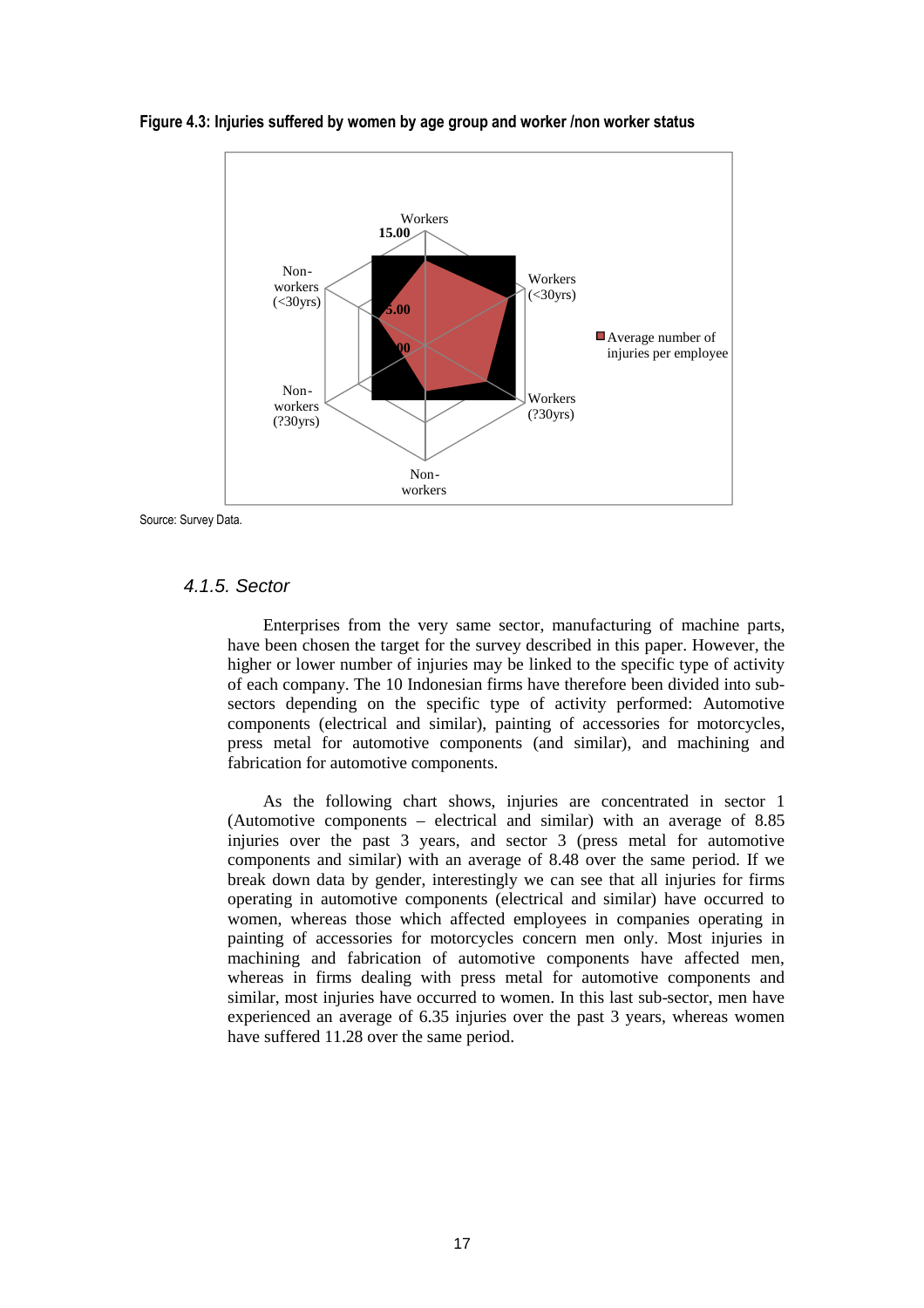It is to be noted that the division of surveyed enterprises into 4 groups makes the smaller groups not particularly representative of their sub-sector. This means that results are to be interpreted with caution.<sup>29</sup>



**Figure 4.4: Work-related injuries by gender and sub-sector over the past 3 years** 

Source: Survey Data.

## 4.1.6. Concluding remarks on Indonesia

It can be concluded that in the Indonesian surveyed firms women employees are more likely than their male counterparts to suffer injuries. The answer to the first research question is therefore that they are more exposed to occupational safety and health risks than men. The situation is worse for women who are under 30, who are workers, and employed either in the "automotive components (electrical and similar)" sub-sector or in the "press metal for automotive components and similar" one. The following chart sums up these findings.

<sup>&</sup>lt;sup>29</sup> Nonetheless, after testing the hypothesis on whether the distribution of injuries is proportional amongst sectors and gender groups, with P set at 0.05, we obtain a very high statistical significance level equal to 2.31814E-34 which confirms the disproportional distribution of injuries.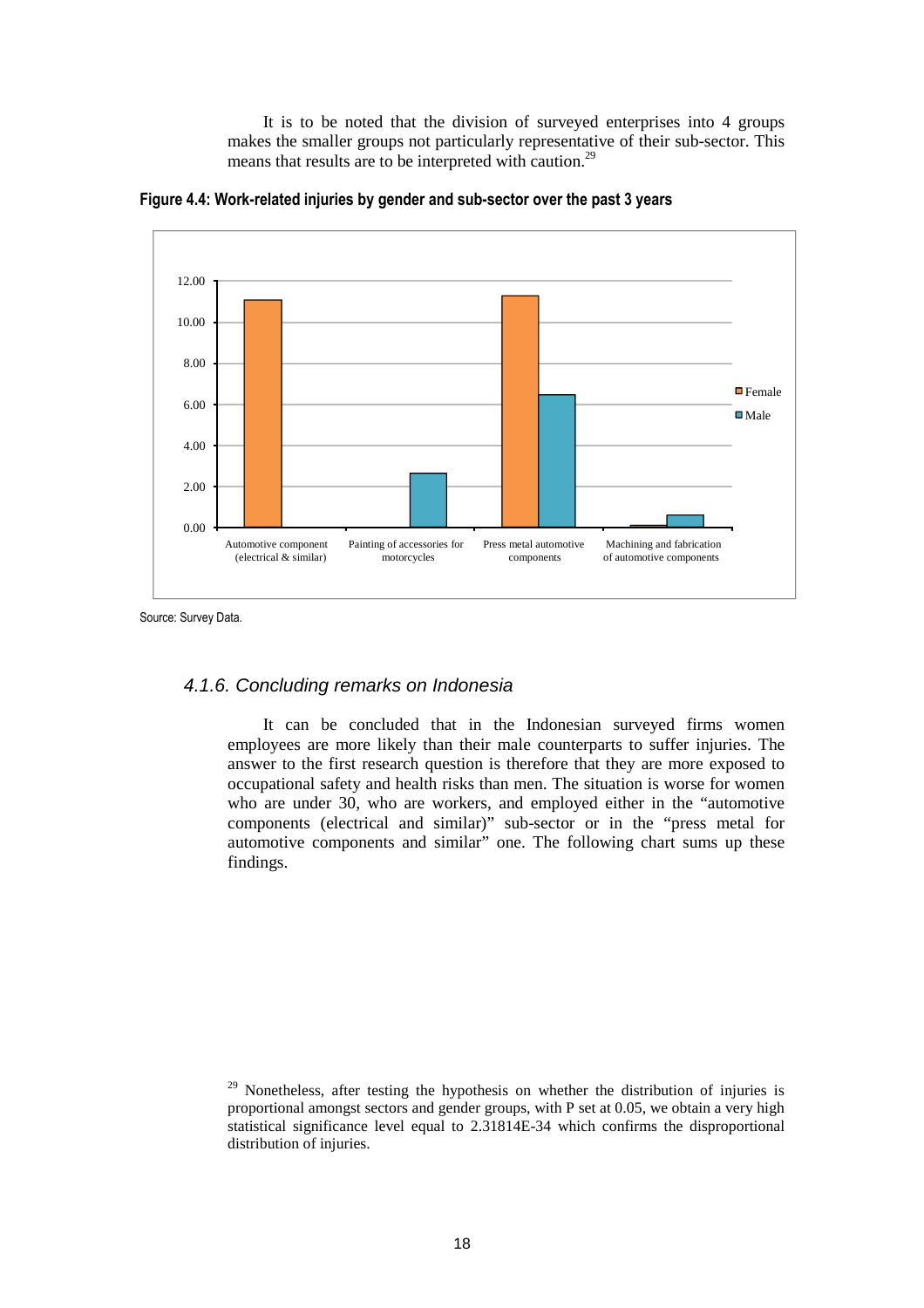

## **Figure 4.5: Average of work related injuries over the past 3 years for women by significant categories**

Source: Survey Data.

# 4.1.7. China

Over the past 3 years, surveyed companies have recorded a total of 88 injuries among their employees. Surprisingly, unlike in the case of Indonesian interviewees, Chinese surveyed employees report having suffered from far fewer injuries than those officially recorded by their employers. They reveal having experienced only 4 injuries in total over the same period of time.

This interesting finding may be due to the fact that the employees selected by the companies to be interviewed are those who have not experienced many injuries.

In addition, the selected sample of interviewees is less representative for China than it was in the case of Indonesia. As a matter of fact, most Chinese surveyed firms employ more than 250 people, whereas Indonesian surveyed companies are overall smaller in size.

Moreover, one cannot exclude that the different cultures may determine a higher degree of openness of Indonesian interviewees as compared to Chinese ones in revealing what could cause problems with their employers. The fact that the number of accidents witnessed by Chinese employees (see section 4.2) is much higher than the number of injuries suffered may be seen as supporting this idea.

All 4 injuries were suffered by men, of whom 2 were workers and 2 were line supervisors. Considering the overall low number of injuries, it is deemed unnecessary to investigate on the size and sub-sector of the enterprises where those male workers are employed, or on further personal characteristics of those employees.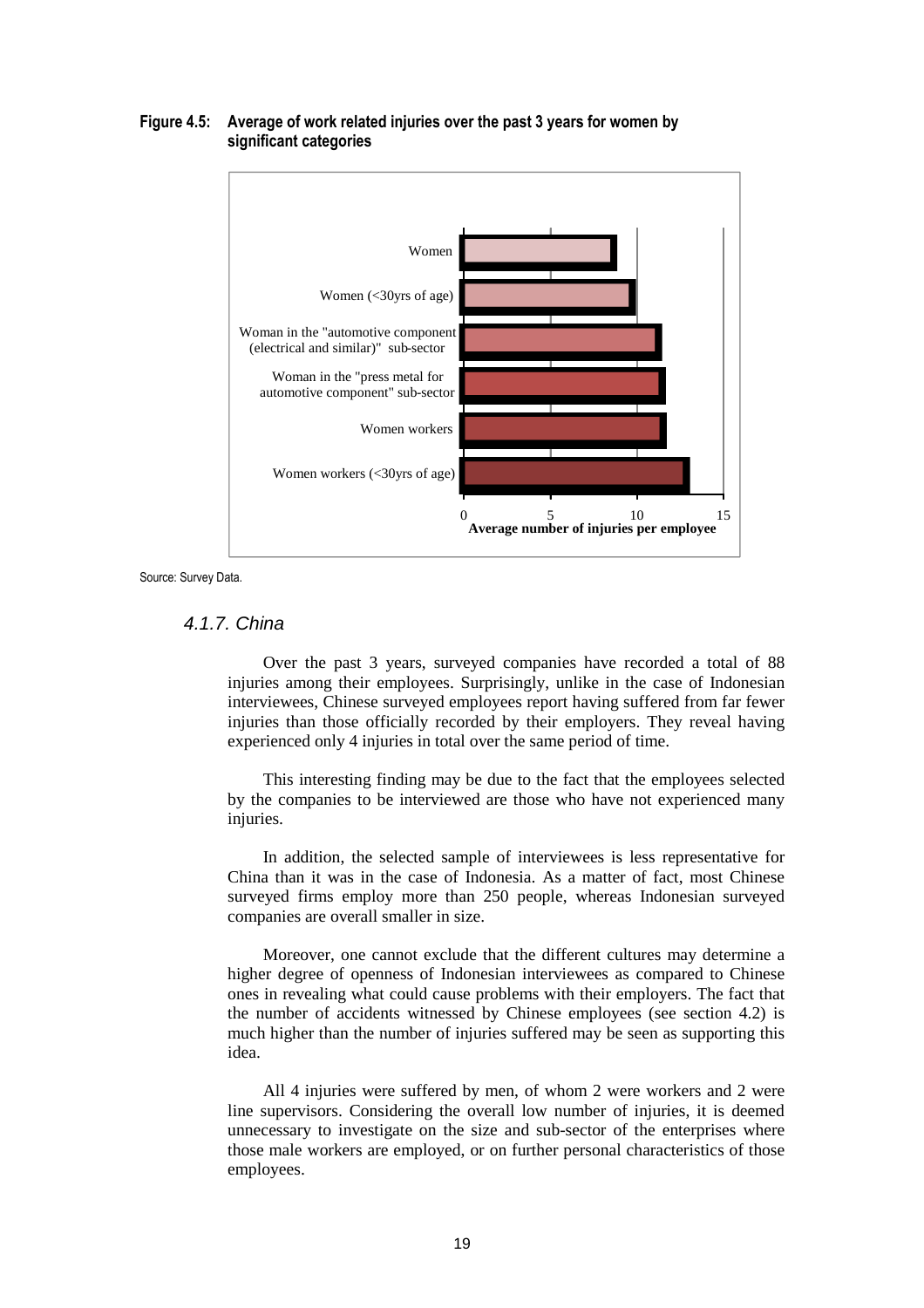The answer to the first research question is that women working in the manufacturing of machine-parts sector in China are not more exposed to occupational safety and health risks than men. It can be added that the overall low number of injuries leads to the conclusion that for all employees, occupational safety and health risks are not high.

#### **4.2. Is machinery/equipment adjusted to women?**

This question has been addressed by considering the number of accidents due to a machine/equipment which is hard to use for a worker.

Following the ILO Convention and Recommendation concerning Benefits in the Case of Employment Injury, No. 121, both adopted in 1964, Work accidents can be defined as accidents occurring at or in the course of work which may result in death, personal injury or disease.

Accidents may have a negative impact on the environment and this is why they are being considered in this research. If they are caused by machines and/or equipment which are hard to use, in particular for a female worker, a direct link between gender and the environment can be established.

## 4.2.1. Indonesia

Surveyed companies In Indonesia have recorded 45 accidents. The picture is quite different according to interviewees who, over the same period, have witnessed a total of 401 accidents caused by a machine/equipment which was hard to use for a worker. Since interviewees were asked to report on witnessed accidents, such a high total number may be due to the same accident being reported by more than one employee. However, the low number of accidents reported by firms is particularly striking because such number should include all kinds of accidents and not only those which are due to a machine/equipment which is hard to use for a worker.

#### 4.2.2. Size of the enterprise

As for injuries, the larger size of enterprises seems to be a factor determining a higher level of accidents in Indonesia. As a matter of fact, over the past three years, an average of 3.4 accidents due to a machine/equipment which was hard to use for a worker have been witnessed in firms employing 50 people or less as opposed to an average of 4.3 witnessed in larger companies over the same period. The difference is however not so relevant. Figure 4.6 illustrates these findings.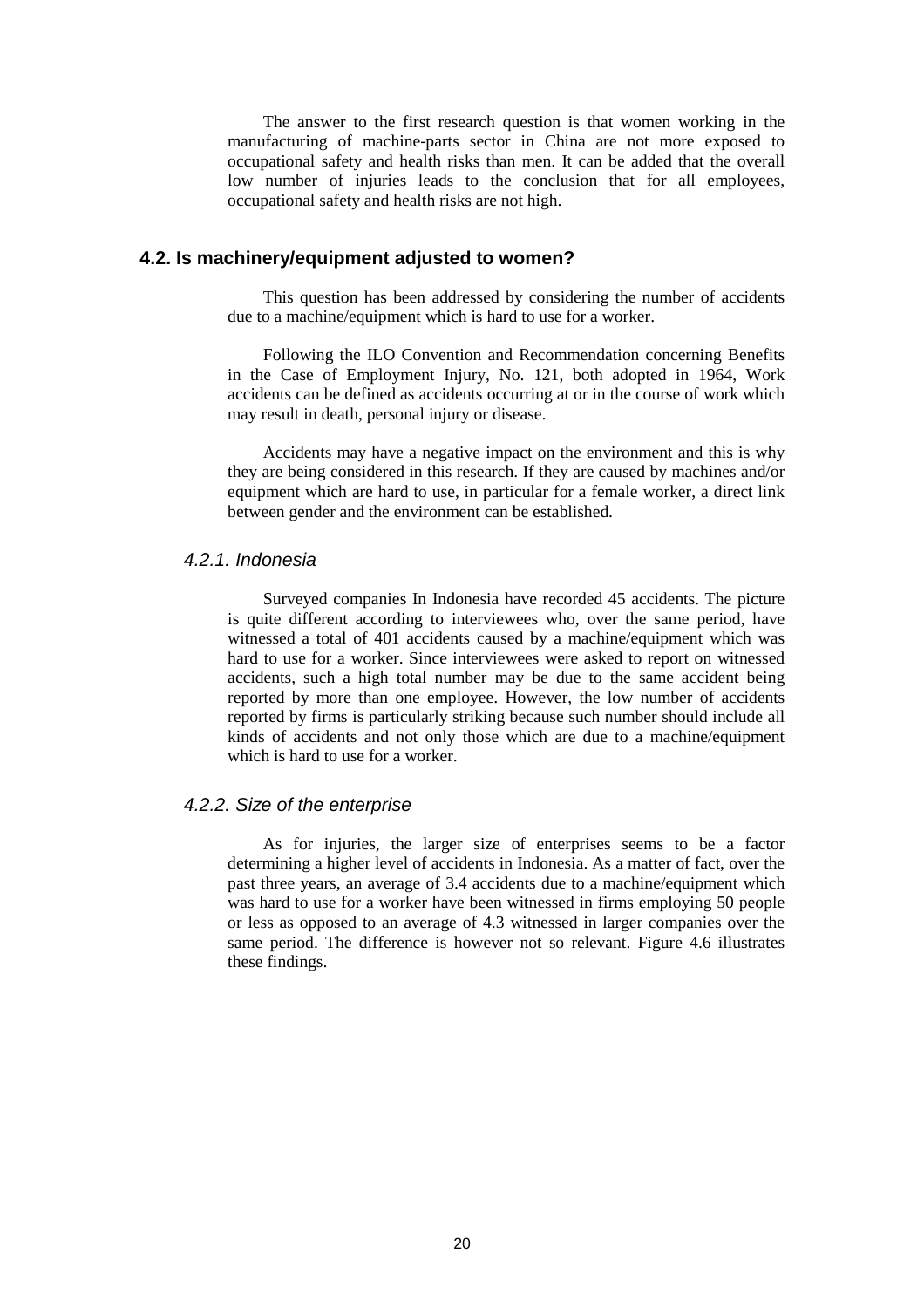**Figure 4.6: Accidents due to machine/equipment difficulty of use, over the past three years in small enterprises (50 employees or less) and large enterprises (more than 50 employees)** 



Source: Survey Data.

# 4.2.3. Sector

Considering accidents witnessed by sub-sector, as figure 4.7 indicates, sectors 1, 4 and 3 record the highest number of witnessed accidents. "Automotive components (electrical and similar)" registers 156 over the past 3 years, "machining and fabrication of automotive components" records 122, and "press metal for automotive components and similar" follows with 113 over the same period.

The trend of injuries by sub-sector is only partially confirmed by data on accidents. As a matter of fact, only "automotive components (electrical and similar)" presents both a high number of injuries and a significant share of accidents. Sub-sector "press metal for automotive components and similar" reveals a very important number of injuries, but does not register an equally relevant number of accidents. The trend is reversed for "machining and fabrication of automotive components" which records a higher number of accidents than of injuries. These findings seem to show that there is not necessarily a direct relation between injuries and accidents, and that the two phenomena have different causes and a distinct nature in Indonesian firms.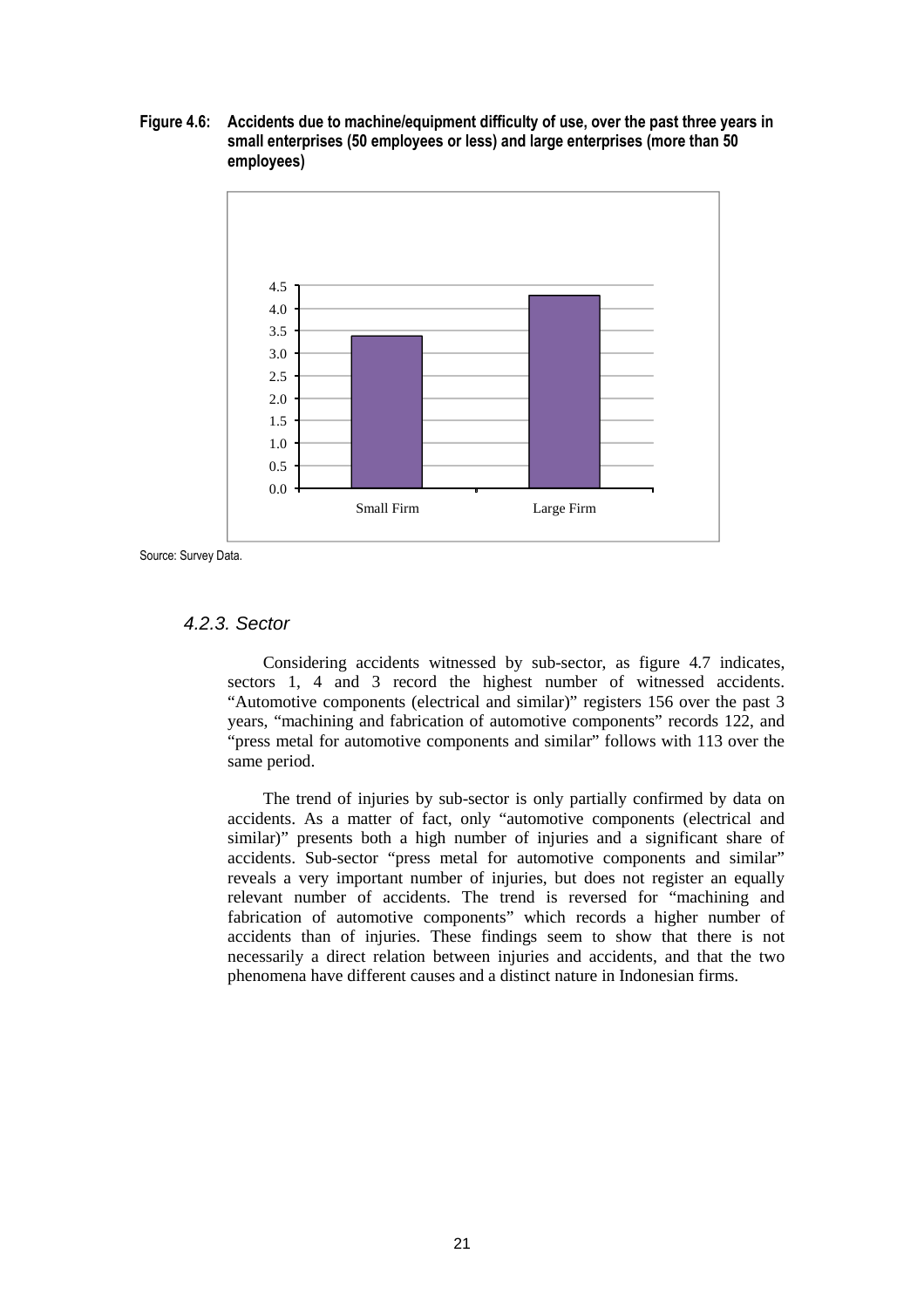#### **Figure 4.7: Share of accidents due to machine/equipment difficulty of use, witnessed over the past three years by sub-sector**



Source: Survey Data.

#### 4.2.4. Gender

Out of the 401 total witnessed accidents in Indonesian companies, 117 happened because a female worker found it hard to use a machine/equipment. As the following chart indicates, they are concentrated exclusively in two sectors: "automotive components" (electrical and similar), and "press metal for automotive components and similar". There is then a striking difference in the distribution of accidents between the two sectors. As a matter of fact, almost all accidents (108) have occurred in the "automotive components" (electrical and similar) sector, with only 9 in the other one.

If we compare the gender distribution of injuries and that of accidents in Indonesian enterprises, we can again observe a different trend. Most injuries affected women, whereas the large majority of accidents due to a machine/equipment being difficult to use concern male workers rather than females. Less than 30 per cent (29.17 per cent) of accidents were caused by a machine/equipment which was hard to use for a female employee.

If we then consider data on a sub-sectoral level, "automotive components (electrical and similar)" reveals a rather worrying situation. All the injuries recorded concern women, and this sub-sector also registers the highest number (108 out of a total of 117) of accidents due to a machine/equipment which is hard to use for a female worker. The number of both injuries and accidents is extremely high compared to other sectors. The enterprises which fall under this sub-sector employ respectively 51-150 people in one case, and 50 or less in the other.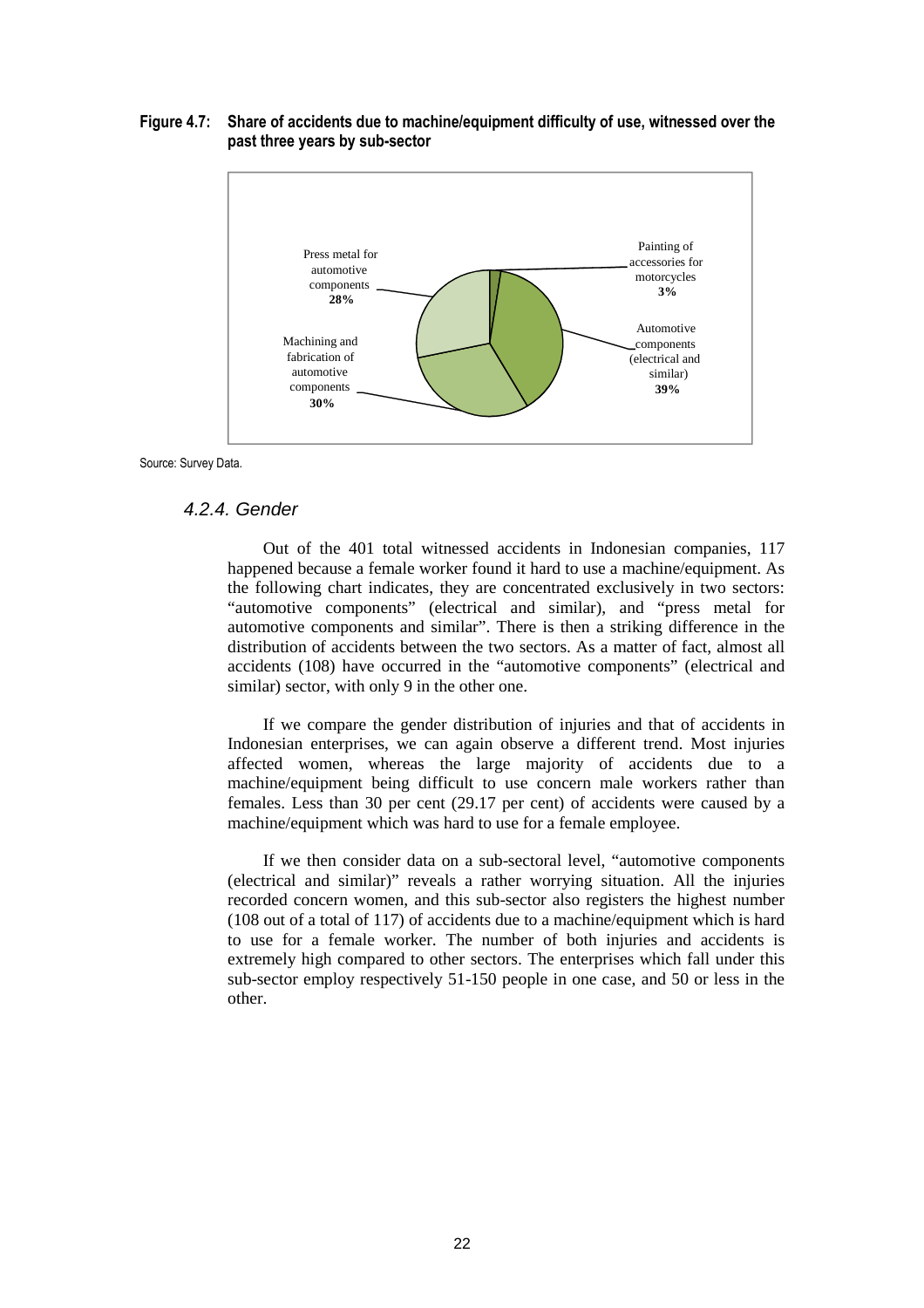#### **Figure 4.8: Share of accidents due to machine/equipment difficulty of use, witnessed over the past three years for sector**



Source: Survey Data.

#### 4.2.5. Concluding remarks on Indonesia

Judging from the findings presented in this section, we cannot conclude that machines or equipment are not adjusted to women workers in Indonesia. Accidents due to a machine/equipment which are hard to use for a worker do happen, but they concern more male employees than female ones. This could be due to the small size of men which could make machinery difficult for them to use.

One issue which clearly emerges from the survey in Indonesia is that out of the 100 employees who have been interviewed, only a woman working on human resource development has received training on use of equipment, safety procedures, and risk aspects of her occupation, and none have benefited from any training on handling of chemicals and dangerous air and water emissions. The provision of adequate training could improve the situation both in terms of injuries which could be due to poor safety equipment and procedures, and in terms of preventing accidents caused by machines/equipment which are hard to use for workers, both men and women alike.

## 4.2.6. China

Chinese surveyed companies have recorded 79 accidents over the past 3 years. Interviewees have witnessed a total of 98 accidents caused by a machine/equipment which was hard to use for a worker over the same period. Despite the fact that accidents recorded by companies include all kinds of accidents, whereas interviewees reported only on accidents due to a machine/equipment being hard to use for a worker, the two figures are not incompatible, since, as already mentioned, employees may have witnessed and reported on the same accident which would then be counted more than once.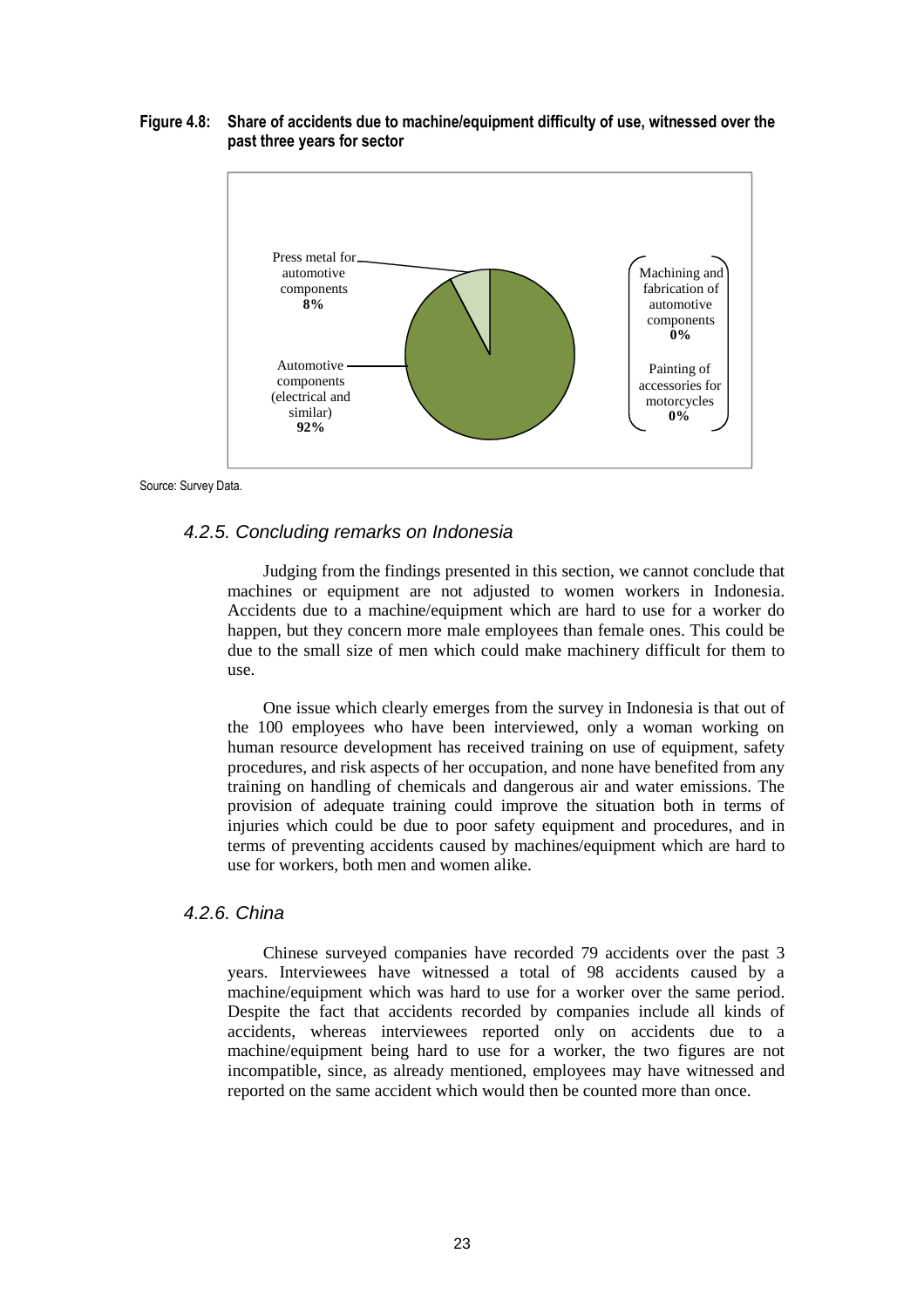# 4.2.7. Size of the enterprise

Like in Indonesia, also in China, the smaller size of enterprises does not seem to be a factor determining a higher level of accidents due to a machine/equipment which is hard to use for a worker. As a matter of fact, over the past three years, 11 accidents have been witnessed in firms with 250 employees or less and 87 in enterprises employing more than 250 people. The average number of witnessed accidents over the past 3 years in smaller firms is 0.42 compared to 1.17 in larger ones. Overall, the number of witnessed accidents due to a machine/equipment which is hard to use for a worker is low. Figure 4.9 illustrates these findings.

## **Figure 4.9: Accidents due to machine/equipment difficulty of use, over the past three years in small enterprises (250 employees or less) and large enterprises (more than 250 employees)**



Source: Survey Data.

.

#### 4.2.8. Sector

It has proven difficult to divide the 10 Chinese surveyed enterprises into sub-sectors, because each one of them focuses on a very specific area. If we then maintain the type of activity of each one of them as such, we can observe that most accidents due to a machine/equipment which is hard to use for a worker have been witnessed in firms dealing with the production of crankshaft gear and with the production of cables. In these two enterprises interviewees have witnessed 26 and 23 accidents respectively over the past 3 years. The 2 enterprises operating in the production of chemicals and in the production of machine tools record 10 and 14 witnessed accidents respectively. Only the company dealing with the production of grinding wheel has registered no witnessed accident due to a machine/equipment which is hard to use for a worker over the past 3 years. Figure 4.10 shows these findings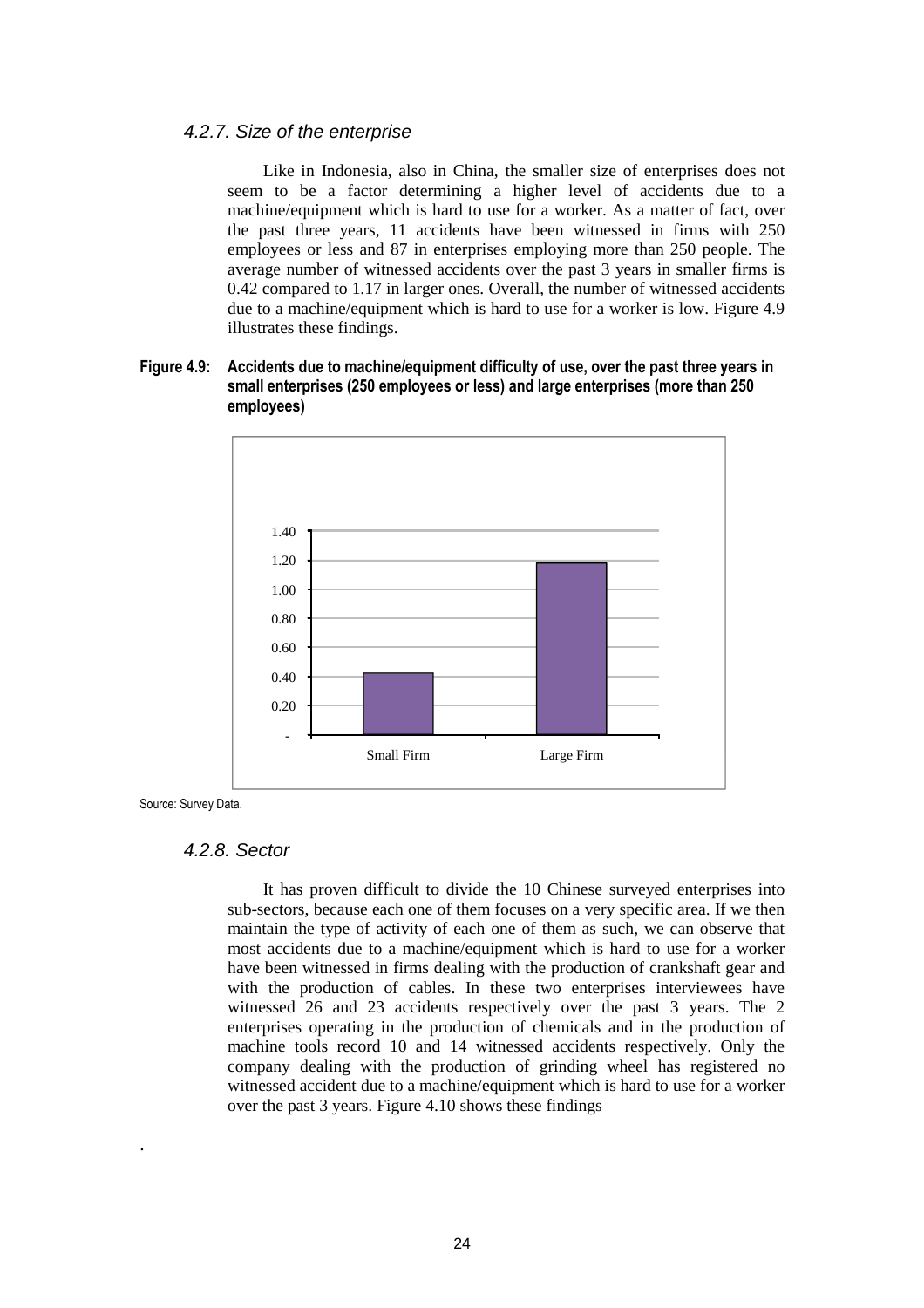

## **Figure 4.10: Enterprises grouped by number of witnessed accidents due to machine/equipment difficulty of use, witnessed over the past three years**

Source: Survey Data.

# 4.2.9. Gender

Out of the 98 total witnessed accidents in Chinese enterprises, 19 happened because a female worker found it hard to use a machine/equipment. As Figure 4.11 indicates, they are concentrated in 4 enterprises operating in the production of crankshaft gears, spare parts of dynamotors, cables, and chemicals. Interestingly, once more the smaller size of the enterprise does not seem to play any significant role, given that these 4 firms employ more than 250 people.

The large majority of accidents due to a machine/equipment which is hard to use concern male workers rather than females. Less than 20 per cent (19.38 per cent) of accidents were caused by a machine/equipment which was hard to use for a female employee.

The number of witnessed accidents due to a machine/equipment which was hard to use for a female worker over the past 3 years tends to reflect the trend of witnessed accidents by area of production discussed above. As a matter of fact, as indicated in figure 4.12, enterprises operating in the production of crankshaft gear, cables, and chemicals record high numbers of witnessed accidents both in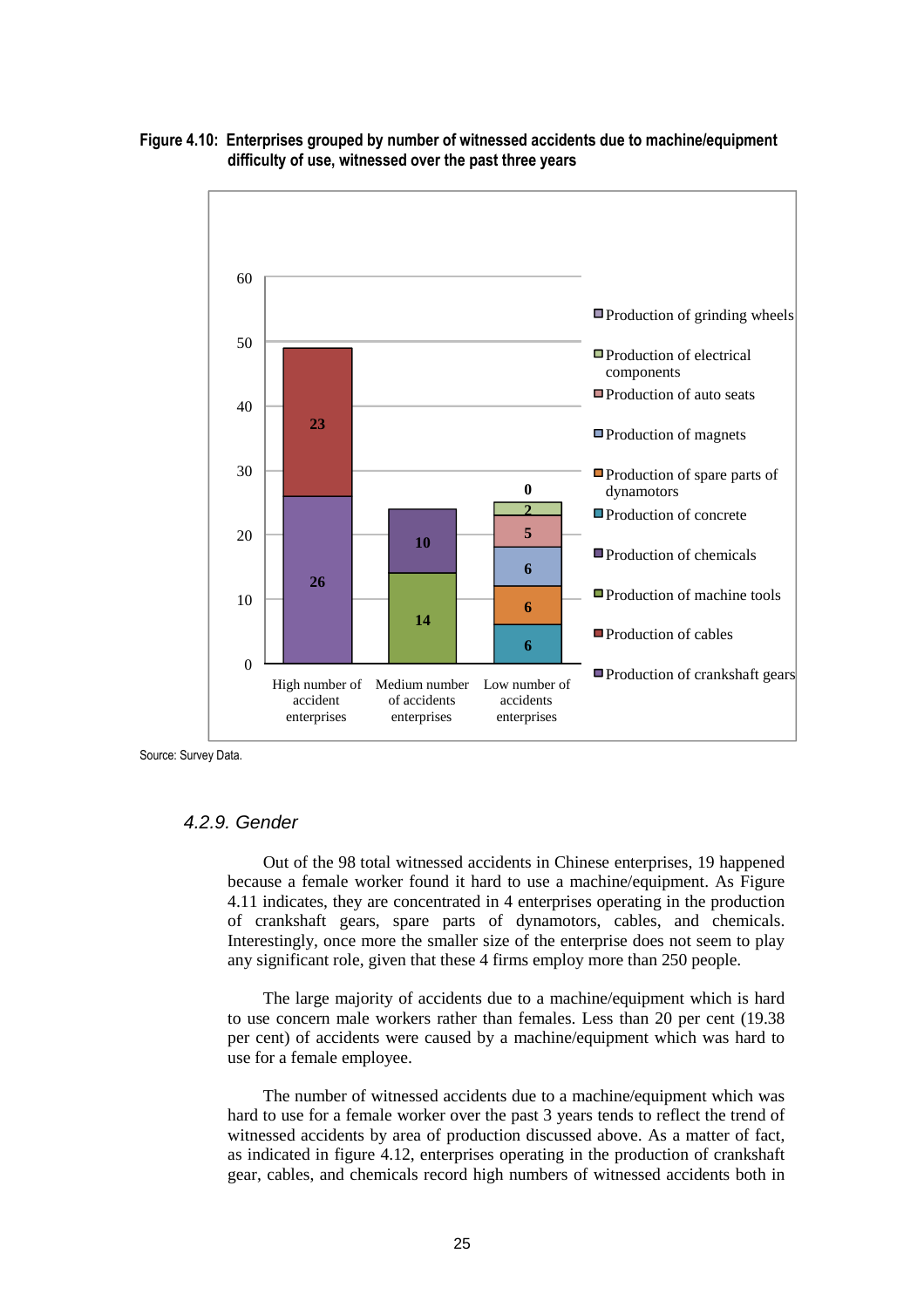general and for women in particular. In 2 of the 3 production areas most accidents witnessed over the past 3 years concern men more than women. Only in the firm dealing with the production of chemicals are there slightly more accidents witnessed for women than there are for men (6 for women and 4 for men).





Source: Survey Data.

**Figure 4.12: Accidents due to machine/equipment difficulty of use, witnessed over the past three years by gender and selected production area** 



Source: Survey Data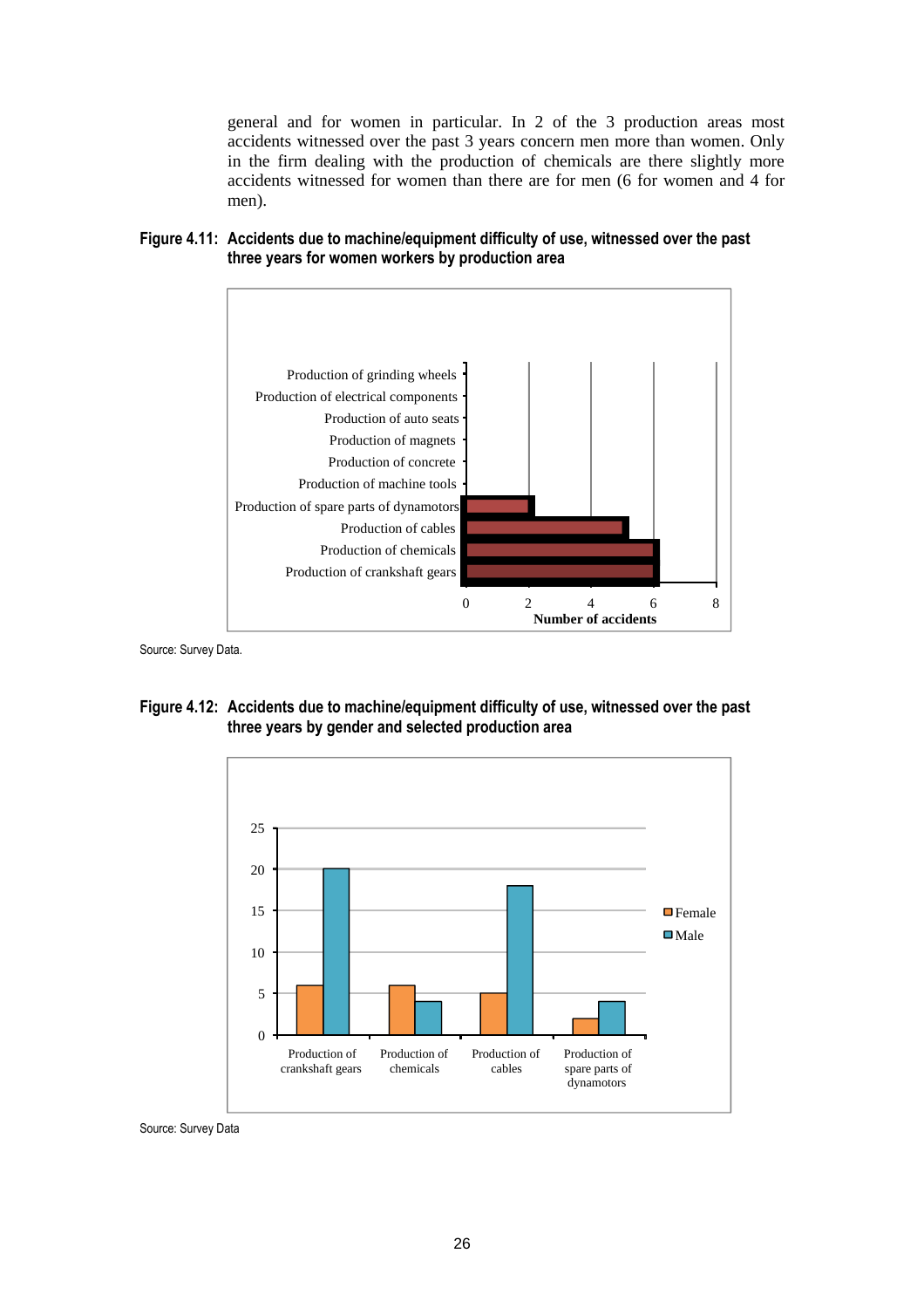#### 4.2.10. Concluding remarks for China

Judging from the findings presented in this section, we cannot conclude that machines/equipment are not adjusted to female workers in China. Accidents due to a machine/equipment which is hard to use for a worker do happen, but they concern more male employees than female ones. This could be due to the small size of men which makes machinery difficult for them to use.

Unlike in the case of the surveyed employees in Indonesia, the large majority of interviewees in China have received training both on use of equipment, safety procedures, and risks aspects of their occupations, and on handling of chemicals and dangerous air and water emissions. This may account for the lower number of injuries suffered and witnessed accidents due to a machine/equipment which is hard to use for a worker. The following is an attempt to understand to what extent this is true.

## 4.2.11. Impact of training

Out of the total 100 Chinese interviewees, only 3 have not benefited from any training on use of equipment, safety procedures, and risks aspects of their occupations. These 3 individuals are women. If we consider that the 4 employees who reported having suffered from an injury over the past 3 years are men, we can conclude that training in this area may certainly have contributed to the overall low number of injuries experienced, but did not prevent those 4 male employees from being injured. It is also not possible to know whether those 4 individuals were trained before or after they were hurt.

As far as training on handling of chemicals and dangerous air and water emissions is concerned, the picture is quite different. Only 19 interviewees out of 100 have received training in this area. Perhaps this type of training is specific to certain tasks and jobs, and it is not necessary for just any employee to be familiar with such practices.

It seems however important that those who are employed in the production of chemicals receive this type of training. Of the 10 interviewees who work in this area, 4 have been trained. None of them have experienced any injury over the past 3 years. However, the company operating in this area has recorded 3 injuries and 2 accidents over the past 3 years. In addition, the number of witnessed accidents due to a machine/equipment which is hard to use for a worker falls in a medium range, as already indicated in Figure 4.10 above.

The distribution of the other employees who have been trained in handling of chemicals and dangerous air and water emissions does not show any significant finding.

Available data does not allow any firm conclusion to be drawn about the impact of training on injuries and accidents due to a machine/equipment which is hard to use for a worker. If we compare data on injuries and witnessed accidents in China to those on Indonesia, it is likely, but not supported by concrete evidence, that training strongly contributed to lower numbers. Stricter rules and regulations could be another factor accounting for the better performance of Chinese companies compared to Indonesian ones in this regard. In China, OSH legislation was introduced already in 1929 with the adoption of the "Factory Law", and a new OSH system was developed in the country as of the late 1970s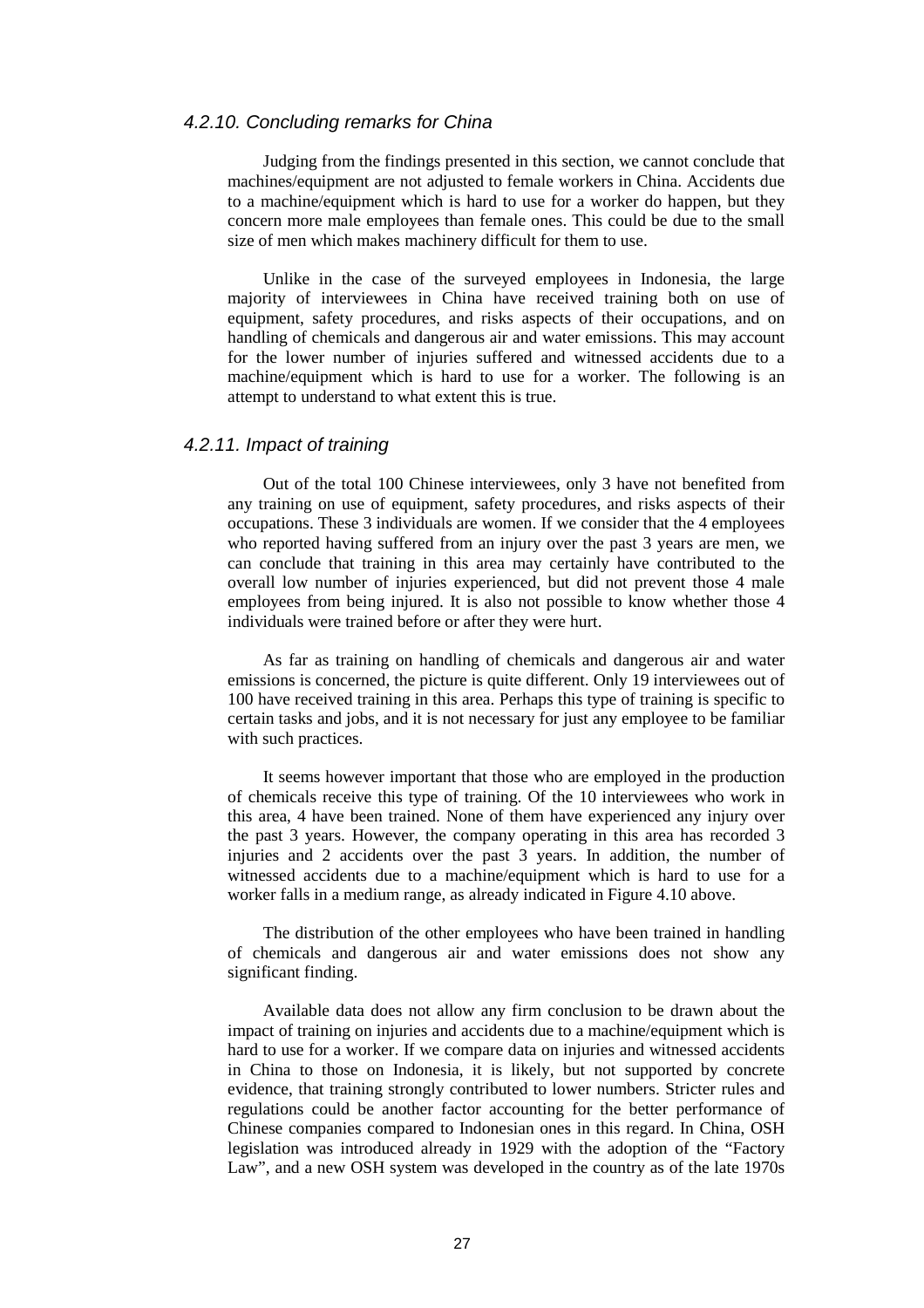to meet the challenge of an increasingly expanding SME sector.<sup>30</sup> In addition, since the 1990s, the OSH inspection system has been strengthened. $31$ 

It is also to be noted that, considering the higher quality of data provided by the survey conducted in China to address the next research question as opposed to the survey in Indonesia, one may conclude that training may have increased the level of awareness of interviewees about the environmental impact of their jobs.

# **4.3. Are women assigned more housekeeping tasks and environmental protection measures than men in firms?**

As already anticipated in section 3 on methodology, finding an appropriate question to address this issue was a real challenge since the phase of questionnaire design. Every single job may have negative impacts on the environment and, at the same time, include tasks which have beneficial environmental effects. In principle, employees should receive training in order to know what the positive and negative environmental impacts of their jobs are, but this is rarely done.

Shedding some light on what is meant by "housekeeping" at the workplace may help understand the difficulties encountered in the formulation of an appropriate question. According to the Canadian Centre for Occupational Health and Safety, "housekeeping" includes:<sup>32</sup>

- keeping work areas orderly;
- maintaining halls and floors free of slip and trip hazards;
- removing of waste materials and other fire hazards from work areas;
- paying attention to the layout of the whole workplace;
- checking aisle marking;
- ensuring the adequacy of storage facilities; and
- taking care of maintenance.

The same source adds that good housekeeping is a basic part of accident and fire prevention.

In order to measure housekeeping tasks and environmental protection measures, several options were proposed to interviewees. These include being in charge of cleaning, maintenance of machines, waste collection and disposal,

<sup>&</sup>lt;sup>30</sup> Jin, K.; Courtney, T.K. 2009. Work-related fatalities in the People's Republic of China. Journal of Occupational and Environmental Hygiene, 6(7).

<sup>&</sup>lt;sup>31</sup> Chunchang, S. 1994. Boiler and pressure vessels inspection in China. Asian-Pacific Newsletter on Occupational Health and Safety, December, 1(3).

<sup>32</sup> http://www.ccohs.ca/oshanswers/hsprograms/house.html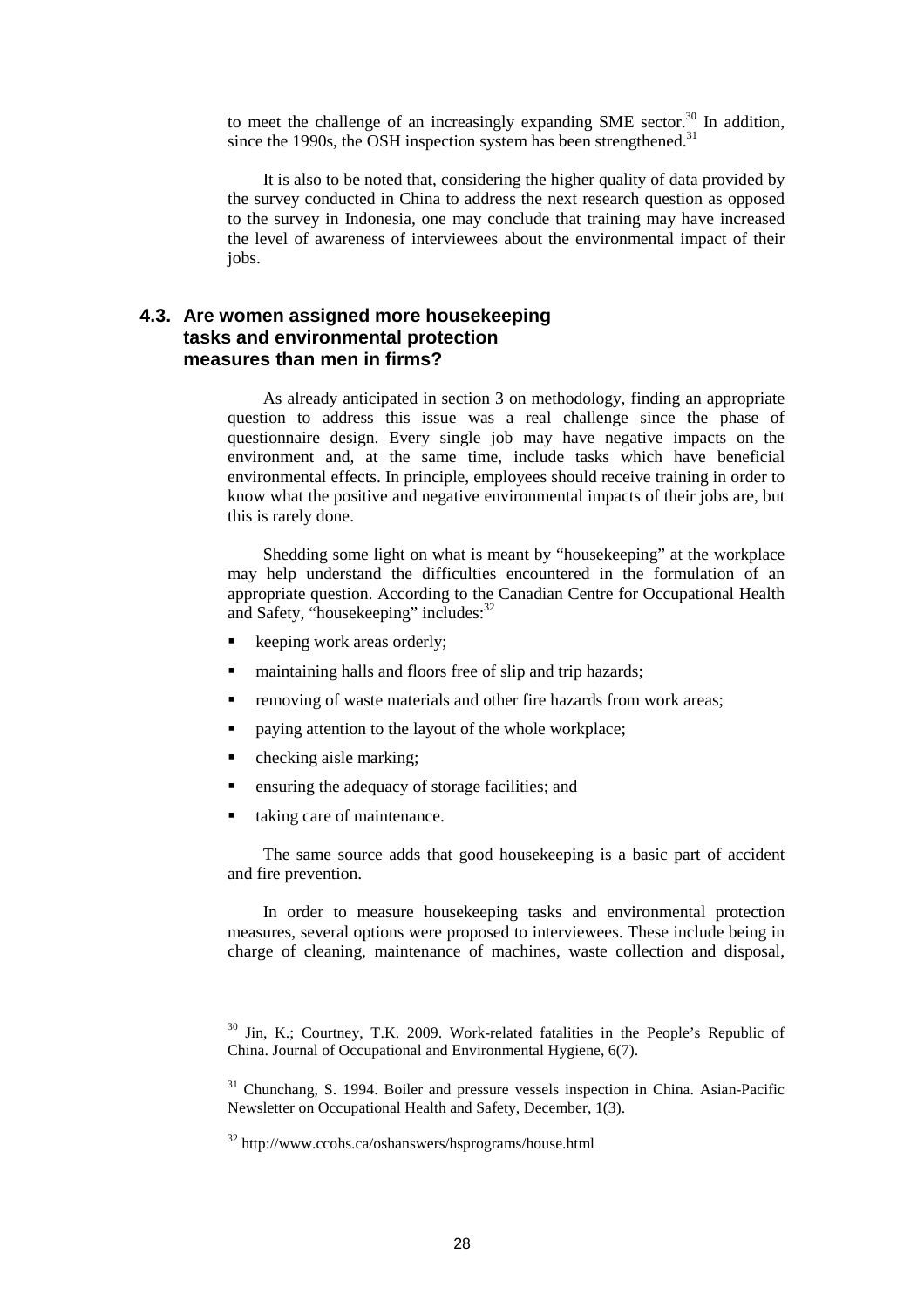security control, noise level control, receiving complaints from outside and inside the company on environmental or health issues, transport, storing, labelling, and specific production task. Interviewees were also given the option of adding any other specific environmental task.

## 4.3.1. Indonesia

As observed in the previous section, neither male nor female Indonesian interviewees have received any training on the environmental impacts of their jobs.

The lack of general awareness of the fact that every job has some environmental impact has resulted in answers which offer scarce information to properly address this research question. If on one hand a clear list of environmental/housekeeping tasks was offered in the questionnaire, many interviewees chose the option "Other (please specify)" and gave a brief description of their job with no environmental connotation.

Out of 100 answers, 27 describe jobs in the administration, human resource development or other similar areas where it is not possible to find any clear linkage with the environment. In addition, 51 interviewees chose the option "Production (please specify)" and gave a description indicating exactly their function where again, no clear connection with the environment can be easily identified. Only 22 answers can therefore be considered to try and address the issue of whether women are assigned more housekeeping tasks and environmental protection measures than men.

As shown in Figure 4.13, those 22 employees can be grouped by gender and under 6 categories of environmental tasks: "in charge of cleaning", "maintenance and repair", "security control and similar", "storing", "packaging" and "quality" control". Ten environmental tasks were listed in the questionnaire among which interviewees could choose, but only 4 of those options were selected. Two categories can be added to the list based on the specifications provided by interviewees. These are "quality control" and "packaging".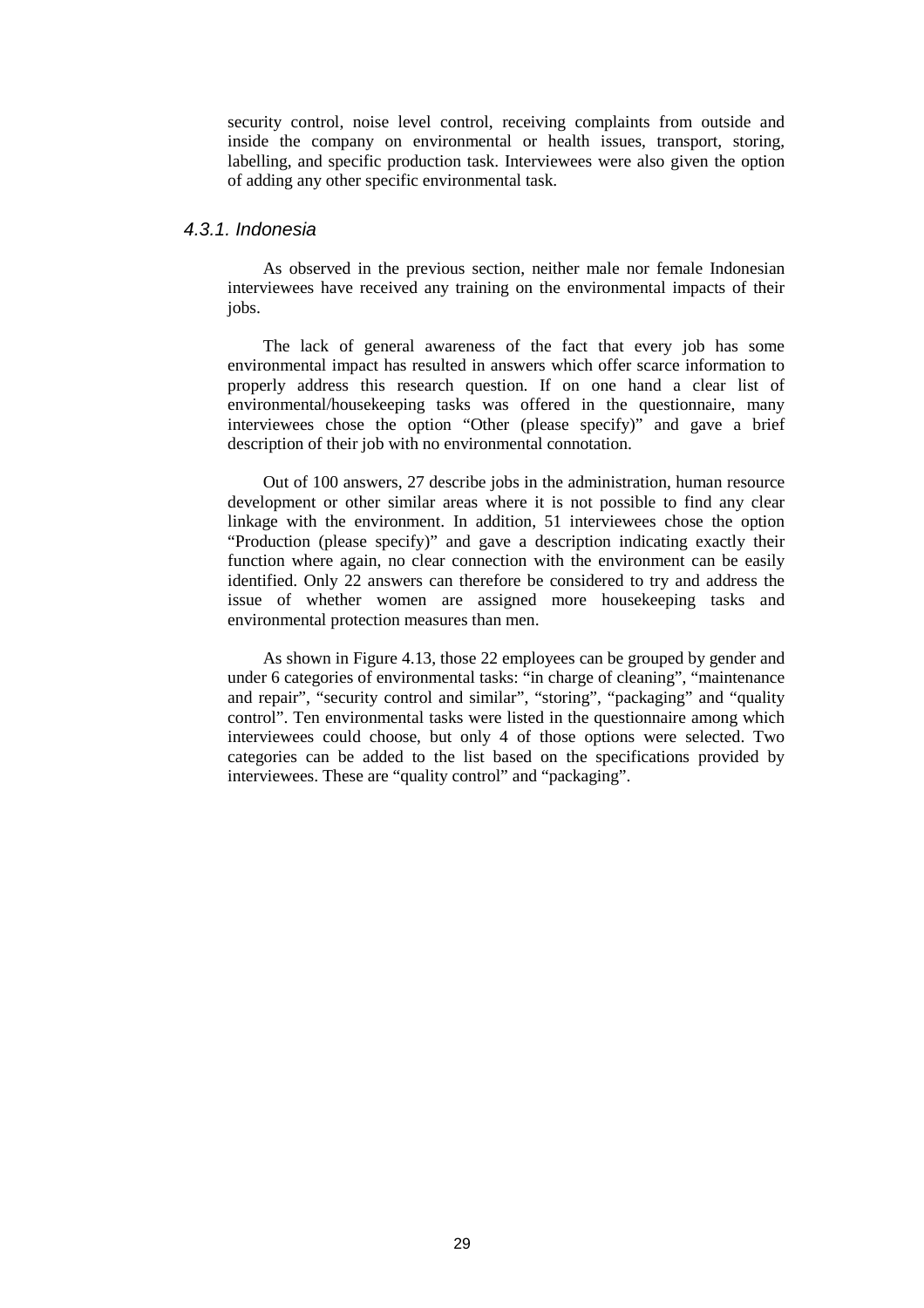

**Figure 4.13: Employee's performing environmental tasks by gender and category in Indonesia** 

Source: Survey Data.

Of the total 22 employees performing some environmental tasks, 11 are men and the same number are women. If we then consider the gender distribution by category, 4 women and 3 men are involved in tasks concerning "security control and similar". Only one female employee is in charge of "quality check" as opposed to 4 men. In general, control functions seem to be the most performed environmental tasks.

Three women are involved in packaging and 3 men in maintenance and repair, and 2 women and only one man are in charge of storing.

One may conclude that there is no difference in the assignment of housekeeping tasks and environmental protection measures to women and men. However, the information available is very scarce and does not allow any firm conclusion to be drawn.

#### 4.3.2. China

Chinese interviewees seem to have a better understanding of the type of environmental tasks that their jobs entail compared to Indonesian interviewees.

Several Chinese interviewees chose up to 3 of the 10 options which were offered in the questionnaire for environmental tasks. Moreover, a few interviewees added a couple of new categories, which are "production management" and "quality control management". Three of the proposed tasks were completely ignored. These are "transport", "storing" and "production (please specify)". Interestingly, a male driver ignored "transport" for an option and opted for "in charge of cleaning".

A total of 164 environmental tasks have been chosen by interviewees as tasks they perform in their job to protect the environment. Those tasks can be divided by 9 categories, as described above, and by gender.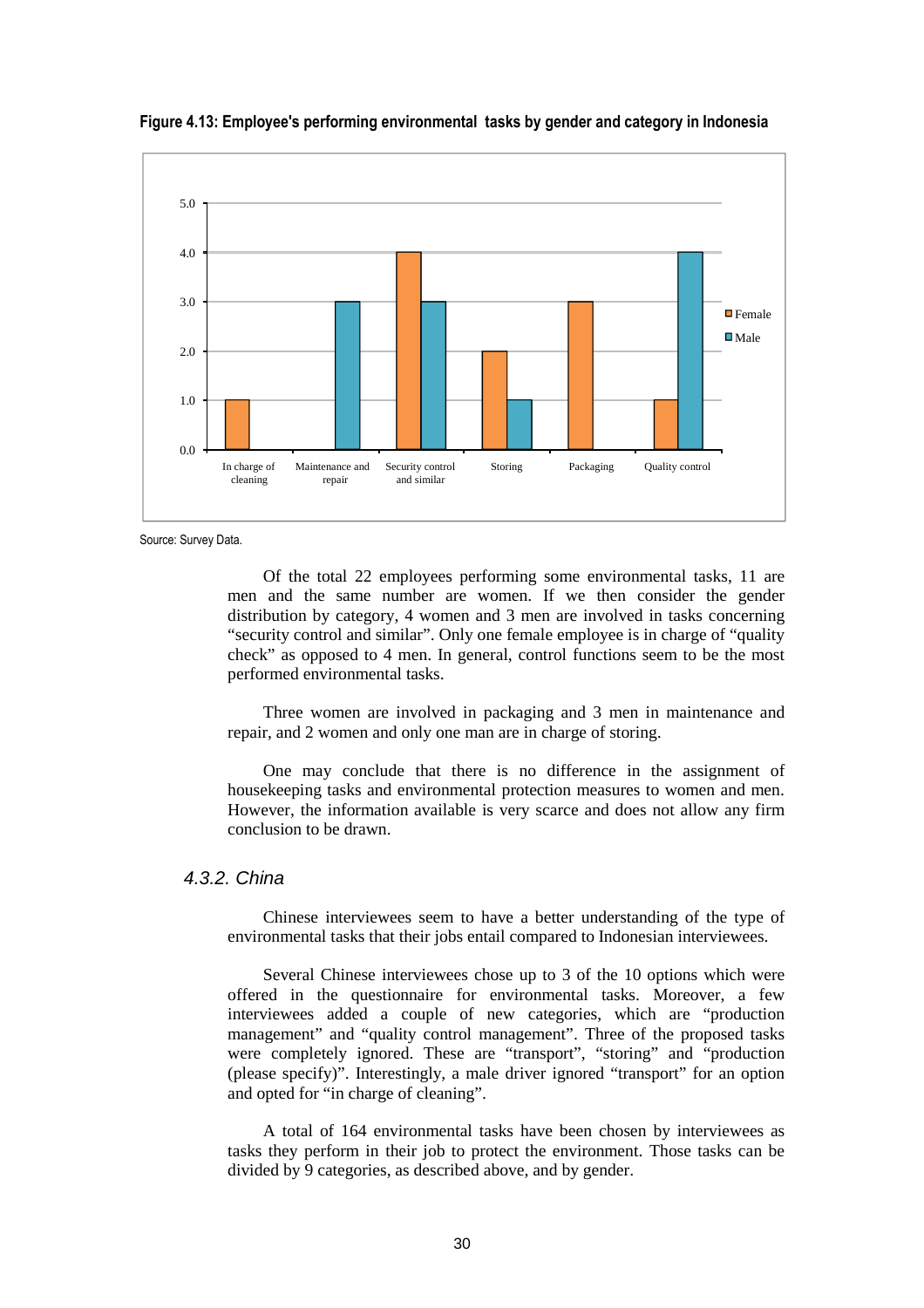Women are 34 in number and they chose a total of 49 environmental tasks. Men are 66 and totalled 115 environmental tasks.

As the chart below shows, there is a striking difference in the range and variety of environmental tasks performed by men as opposed to those performed by women. Female interviewees are certainly fewer than their male counterparts, but they selected only 4 types of environmental tasks as opposed to the 9 (more than double) which have been chosen by men.



**Figure 4.14: Employee's performing environmental tasks by gender and category in China** 

Source: Survey Data.

If we then consider the specific content of the tasks selected, women tend to be relegated to low-level jobs. For instance, although in the chosen sample women number one third of the sample size, they have opted for cleaning tasks 30 times, whereas men have chosen that option 37 times.

Unlike women, a large share of men seem to be in management positions with environmental tasks having a direct impact on the environmental behaviour of other colleagues. For example, 10 male interviewees are in production management positions, where they can play a pivotal role in environmental protection measures by determining the behaviour of employees operating in their production area. Figure 4.15 shows the level of environmental impact based on positions held by men and women. Clearly, since they have more influential jobs, men have a much more important role to play than women in environmental protection.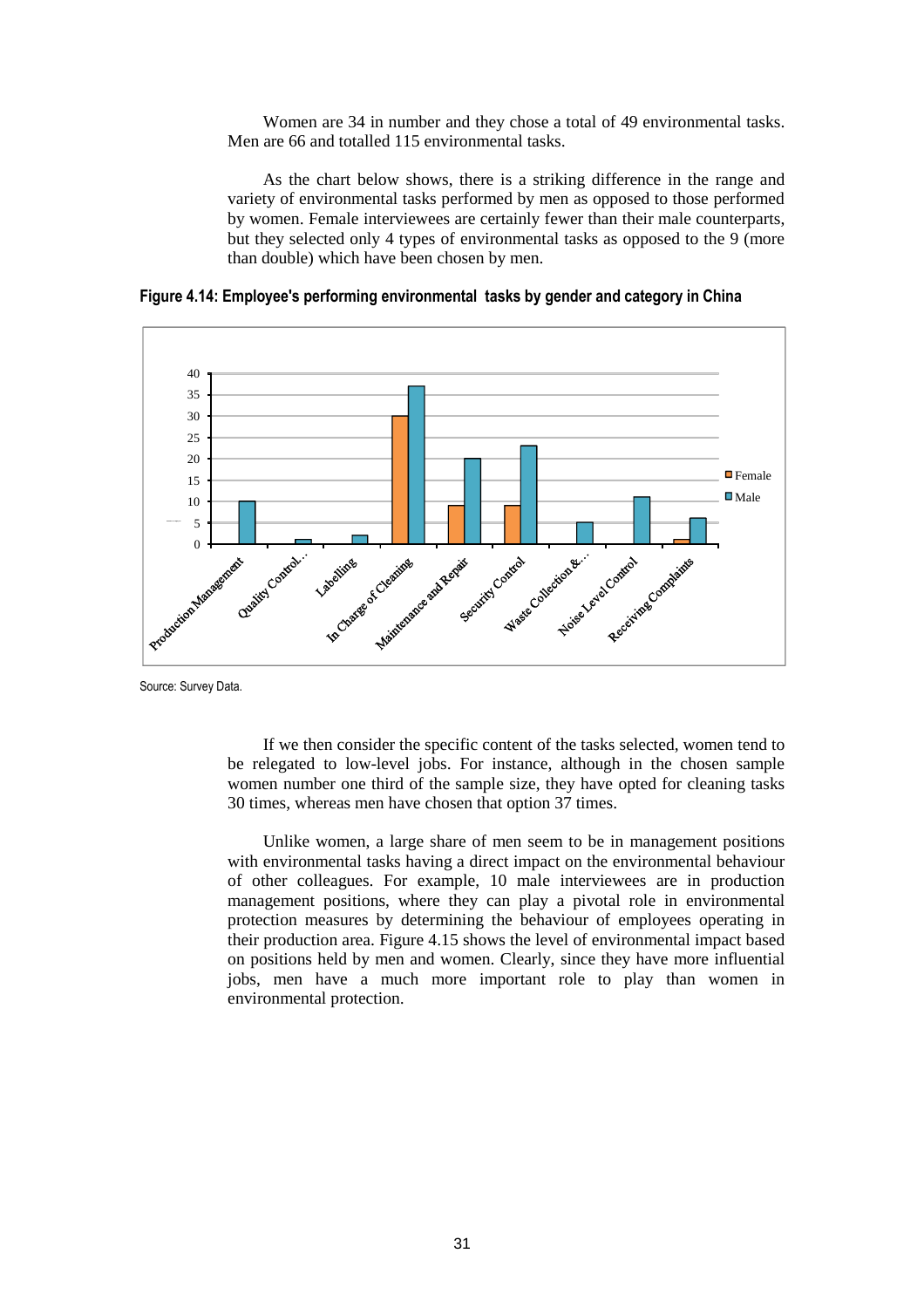#### **Figure 4.15: Employees grouped into positional categories according to degree of environmental impact by gender**



Source: Survey Data (Those interviewees whose positions were classified as "other" are excluded from this chart).

Unlike in the case of Indonesia, a good number of employees are in charge of noise level control (11 men) and of receiving complaints from outside and inside the company on environmental or health issues (6 men and 1 woman). This certainly indicates much greater attention to environmental protection in the firms surveyed in China as opposed to those considered in Indonesia, where no interviewee seems to be performing the environmental tasks of "noise level control" and "receiving complaints".

A high and proportional number of men and women are involved in maintenance and repair tasks (20 men and 9 women). The proportional distribution of this environmental task is certainly linked to the rather medium level of responsibility it entails, which is attainable both for women and for men in terms of career development.

Another environmental task which is more or less proportionally performed by men and women is "security control" (23 men and 9 women). A relatively high number of women and men perform this and similar tasks also in the firms surveyed in Indonesia, indicating that this is a relevant environmental task linked to jobs entailing a medium level of responsibility.

The survey in China provides a clear answer to the research question "are women assigned more housekeeping tasks and environmental protection measures than men?" The answer is negative, because those environmental tasks with a stronger impact on the environment are performed by men. The objective of this survey is not to show that women perform better than men in environmental tasks. Based on the literature review presented in section 2.3, we take it for granted that women have potential to contribute more than men to environmental protection. What the findings of the present research indicate is that even if women are better than men in the implementation of environmental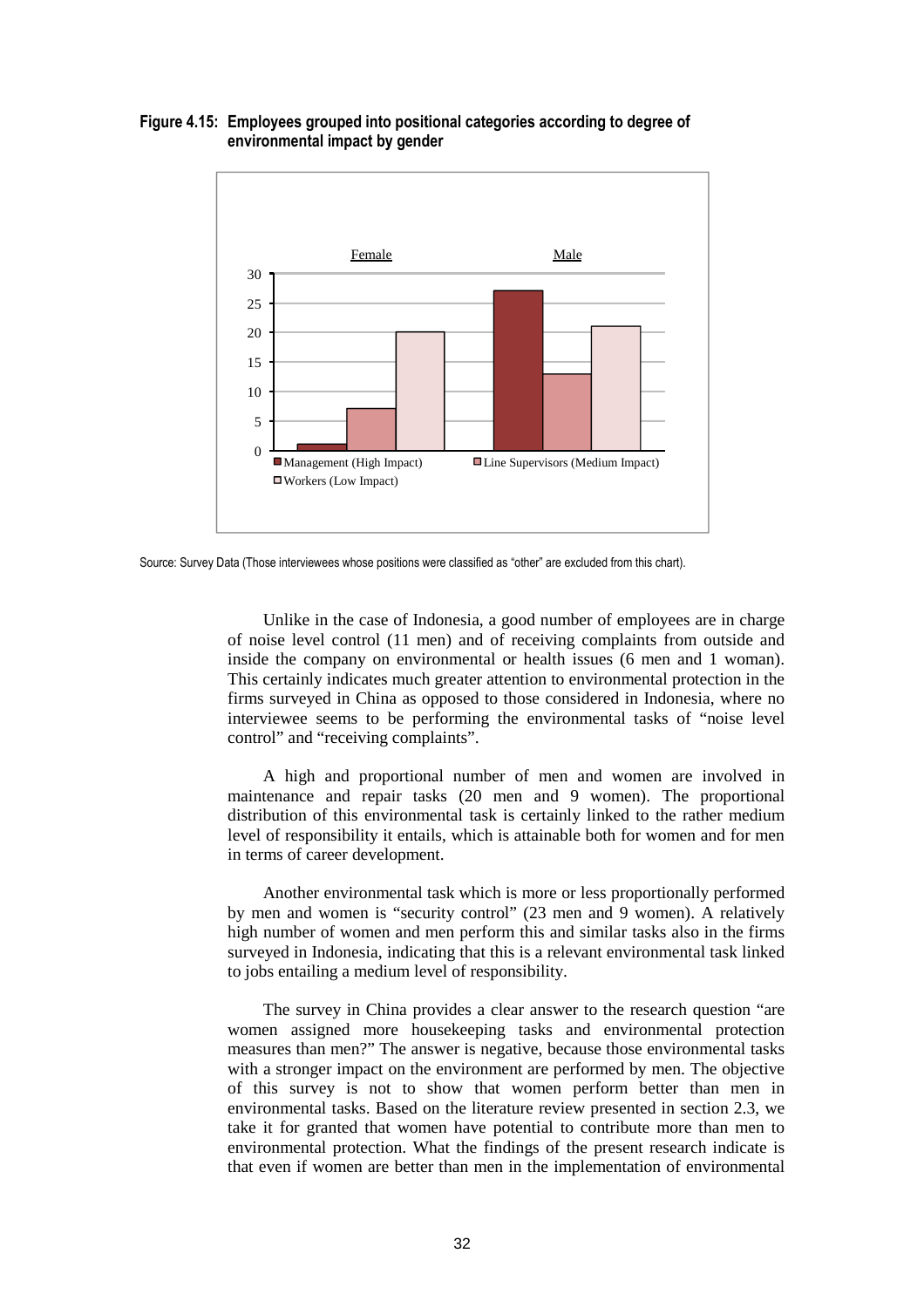protection measures, they are denied a chance to show it, because they are absolutely under-represented in management positions, and it is by being in topmanagement jobs that one can make a difference in environmental protection.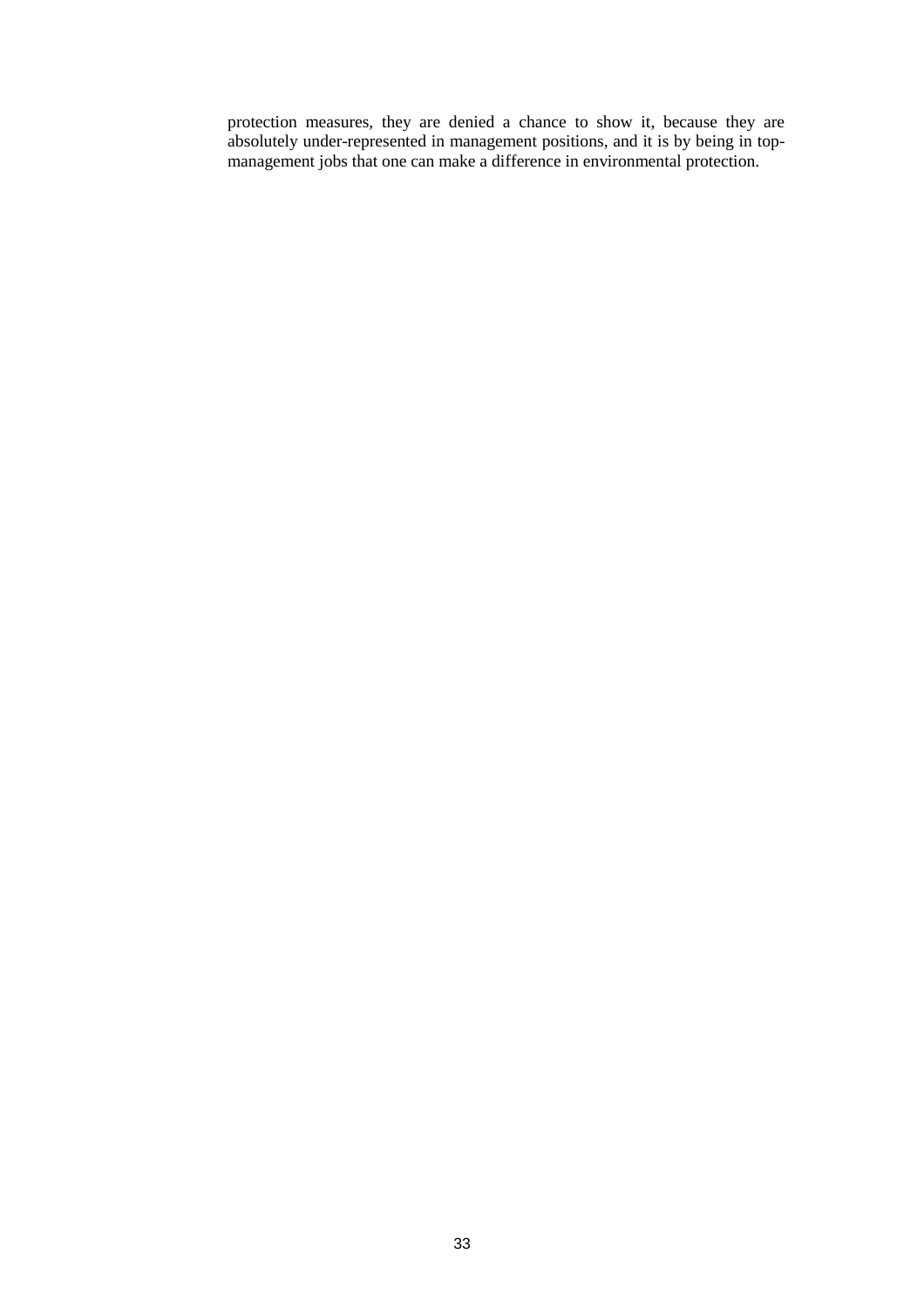# **5. Conclusion and recommendations**

The research which the present paper has described provides for empirically-based answers to the three initial research questions. To sum up:

#### **Are women exposed to greater occupational safety and health risks than men?**

According to findings from the survey in Indonesia, it is clear that women experience considerably higher occupational safety and health risks than their male counterparts. These results conflict with national statistical data from different countries, as shown in Table 2.1. It is to be noted, though, that statistical data on the manufacturing sector in general may not reflect the specific situation of the manufacturing of machine-parts sub-sector. Unfortunately, national data for Indonesia is unavailable. It is therefore preferable to consider these findings as valid for SCORE enterprises only, and in particular for those which were surveyed in Indonesia. In general, more investigation is needed in this area, because, as described in section 2.1, injuries and accidents do entail costs and productivity losses.

Data on China show an overall low level of occupational safety and health risk for both female and male employees. Factors contributing to this better situation include training and possibly strict and enforced regulations, but also the difficulties which employees encounter in disclosing information and the barriers that companies erect, preventing their staff from disclosing sensitive data.

#### **Is machinery/equipment adjusted to women?**

Findings from both Indonesia and China reveal that machineries and equipment are adjusted to women. Accidents which occur due to machineries/equipment which are difficult to use for a worker affect men more than women. This could however be due to the small stature of male employees which makes machinery difficult for them to operate.

#### **Are women assigned more housekeeping tasks and environmental protection measures than men in firms?**

To answer this question we must rely on data from the survey in China. The answer is negative, because those environmental tasks with a stronger impact on the environment are performed by men. Even if women are better than men in the implementation of environmental protection measures, as the international literature clearly indicates, they are simply denied a chance to show it, because they are under-represented in management positions and it is by being in topmanagement jobs that one can make a difference in environmental protection.

This result has direct implications in terms of missed opportunities in productivity gains. If women were in management positions, the international literature presented in section 2.3 suggests that enforcing environmental management systems would cost less thanks to the higher degree of women's voluntary compliance.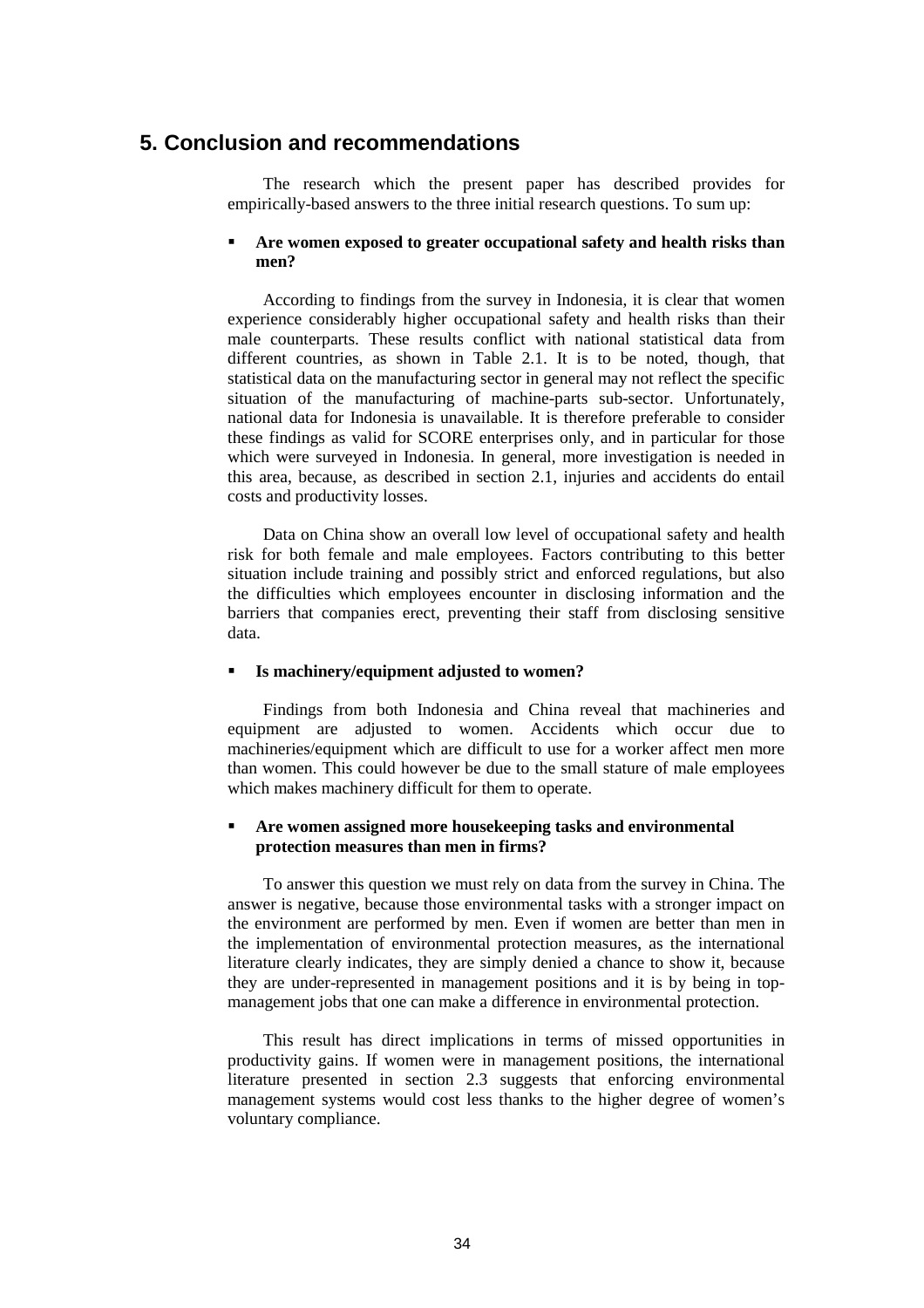Some research areas which emerge from the present work and deserve future attention include:

- Understanding why data on injuries for women and men in Indonesia SCORE enterprises in the manufacturing of machine-parts sub-sector contradict international data trends on the manufacturing sector.
- Shedding light on the nature of injuries suffered by women in SCORE enterprises.
- Verifying whether machines are indeed adjusted to small men and women.
- Understanding whether there are any specific issues concerning young employees.
- Identifying approaches and measures for the promotion of women in management positions in a sector which is traditionally dominated by men.

Different recommendations ought to be made for each one of the two countries.

For China, a major issue is the promotion of career progression for women. Manufacturing of machine parts is traditionally a male-dominated area. However, the advancement of women in management positions would certainly improve the performance of Chinese companies in the area of environmental protection, and would entail productivity gains and lower costs.

A striking result of the survey in Indonesia is that there is a remarkable difference between injuries and accidents reported by firms and those suffered and witnessed by employees. One can make all sorts of assumptions about why this is the case, including the fear of employees to lose their jobs if they tell the truth to management and the bad reputation which companies may acquire from reporting a high number of injuries and accidents. Regardless of the explanation, what really matters is that top management should be at least aware of the real situation as well as of the remedies which can be adopted.

Training on occupational safety and health (OSH) standards is a key priority to improve the working conditions of employees in Indonesian enterprises. Training should cover and perhaps focus on use of equipment, safety procedures, and risks aspects of occupations, and on handling of chemicals and dangerous air and water emissions. The provision of adequate training could improve the situation both in terms of injuries which could be due to poor safety equipment and procedures, and in terms of preventing accidents caused by machines/equipment which are difficult to use for workers.

General training should be offered to all staff, regardless of their specific positions. It is important that all employees, including top managers, are aware of the positive and negative environmental impacts that their respective jobs may have. This is also a requirement of the International Organization for Standardization and its ISO 14001 on environmental management systems.

Specific courses should be developed for those target groups who suffer more injuries and accidents than others, as emerging from the survey in Indonesia. Such target groups include women in particular and some sub-sectors, such as "automotive components (electrical and similar)", and "press metal for automotive components".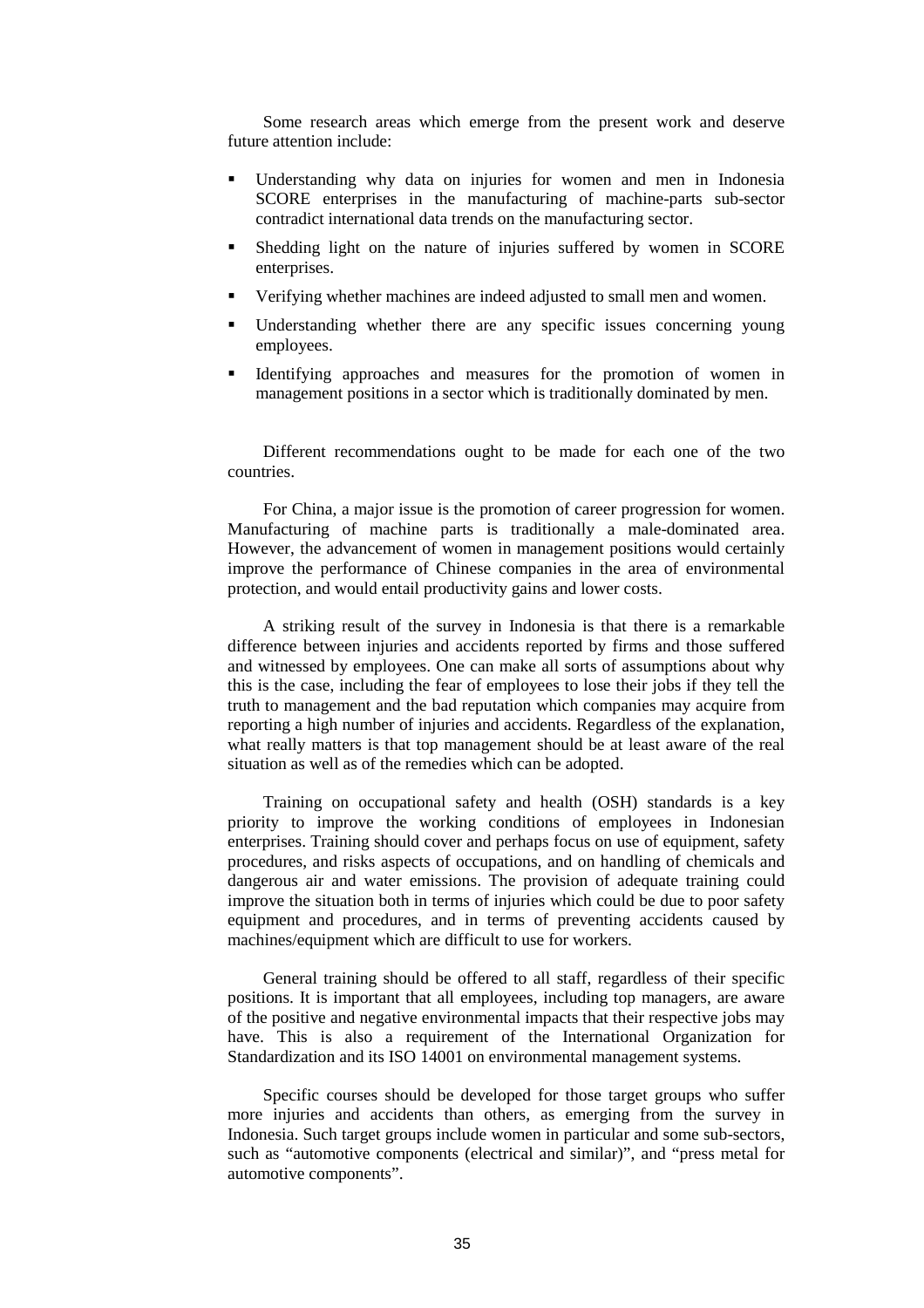For both countries, it is strongly recommended to undertake another survey based on the same questionnaire on an annual basis, especially after training courses have been organized in Indonesia. Regular surveys would help monitor the situation and measure the effectiveness of the remedies which have been chosen and introduced.

Given the relatively poor results obtained in the attempt to answer the third research question on whether women are assigned more environmental tasks and environmental protection measures than men in Indonesia, it is suggested to urgently introduce training courses to make employees aware of the environmental impact of their jobs. This would allow receipt of appropriate answers to question 9 in future surveys of this kind. The question could otherwise remain in the questionnaire, but for enriching and complementing information to address the other two research questions.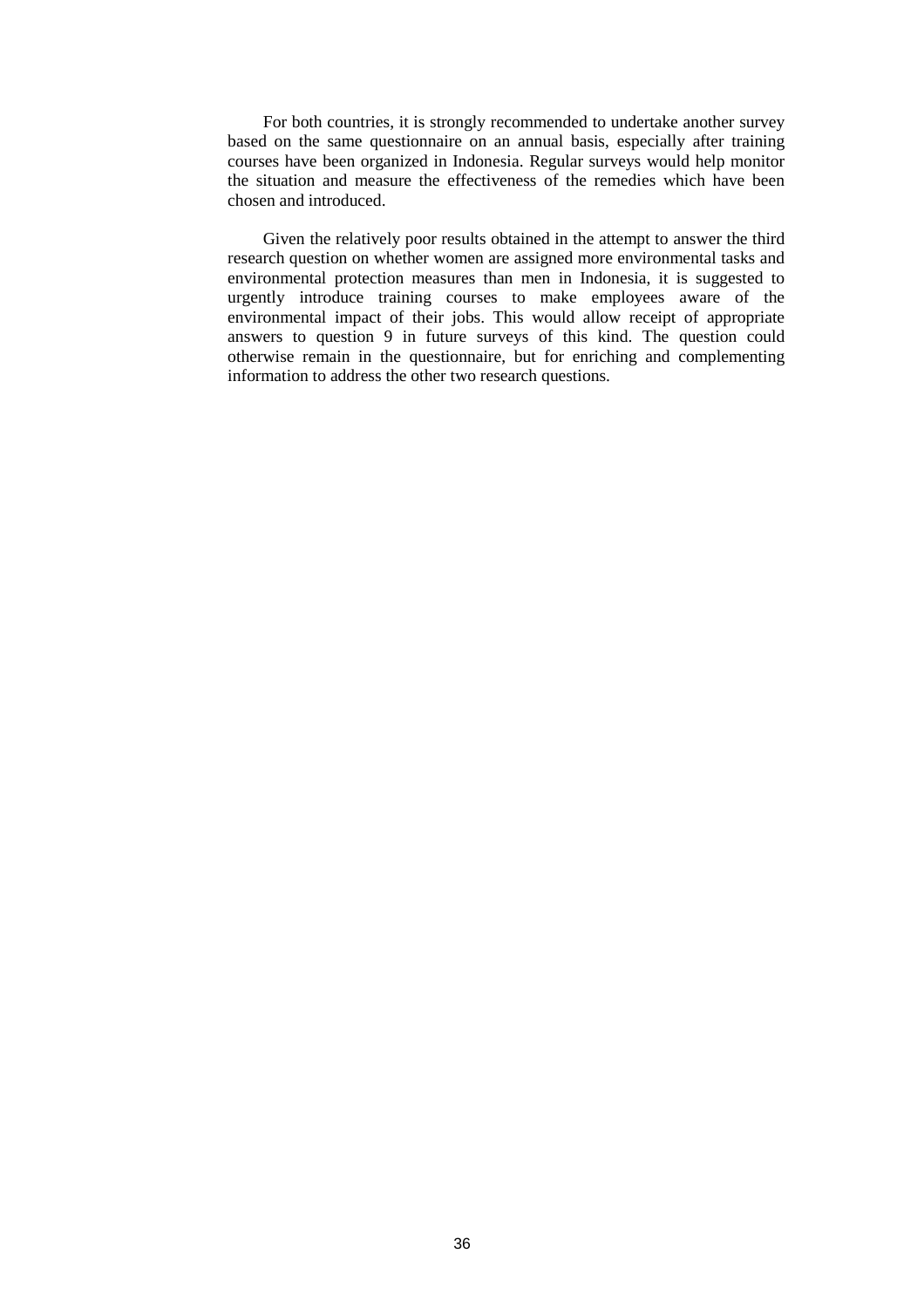# **Bibliography**

- Astin, H. S. 1984. The meaning of Work in Women's lives: A Sociopsychological model of career choice and work behavior. The Counselling Psychologist, 12 (4), pp.117-126.
- Chen, M.; Chan, A. 2004. Employee and union inputs into occupational health and safety measures in Chinese factories. Social Science & Medicine, 58, pp.1231-1245.
- Chunchang, S. 1994. Boiler and pressure vessels inspection in China. Asian-Pacific Newsletter on Occupational Health and Safety, December, 1(3), pp.74-76.
- Dimopoulos, V. A. 2007. Effective information assurance with risk management (PH.D. dissertation), (Plymouth UK).
- European Agency for Safety and Health at Work. 2011. Women and health at work. Accessed 20 October 2011, available at: http://osha.europa.eu/en/priority\_groups/gender/
- He, Y.; Liang, Y. 2008. Work-related hand injury in China and initiatives to study the factors affecting return-to-work after injury. Asian-Pacific Newsletter on Occupational Health and Safety, April, 15(1), pp.4-6.
- Hoskins, A. B. 2005. Occupational injuries, illnesses, and fatalities among women. Monthly Labour Review, pp.31-37.
- Hunter, L.M.; Hatch, A.; Johnson, A. 2004. Cross-national gender variation in environmental behaviors. Social Science Quarterly, The Southwestern Social Science Association, 85(3).
- International Labour Organization (ILO). 2006. Occupational safety and health: Synergies between security and productivity. Governing Body Committee on Employment and Social Policy (Geneva).
- International Labour Organization (ILO). 2009. ILO's decent work: Providing safe and healthy workplaces for both women and men (Geneva).
- Jin, K.; Courtney, T.K. 2009. Work-related fatalities in the People's Republic of China. Journal of Occupational and Environmental Hygiene, 6(7), pp.446-453.
- Lei, L.; Liang, Y. 2005. Ergonomic problems among foundry workers in China A field survey and simulation study in the laboratory. Asian-Pacific Newsletter on Occupational Health and Safety, November, 12(3), pp.65-67.
- Liu, T.; Zhong, M.; Xing, J. 2005. Industrial accidents: challenges for China's economic and social development. Safety Science, 43, pp.503-522.
- Ma, Q.; Yaun, J. 2009. Exploratory study on safety climate in Chinese manufacturing enterprises. Safety Science, 47, pp.1043-1046.
- OECD. 2008. Gender and sustainable development: Maximizing the economic, social and environmental role of women (Paris).
- Perun, P. J. & Bielby, D. 1981. Towards a model of female occupational behaviour: A human development approach. Psychology of Women Quarterly, pp.234-252.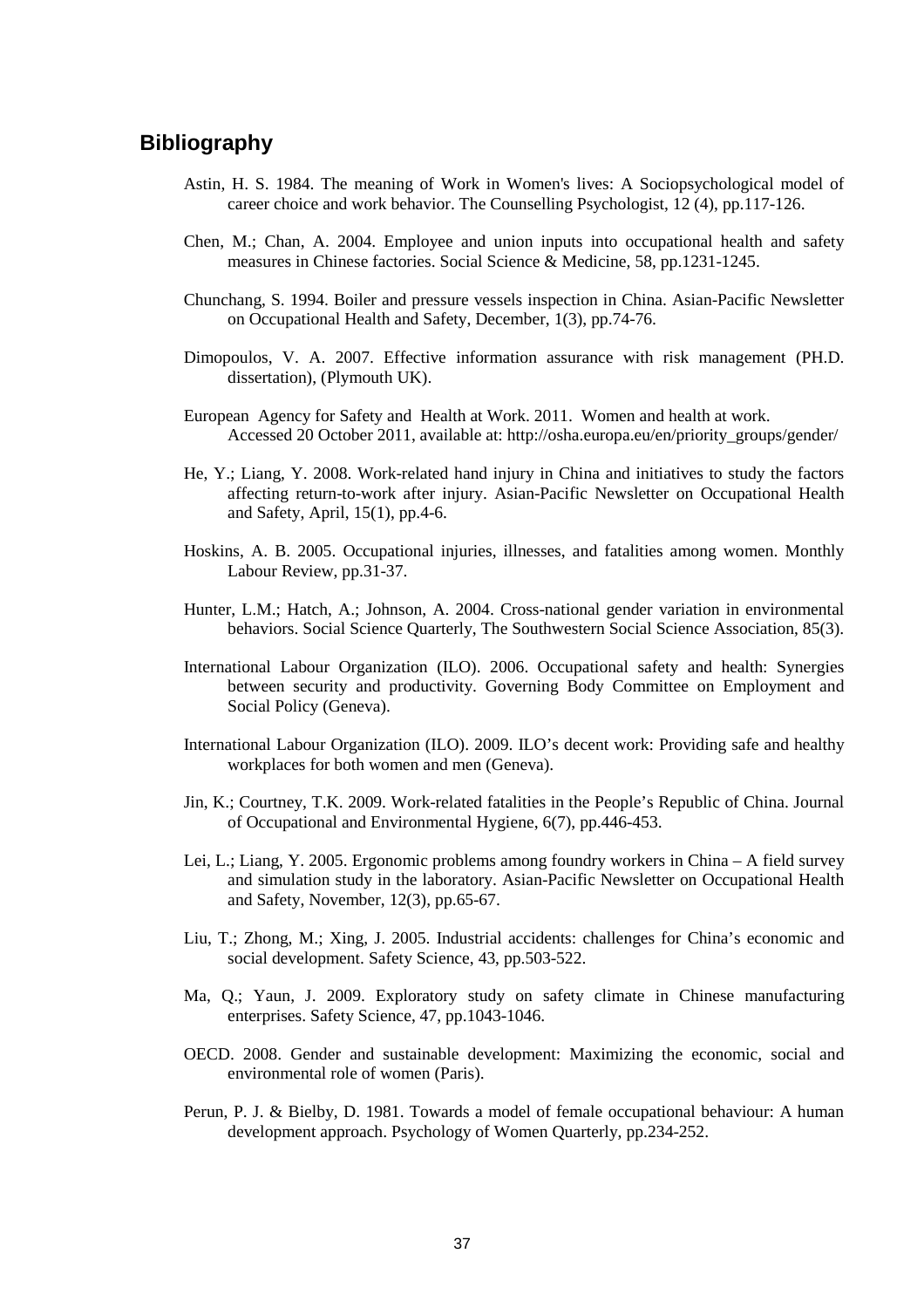- Rautio, S. 1994. Occupational safety and health in the South Pacific Asian-Pacific Newsletter on Occupational Health & Safety, 1(3), pp.64-66.
- Torgler, B.; García Valiñas, M.A.; Macintyre, A. 2008. Differences in preferences towards the environment: The impact of a gender, age and parental effect. The Fondazione Eni Enrico Mattei Note di Lavoro Series.
- Vogel, L. 2004. A GENDER for action. The Safety and Health Practicioner, 22(8), pp.22-25.
- Waluyo, L.; Ekberg, K.; Eklund, J. 1996. Assembly work in Indonesia and in Sweden ergonomics, health and satisfaction. Ergonomics, 39(2), pp.199-212.
- Xiao, Y.; Smith, D.; Zhang, X. 2008. The current status and issues related to occupational health surveillance in China. Journal of Occupational Health and Safety – Australia and New Zealand, 24(5), pp.455-463.
- Yongxian, T. 2008. Special labour protection for women workers in China. Asian-Pacific Newsletter on Occupational Health and Safety, December, 15(3), pp.61-63.
- Zhangtao. 2010. Analysis on occupational-related safety fatal accident reports of China, 2001- 2008. Safety Science, 48, pp.640-42.
- Zhu, C. 2008. Labour protection for women workers in China. Asian-Pacific Newsletter on Occupational Health and Safety, December, 15(3), pp.48-51.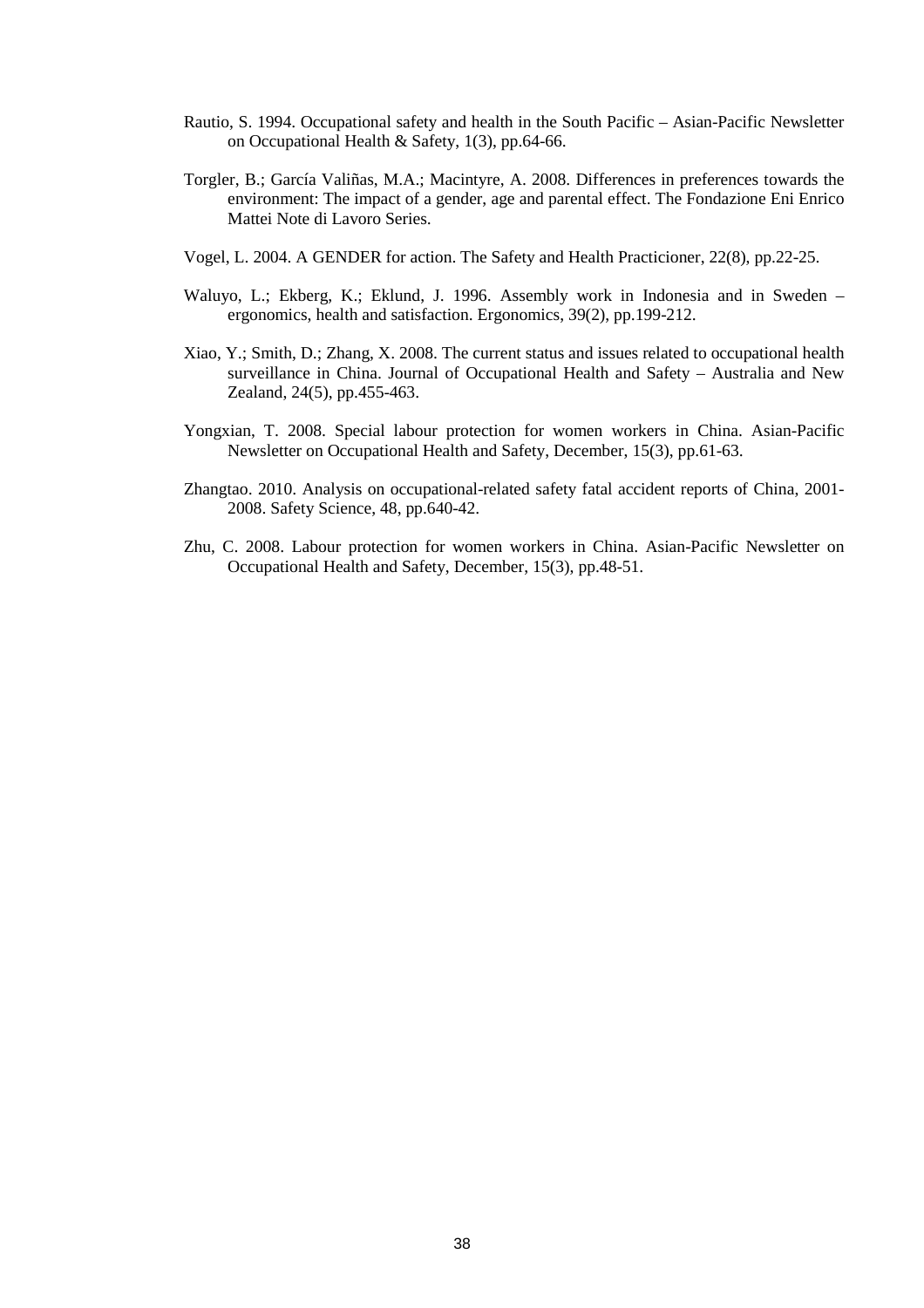# **Appendix A**

## **Questionnaire on Gender, Safety and Environment**

#### (Questionnaire for one SCORE Enterprise)

The number of employees to be interviewed is 10 per cent in each enterprise, but with a maximum of 10 per company. Consultants should pay special attention to balance the gender composition of interviewees. If possible, up to 20 per cent of interviewees from each firm should be women.

#### Part I

This section must be completed by the consultant before asking Part II questions to employees:

1. Country of the enterprise \_\_\_\_\_\_\_\_\_\_\_\_\_\_\_\_\_\_\_\_\_\_\_\_\_\_\_

2. Sector of the enterprise \_\_\_\_\_\_\_\_\_\_\_\_\_\_\_\_\_\_\_\_\_\_\_\_\_\_\_\_\_

#### 3. Enterprise with:

- a) 50 workers or less;
- b) 51-150 workers;
- c) 151-250 workers;
- d) 251 workers or more.

4. Number of injuries recorded by the company over the past 3 years\_\_\_\_\_\_\_\_\_\_\_\_\_\_

5. Number of accidents recorded by the company over the past 3 years\_\_\_\_\_\_\_\_\_\_\_\_\_\_

# Part II

This part of the questionnaire is to be filled in by the consultant through a one-to-one personal interview with employees:

- 6. Sex  $\frac{1}{\sqrt{1-\frac{1}{n}}}\;$
- $7. \text{Age} \_$
- 8. Please indicate your occupation/function by choosing one or more of the following options:
	- a) Top management/Owner
	- b) Middle management
	- c) Line supervisor
	- d) Non-management position
	- e) Other (please specify)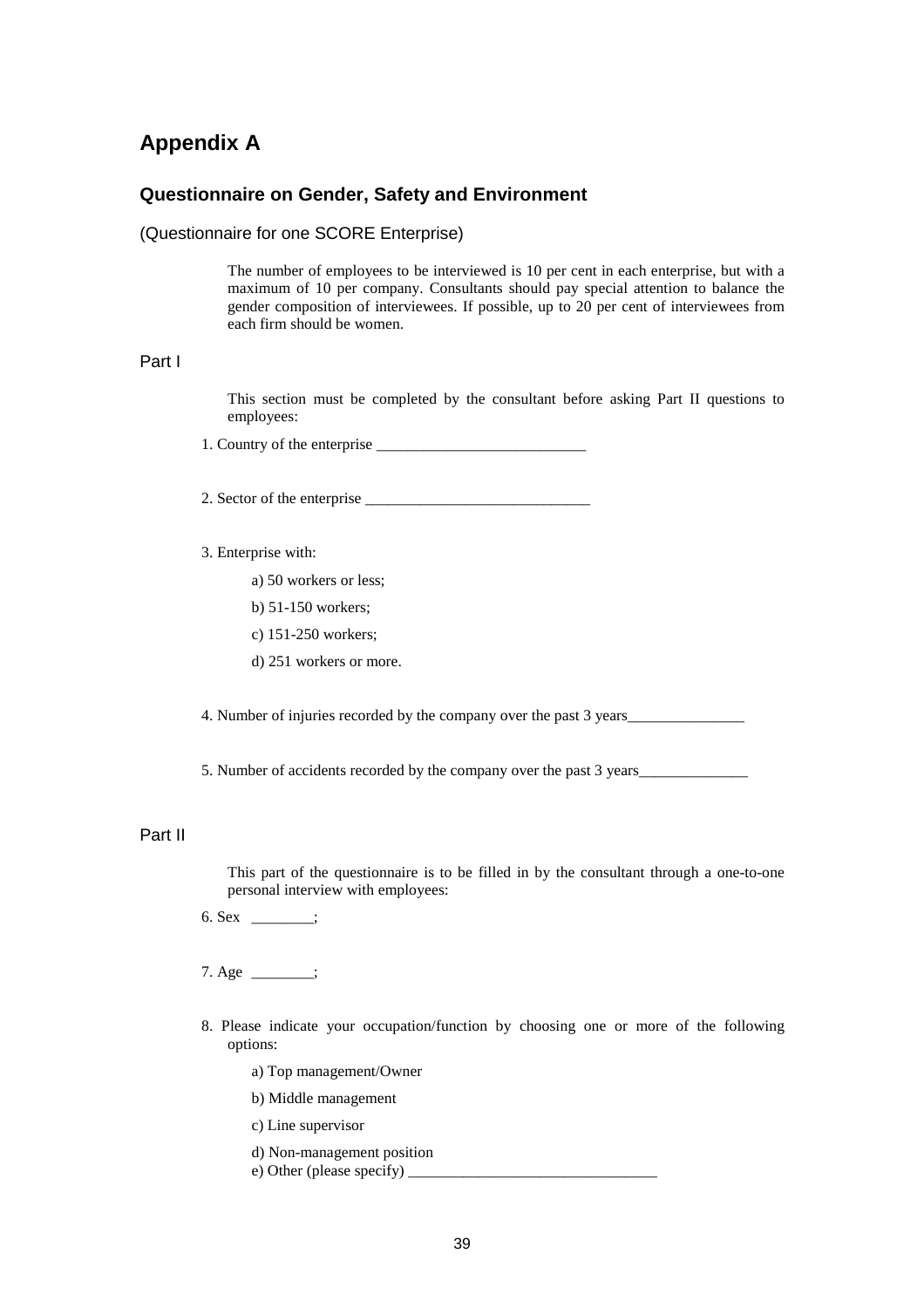- 9. Please indicate the type of environmental tasks you have performed in your job by choosing one or more of the following options:
	- a) Being in charge of cleaning;
	- b) Maintenance of machines;
	- c) Waste collection and disposal;
	- d) Security control;
	- e) Noise level control;
	- f) Receiving complaints from outside and inside the company on environmental or health issues;
	- g) Transport;
	- h) Storing;
	- i) Labelling;
	- j) Production task (please specify);
	- $k)$  Other (please specify)
- 10. How many *employment injuries<sup>33</sup>* have you suffered over the past 3 years?
- 11. How many *work accidents<sup>34</sup>* have you witnessed that happened because the machine/equipment was hard to use for a worker?
- 12. In how many of those cases were the worker a woman?
- 13. Since you started your current job, have you received any training on use of equipment, safety procedures, and risks aspects of your occupation?
- 14. Since you started your current job, have you received any training on handling of chemicals and dangerous air and water emissions?

 $33$  Following the ILO Convention and Recommendation concerning Benefits in the Case of Employment Injury, No. 121, both adopted in 1064, we define *employment injuries* as all injuries resulting from accidents arising out of or in the course of employment (industrial accidents and commuting accidents) and all occupational diseases;

<sup>&</sup>lt;sup>34</sup> Following the ILO Convention and Recommendation concerning Benefits in the Case of Employment Injury, No. 121, both adopted in 1064, we define *Work accidents* as accidents occurring at or in the course of work which may result in death, personal injury or disease.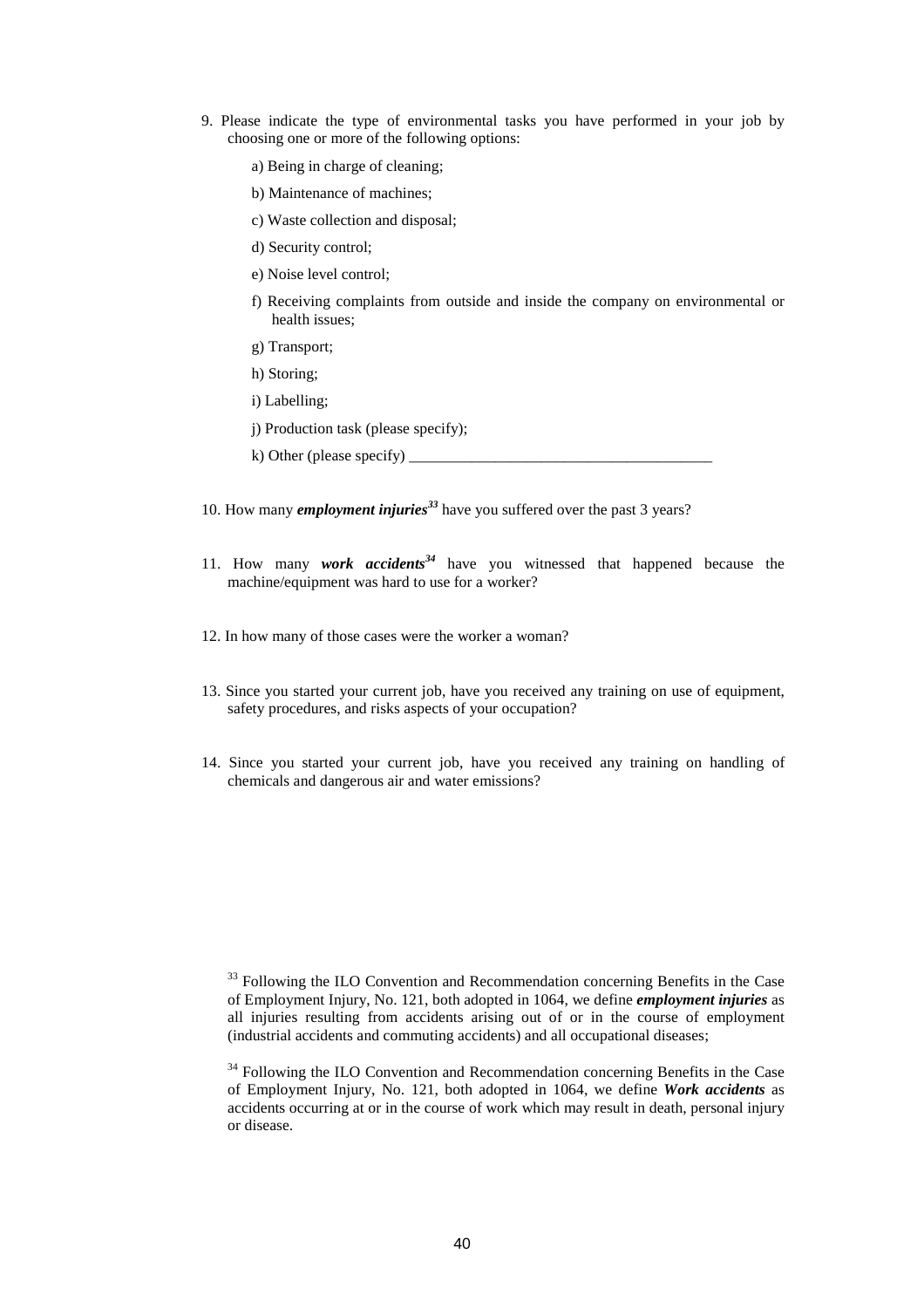# **Appendix B:**

| Number of Indonesia employees in surveyed companies, by gender |                                                       |                   |                     |                    |
|----------------------------------------------------------------|-------------------------------------------------------|-------------------|---------------------|--------------------|
| Firm                                                           | Sector                                                | Male<br>employees | Female<br>employees | Total<br>employees |
| 1.                                                             | Automotive component (electrical $\&$<br>similar)     | 96                | 18                  | 114                |
| 2.                                                             | Automotive component (electrical &<br>similar)        | 39                | 11                  | 50                 |
| 3.                                                             | Painting of accessories for motorcycles               | 38                | $\overline{2}$      | 40                 |
| 4.                                                             | Press metal automotive components                     | 116               | $\overline{4}$      | 120                |
| 5.                                                             | Press metal automotive components                     | 32                | 32                  | 64                 |
| 6.                                                             | Press metal automotive components                     | 35                | 5                   | 40                 |
| 7.                                                             | Press metal automotive components                     | 43                | 16                  | 59                 |
| 8.                                                             | Press metal automotive components                     | 191               | 21                  | 212                |
| 9.                                                             | Machining and fabrication of automotive<br>components | 105               | 5                   | 110                |
| 10.                                                            | Machining and fabrication of automotive<br>components | 53                | 5                   | 58                 |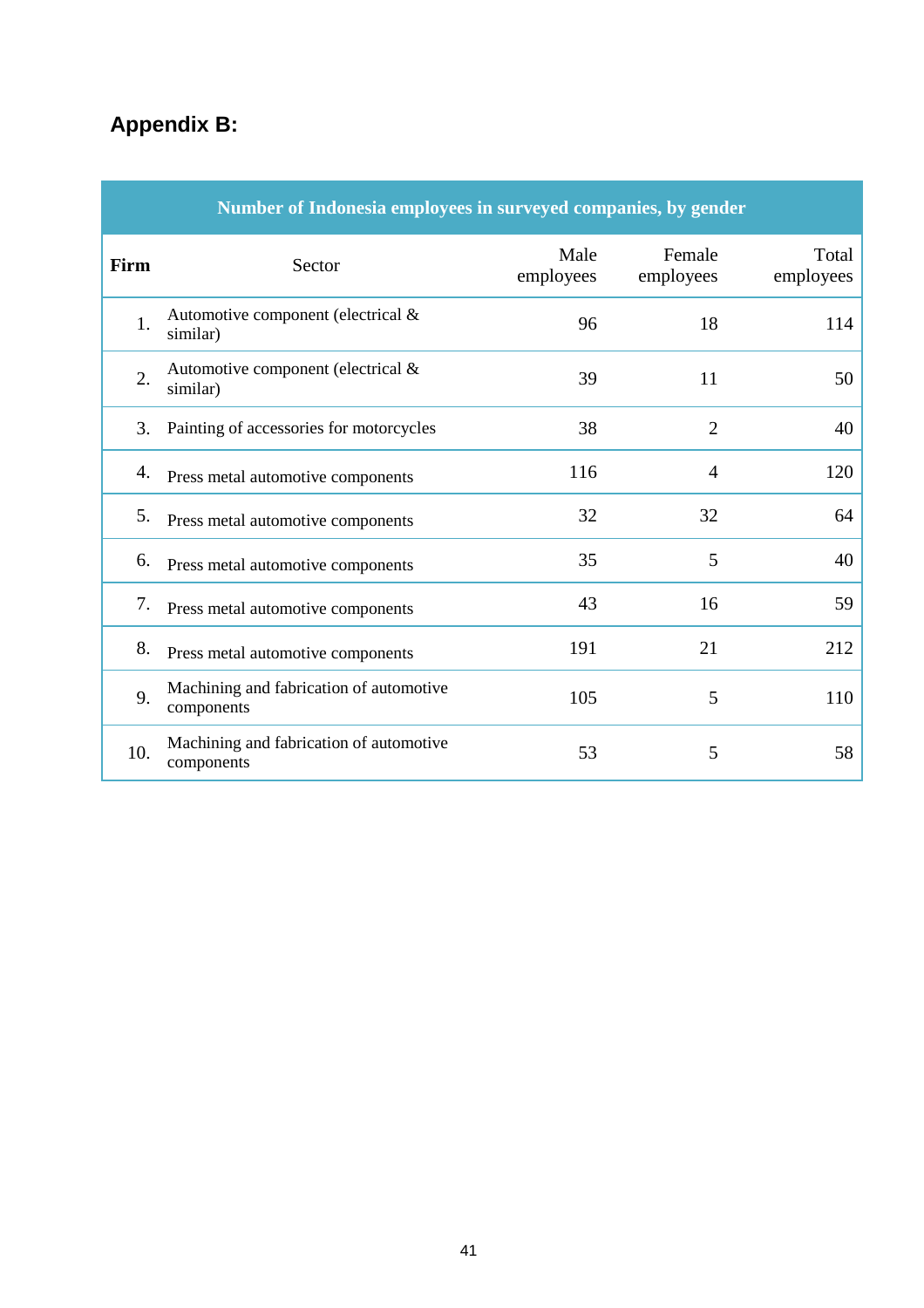| Number of Chinese employees in surveyed companies, by gender |  |  |
|--------------------------------------------------------------|--|--|

| Firm | Sector                                     | Male<br>employees | Female<br>employees | Total employees          |
|------|--------------------------------------------|-------------------|---------------------|--------------------------|
| 1.   | Production of auto seats                   | 289               | 178                 | 467                      |
| 2.   | Production of electrical components        | 262               | 83                  | 345                      |
| 3.   | Production of grinding wheels              | 62                | 18                  | 80                       |
| 4.   | Production of concrete                     | 94                | 10                  | 104                      |
| 5.   | Production of crankshaft gears             | 1,390             | 392                 | 1,782                    |
| 6.   | Production of spare parts of<br>dynamotors | 464               | 379                 | 843                      |
| 7.   | Production of cables                       |                   |                     | <not specified=""></not> |
| 8.   | Production of chemicals                    |                   |                     | <not specified=""></not> |
| 9.   | Production of magnets                      | 103               | 105                 | 208                      |
| 10.  | Production of machine tools                |                   |                     | <not specified=""></not> |